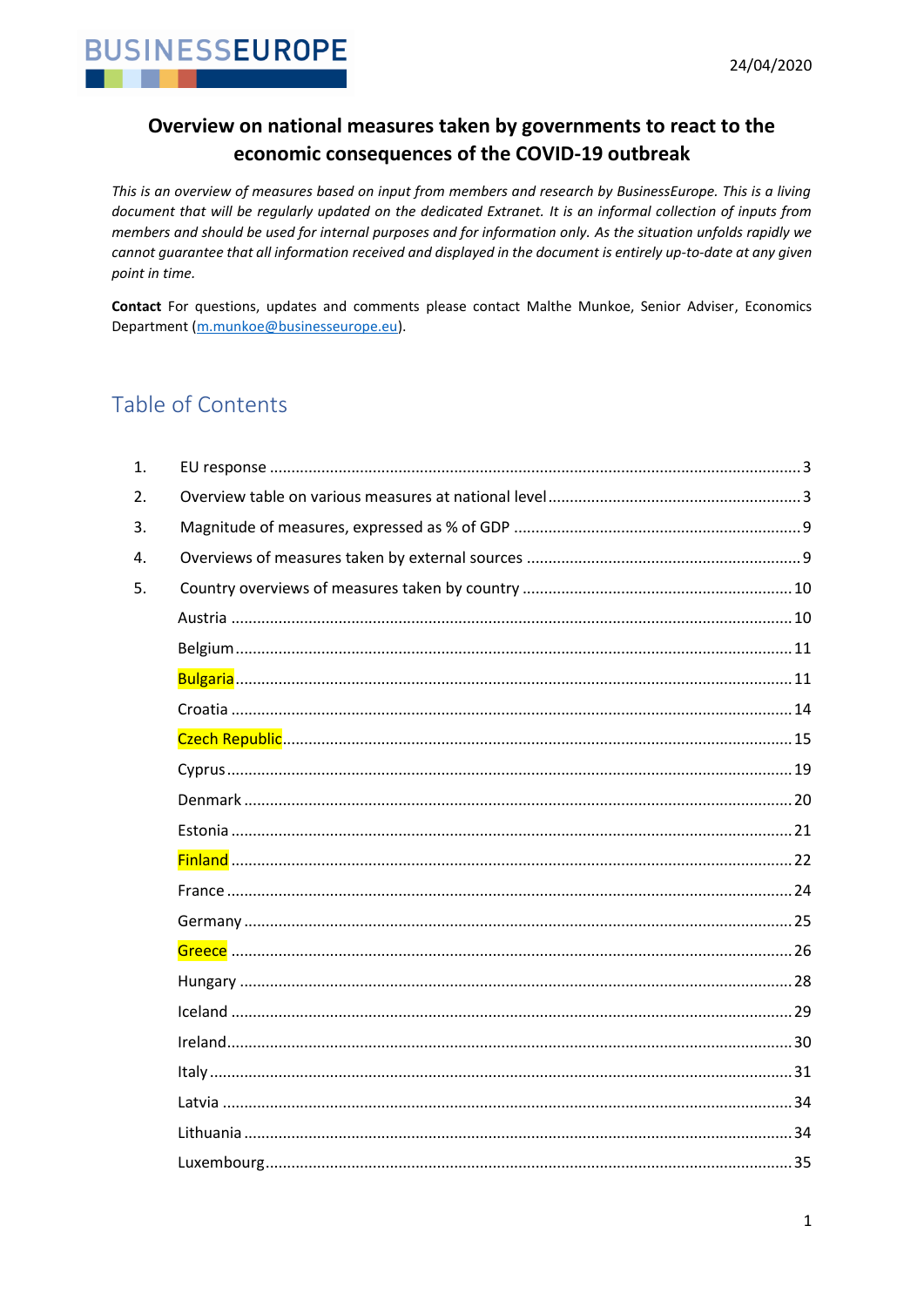#### **BUSINESSEUROPE** IJ m. . .

| 6. |  |
|----|--|
|    |  |
|    |  |
|    |  |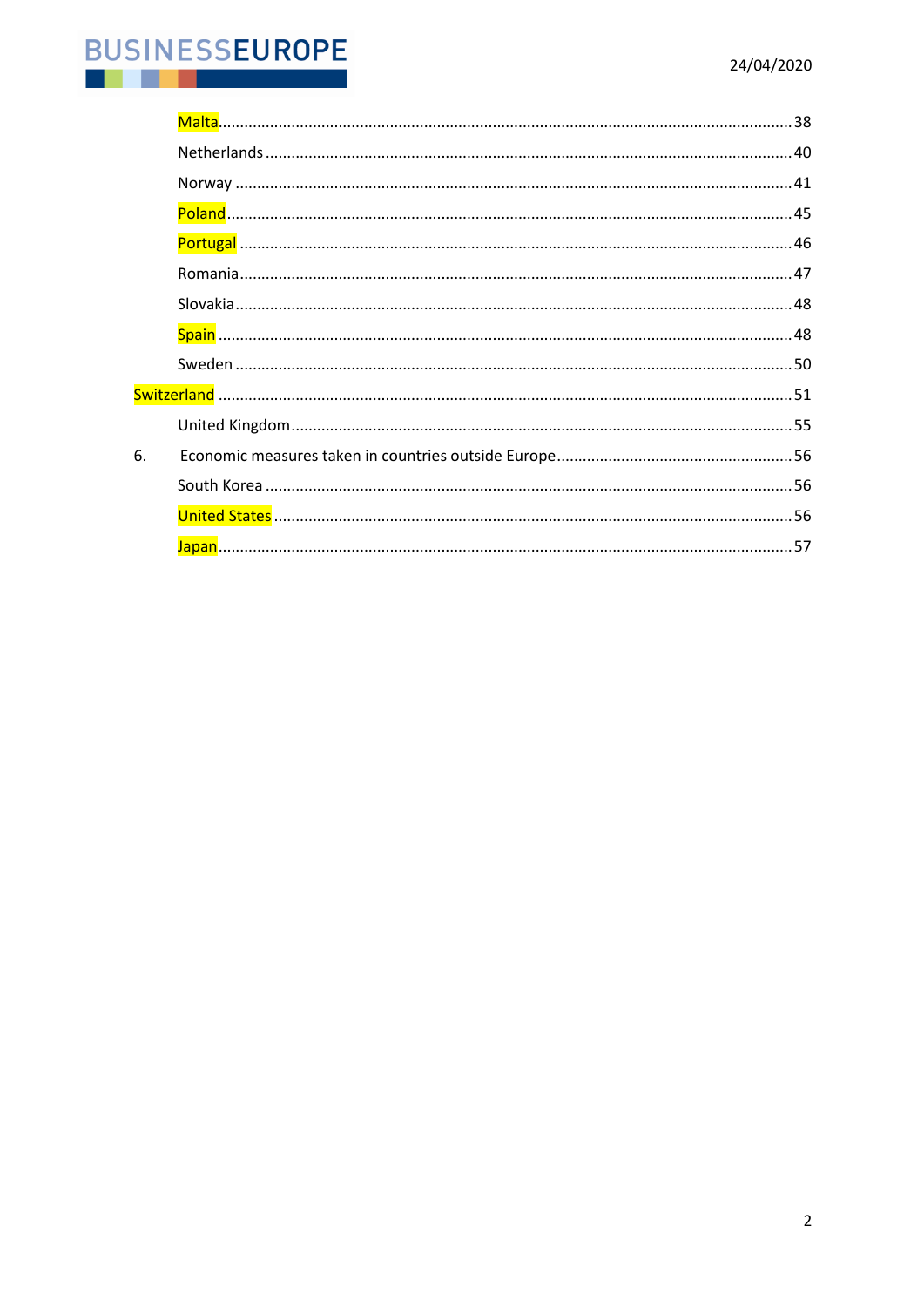### <span id="page-2-0"></span>1. EU response

- **EU finance ministers** on 4th March issued a statement regarding their commitment to provide a coordinated response and to use all appropriate policy tools to achieve strong, sustainable growth and to safeguard against the further materialisation of downside risks.
- Commission President von der Leyen on 10<sup>th</sup> March, promised to 'to use all the tools at our disposal to make sure the European economy weathers this storm'*.*
- **The ECB** on 12th March announced, in particular, plans to temporarily relax capital requirements for the financial sector to support lending to the real economy, as well as more accommodative monetary policy through increasing its asset purchases by €120 billion during 2020.
- At a press meeting on EU March 13, **EU leaders** including President von der Leyen confirmed that the EU "general escape clause" was applicable to the situation(which grants Member States leeway to break with fiscal rules in the face of an emergency that is unusual and outside their control), and that there will be granted maximum flexibility under state aid rules in government efforts to support the economy, while also announcing a 37 billion euro Coronavirus Response Investment Initiative to support the healthcare sector and labour markets generally (drawing from unused structural funds).
- The **Eurogroup** met on March 15 and confirmed the applicability of the "general escape clause" in light of the virus outbreak, while noting that member states had already commenced fiscal stimulus corresponding to 1% of GDP. The Eurogroup issued a statement promising to "do whatever it takes to effectively address the current challenges and to restore confidence and support a rapid recovery".
- On March 16 the **G-7 leaders** issued a statement committing to do "whatever is necessary to ensure a strong global response through closer cooperation and enhanced coordination of our efforts", noting that "while current challenges may require national emergency measures, we remain committed to the stability of the global economy".
- On March 17 Commission Vice-President Vestager circulated to member states a **draft Temporary Framework for state aid** designed to ensure full flexibility to use state aid to support companies/sectors
- On the night of March 18 the **ECB** announced additional quantitative easing of 750 bn euro in 2020, and made clear in its statements that if necessary it was prepared its raise the issuer limit (cap on how large a proportion of one member state's sovereign debt it can hold)
- On March 19 the Commission was able to **adopt an approved temporary framework for state aid**, that gave maximum flexibility, and notably allowing grants to businesses up to 800.000 euro.
- On March 20 **the Commission formally activated the general escape clause** (requesting Council to approve its activation), suspending constraints on public debt insofar the debt increase is associated with the virus outbreak.
- This was formally approved by ECFIN on March 21
- On April 2 the Commission proposed plans to launch a **temporary instrument to Support to mitigate Unemployment Risk in an Emergency (SURE**), which would be backed by 25 bn euro Member State guarantees to unlock 100 bn euro that can be given as loans to Member States applying for help
- On April 9 the **Eurogroup** endorsed a report to the European Council that recommends a 540 bn euro support package that would set up the proposed SURE scheme at 100 bn euro, mobilize resources to the tune of 240 bn euro from the ESM to be granted as loans to member states totalling up to 2% of national GDP earmarked for healthcare-related expenditure, but without conditionalities attached, and make use of EIB funds to increase lending to SMEs by 200 bn euro through a new pan-European guarantee fund.

### <span id="page-2-1"></span>2. Overview table on various measures at national level

*While we strive to keep it up-to-date, we cannot guarantee all country lists are always fully updated*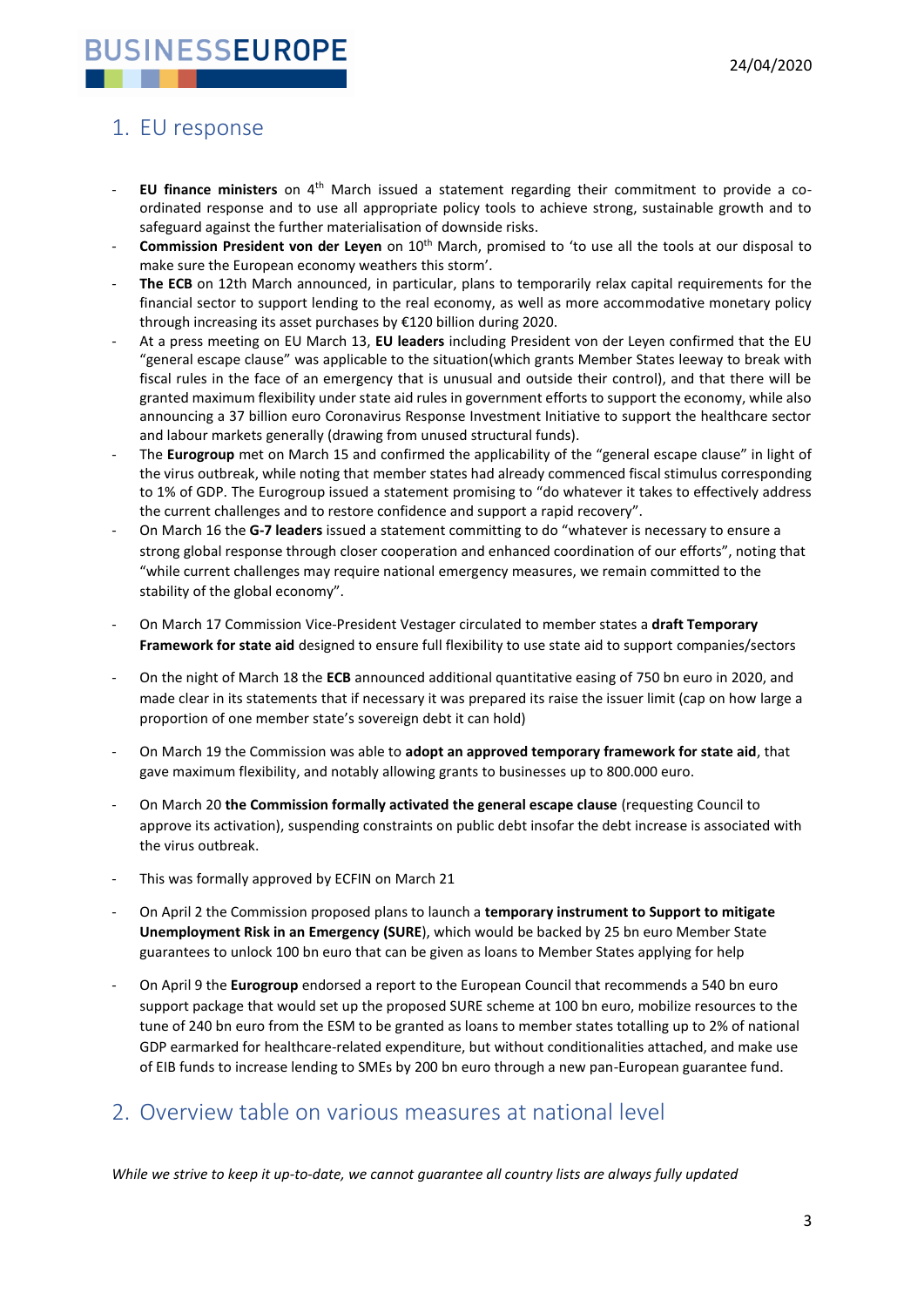

| Type of measure                                                                   | Implemented in                                     | <b>Examples or further details</b><br>(not meant to be an exhaustive list)                                                                                                                                                                                                                                                                                                                                                                                                                                                                                                                                                                                                                                                                                                                                                                                                                                                                                                                                                                                                                                                                                                                                                                                                                                                                                                                                                                                     |  |
|-----------------------------------------------------------------------------------|----------------------------------------------------|----------------------------------------------------------------------------------------------------------------------------------------------------------------------------------------------------------------------------------------------------------------------------------------------------------------------------------------------------------------------------------------------------------------------------------------------------------------------------------------------------------------------------------------------------------------------------------------------------------------------------------------------------------------------------------------------------------------------------------------------------------------------------------------------------------------------------------------------------------------------------------------------------------------------------------------------------------------------------------------------------------------------------------------------------------------------------------------------------------------------------------------------------------------------------------------------------------------------------------------------------------------------------------------------------------------------------------------------------------------------------------------------------------------------------------------------------------------|--|
| <b>Tax-related measures</b>                                                       |                                                    |                                                                                                                                                                                                                                                                                                                                                                                                                                                                                                                                                                                                                                                                                                                                                                                                                                                                                                                                                                                                                                                                                                                                                                                                                                                                                                                                                                                                                                                                |  |
| Deferral of Tax payments<br>(Corporate income tax, social<br>contributions, etc)  | Numerous countries                                 | Slovakia: The deadline for paying income tax advance<br>$\bullet$<br>payments for those with a revenue drop of more than 40<br>percent will be postponed.<br>The Croatian Government will spare companies that face<br>$\bullet$<br>business difficulties due to the crisis from paying tax<br>obligations (income and profit tax) and contributions (health<br>and pension) for April, May and June.                                                                                                                                                                                                                                                                                                                                                                                                                                                                                                                                                                                                                                                                                                                                                                                                                                                                                                                                                                                                                                                          |  |
| Deferral of VAT payments                                                          | Numerous countries                                 | Greece has deferred businesses, who are affected by the<br>$\bullet$<br>COVID, their VAT payments by 4 months.<br>Croatia: The deadline for submitting financial statements for<br>$\bullet$<br>2019 will be postponed until June 30.                                                                                                                                                                                                                                                                                                                                                                                                                                                                                                                                                                                                                                                                                                                                                                                                                                                                                                                                                                                                                                                                                                                                                                                                                          |  |
| Acceleration of VAT Credit<br>refunds                                             | France, Malta,<br>Luxembourg                       | The Luxembourg VAT Authority will reimburse all VAT credit<br>$\bullet$<br>balances below €10000.                                                                                                                                                                                                                                                                                                                                                                                                                                                                                                                                                                                                                                                                                                                                                                                                                                                                                                                                                                                                                                                                                                                                                                                                                                                                                                                                                              |  |
| Deferral of Fines/Interest on<br>late tax payments                                | Numerous countries                                 | Belgium allows fines for late tax payments to be remitted<br>$\bullet$<br>Netherlands: Temporarily, no penalties for failure to pay taxes<br>$\bullet$<br>(on time) will be imposed.                                                                                                                                                                                                                                                                                                                                                                                                                                                                                                                                                                                                                                                                                                                                                                                                                                                                                                                                                                                                                                                                                                                                                                                                                                                                           |  |
| Tax returns can be filed later                                                    | Numerous countries                                 | Finnish businesses can request more time for filing their tax<br>$\bullet$<br>return, if necessary, if they have a justified reason, such as<br>illness,                                                                                                                                                                                                                                                                                                                                                                                                                                                                                                                                                                                                                                                                                                                                                                                                                                                                                                                                                                                                                                                                                                                                                                                                                                                                                                       |  |
| Temporary reduction in VAT-<br>rate                                               | Cyprus, Norway                                     | Cyprus: Temporary reduction of VAT from 19% to 17% for a<br>$\bullet$<br>period of two months and from 9% to 7% for a period of three<br>and a half months for tourism activities.<br>The Norwegian government will cut its reduced VAT rate from<br>12% to 7% between 1 April and October 2020. The rate applies<br>to cinema admission, public transport, hotel accommodation<br>services, entrance to cinemas, museums and amusement<br>parks.                                                                                                                                                                                                                                                                                                                                                                                                                                                                                                                                                                                                                                                                                                                                                                                                                                                                                                                                                                                                              |  |
| <b>Updated Bilateral Tax Treaties</b><br>on Permanent Establishment of<br>workers | (Belgium-<br>Luxembourg),<br>(France-Belgium)      | Increased tolerance for home office workers in order not to<br>$\bullet$<br>constitute a Permanent Tax Establishment in the Belgium -<br>Luxembourg Tax treaty and Belgium-France Tax treaty.                                                                                                                                                                                                                                                                                                                                                                                                                                                                                                                                                                                                                                                                                                                                                                                                                                                                                                                                                                                                                                                                                                                                                                                                                                                                  |  |
|                                                                                   |                                                    | <b>Subsidies</b>                                                                                                                                                                                                                                                                                                                                                                                                                                                                                                                                                                                                                                                                                                                                                                                                                                                                                                                                                                                                                                                                                                                                                                                                                                                                                                                                                                                                                                               |  |
| Subsidy for wages (workers)                                                       | Numerous countries                                 | Austria to backstop 80-90% of wages for workers that are put<br>$\bullet$<br>on short time work but not terminated (working hours can be<br>reduced by 90%)<br>Germany already had Kurzarbeit-scheme in place, which is<br>being made more flexible for short-term workers. The Federal<br>Employment Agency will cover 60% of the net salary in case of<br>short term working and will reimburse the social contributions<br>for the lost working hours to the employer<br>Netherlands: A new temporary measure will be introduced to<br>$\bullet$<br>help entrepreneurs paying wages, in order to prevent<br>unemployment. This measure replaces the current working<br>time reduction scheme, which was not designed for handling a<br>pandemic. Employers who expect a decline of at least 20% in<br>revenue can request an allowance for a period of 3 months of<br>maximally 90% of the total wage sum.<br>Switzerland is providing around 5 billion for compensation in<br>$\bullet$<br>the event of loss of earnings by self-employed persons and<br>employees with a compensation up to 80% of the last declared<br>income.<br>The Croatian Government will raise the financial support for<br>$\bullet$<br>workers from HRK 3,250 to a net sum of HRK 4,000 and at the<br>same time, the state will take over from employers the burden<br>of mandatory taxes and contributions, meaning that the<br>effective support will be HRK 5,460 per worker. |  |
| Subsidy for wages (self-<br>employed)                                             | Denmark, Italy,<br>Switzerland, the<br>Netherlands | In Italy compensation of 600 euro, monthly non-taxable, for<br>$\bullet$<br>self-employed workers<br>Switzerland allows persons to ask for short time compensation<br>for their employees but not for themselves except the self-                                                                                                                                                                                                                                                                                                                                                                                                                                                                                                                                                                                                                                                                                                                                                                                                                                                                                                                                                                                                                                                                                                                                                                                                                              |  |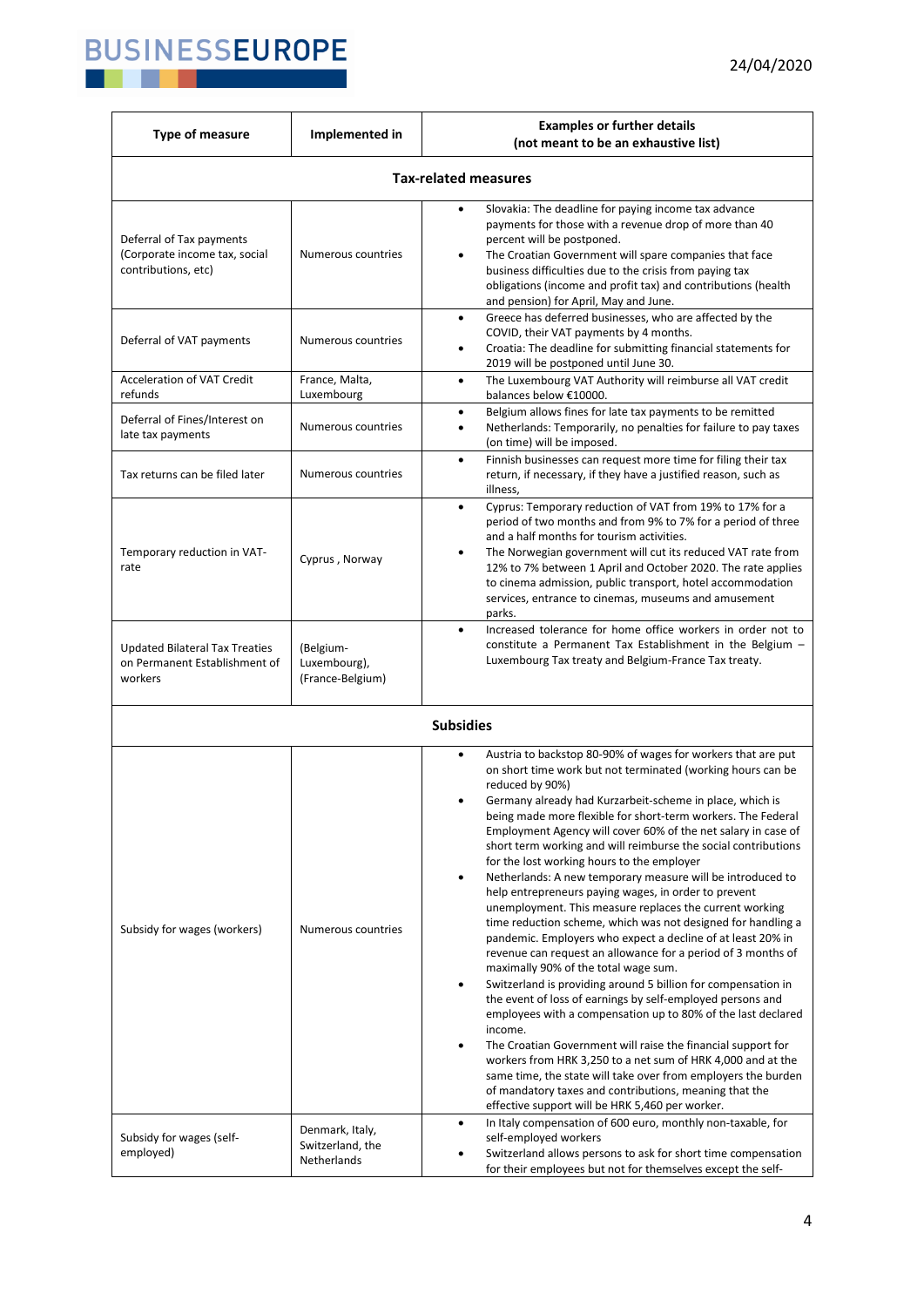

|                                            |                                         | employed individual suffers loss of income due to the publicly<br>ordered closure of their operation or the ban of public events.<br>Netherlands: Self-employed people will be able to receive<br>$\bullet$<br>social assistance if they meet certain standards, which will be<br>relaxed. This social assistance will include additional benefits<br>to meet livelihood standards and/or a loan for working capital.                                                                                                                                                                                                                                                                                                                                                                                                                                                                                                                                                                                                                                                                                                                                                                                                                                                                                                                                                                                                                                                                                                  |
|--------------------------------------------|-----------------------------------------|------------------------------------------------------------------------------------------------------------------------------------------------------------------------------------------------------------------------------------------------------------------------------------------------------------------------------------------------------------------------------------------------------------------------------------------------------------------------------------------------------------------------------------------------------------------------------------------------------------------------------------------------------------------------------------------------------------------------------------------------------------------------------------------------------------------------------------------------------------------------------------------------------------------------------------------------------------------------------------------------------------------------------------------------------------------------------------------------------------------------------------------------------------------------------------------------------------------------------------------------------------------------------------------------------------------------------------------------------------------------------------------------------------------------------------------------------------------------------------------------------------------------|
| Subsidy for other costs (e.g.<br>mortgage) | Denmark, Spain, UK,<br>France, Portugal | Denmark offers to cover 25-80% of fixed costs for companies<br>$\bullet$<br>that have seen at least 30% decline in sales due to coronavirus,<br>In Portugal during lay-offs companies are temporarily<br>$\bullet$<br>exempted from social contributions<br>In France there is a suspension of rent and utility bills owed by<br>$\bullet$<br>small companies.                                                                                                                                                                                                                                                                                                                                                                                                                                                                                                                                                                                                                                                                                                                                                                                                                                                                                                                                                                                                                                                                                                                                                         |
| Non-sectoral state aid (grants)            | <b>Numerous</b>                         | France: A €1 billion 'solidarity fund' will get created for the<br>$\bullet$<br>microbusinesses, SMEs and independent workers whose<br>turnover is less than €1 million and who suffered a 70%<br>decline of their turnover between March 2019 and March<br>2020 (cumulative criteria) : these eligible entities will then get<br>a monthly €1 500 grant<br>Austria to set up "hardship fund" with grants to SMEs<br>$\bullet$<br>Germany to set up 500 bn euro Business Stabilization Fund,<br>$\bullet$<br>which will give 100 bn in grants to recapitalize companies and<br>extend 400 bn euro loans<br>Italy: establishment of a show, cinema and audio-visual<br>$\bullet$<br>emergency fund and provisions for the cultural sector;<br>Malta: A business that was asked to close as part of the Covid-<br>$\bullet$<br>19 measures will get 2 days of assistance per week per<br>employee. This is equivalent to €300 per month per employee.<br>A self-employed person will get the same amount<br>Switzerland guarantees for bank loans for companies with<br>$\bullet$<br>liquidity problems with a total amount of 20 billion Swiss<br>francs. SMEs can ask their house bank for bridging loans in the<br>maximum amount of 10% of their annual turnover and not<br>more than 20 million Swiss francs by fulfilling certain minimum<br>criteria.                                                                                                                                                             |
| Sectoral state aid (grants)                | Numerous countries                      | Austria offers direct state aid to industries that are most<br>$\bullet$<br>affected<br>Croatia: All public tenderers (particularly in health, army and<br>$\bullet$<br>police sectors) will be asked to give preference to domestic<br>agriculture producers and procure up to 60 percent of<br>domestic products. The State will intervene and buy milk<br>surplus from Croatian milk producers.<br>US offers direct support to airlines<br>Denmark has given 1.5 bn DKK to its travel fund which<br>backstops failing travel agents and broadened its scope<br>In the Netherlands, to support firms that are affected by our<br>٠<br>government's health measures - for example by the closure of<br>restaurants - an emergency desk will be introduced, through<br>which those firms can receive a one-off lump sum allowance of<br><b>EUR 4000</b><br>Italy: for commercial rentals, tax credit equal to 60% of the<br>$\bullet$<br>March rent;<br>UK will offer cash grants for retailers and pubs, increase the<br>$\bullet$<br>Business Rates retail discount to 100% for one year and<br>expand it to the leisure and hospitality sectors, and increase<br>the planned rates discount for pubs to £5,000. Will also<br>provide a one-off grant of £3,000 to around 700,000 business<br>currently eligible for SBRR or Rural Rate Relief, to help meet<br>their ongoing business costs<br>Switzerland has budgeted 280 million Swiss francs in<br>٠<br>emergency aid and compensation for the cultural sector. |
| Direct company state aid                   | Denmark, Sweden,<br>Finland             | Denmark and Sweden each offered 1.5 bn SEK as guarantee to<br>$\bullet$<br>the airline SAS<br>Finland promises max. EUR 600 million guarantees to airline<br>company Finnair.                                                                                                                                                                                                                                                                                                                                                                                                                                                                                                                                                                                                                                                                                                                                                                                                                                                                                                                                                                                                                                                                                                                                                                                                                                                                                                                                          |
| Delay tourist tax (fee) payments           | Croatia, Switzerland                    | Croatia offers delay the payment of tourism fee for companies<br>$\bullet$<br>and tourism charges for private renters<br>Switzerland grants additional liquidity support for companies<br>in the field of tourism.                                                                                                                                                                                                                                                                                                                                                                                                                                                                                                                                                                                                                                                                                                                                                                                                                                                                                                                                                                                                                                                                                                                                                                                                                                                                                                     |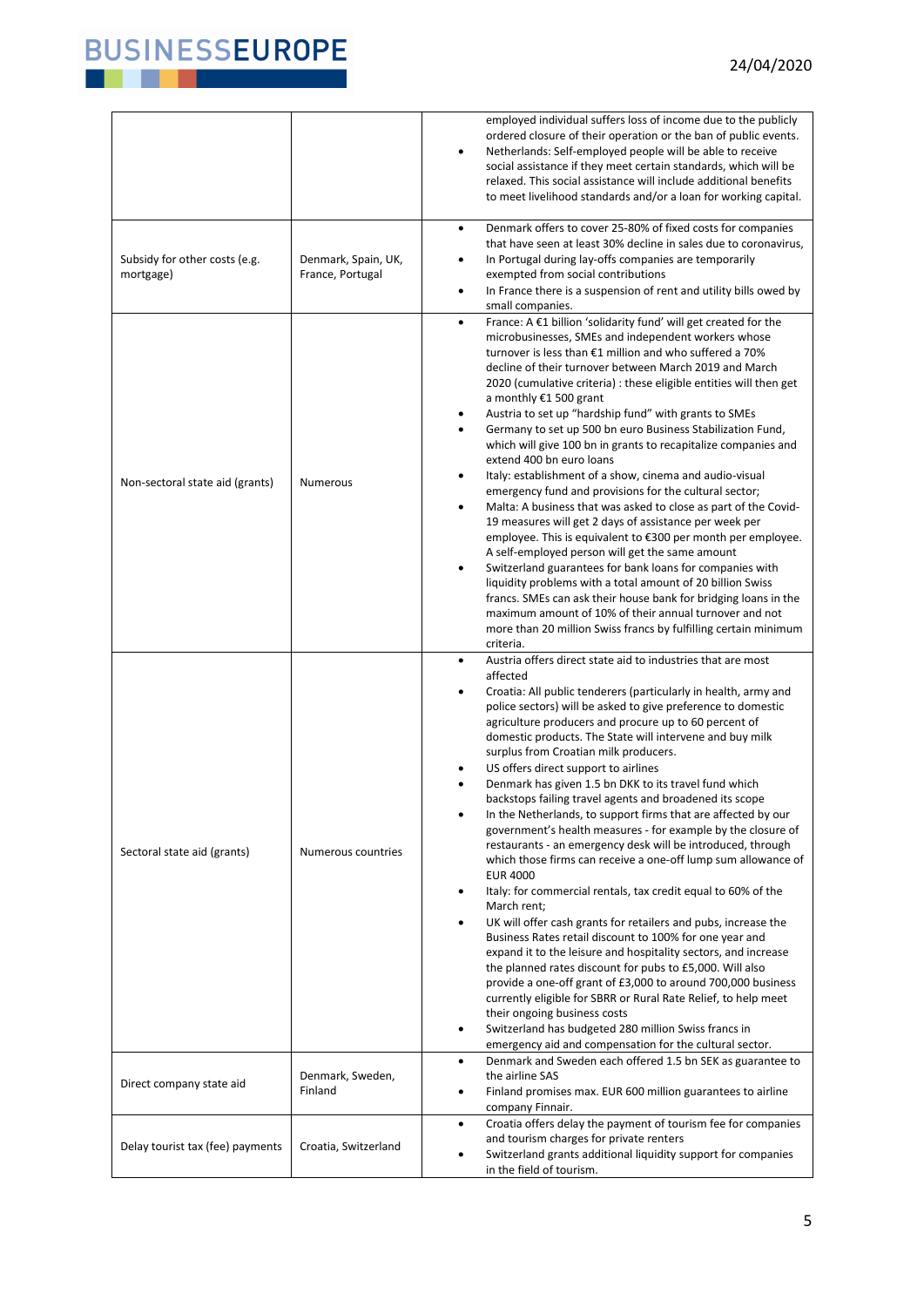

| Increase in short-time work<br>payments                                | Belgium                              | Increase in short-time work payments (65%--> 70%)<br>$\bullet$                                                                                                                                                                                                                                                                                                                                                                                                                                                                                                                                                                          |
|------------------------------------------------------------------------|--------------------------------------|-----------------------------------------------------------------------------------------------------------------------------------------------------------------------------------------------------------------------------------------------------------------------------------------------------------------------------------------------------------------------------------------------------------------------------------------------------------------------------------------------------------------------------------------------------------------------------------------------------------------------------------------|
| Government to assume<br>part/entire cost of sick leave                 | Denmark, Estonia,<br>(Malta), Sweden | In Denmark government pays the full sick leave of employees<br>$\bullet$<br>(normally would only be after 2 weeks) for Covid-19 related<br>absence<br>In Malta, Quarantine leave: Government to pay companies<br>٠<br>€350 per employee on quarantine leave<br>In Sweden The state takes over the sick pay responsibility for<br>two months                                                                                                                                                                                                                                                                                             |
|                                                                        |                                      | Loans/guarantees/payment suspension                                                                                                                                                                                                                                                                                                                                                                                                                                                                                                                                                                                                     |
| Additional loans e.g. through<br>state lenders (such as German<br>KfW) | Numerous countries                   | The French state will guarantee €300 billion of bank loans to companies<br>Germany to extend loans through its KfW, e.g. a 50 bn hardship fund with<br>loans to SMEs and self-employed<br>The Estonian KredEx Foundation to Loan collateral amounting to EUR 1<br>Billion for bank loans already issued in order to allow for repayment<br>schedule adjustments (maximum EUR 600 Million for the surety<br>collection), under certain conditions                                                                                                                                                                                        |
| State guarantees on loans                                              | Numerous countries                   | The Dutch Ministry of Economic Affairs and Climate Policy has<br>$\bullet$<br>expanded guarantees to a higher guarantee percentage, up to<br>90% of the credit risk of banks for SMEs that want to take out<br>a loan of EUR 1.5 mln maximum but that do not have the<br>required collateral.                                                                                                                                                                                                                                                                                                                                           |
| <b>Export guarantees</b>                                               | Numerous countries                   | In Austria exporting companies can be granted credits up to<br>$\bullet$<br>10% (large companies) or 15% (SMEs) of their export revenues<br>by the OeKB (österreichische Kontrollbank). AWS (Austria<br>Wirtschaftsservice) will provide guarantees<br>The Croatian Bank for Reconstruction and Development will:<br>٠<br>Guarantees to commercial banks supporting exporters under<br>the Export Guarantee Fund and Increase scope of the Export<br>Guarantee Fund to include tourism<br>Additional loans targeting SMEs for 1.25 bn DKK specifically for<br>٠<br>export purposes through the state-run Danish Export Credit<br>Agency |
| Direct purchase of corporate<br>bonds                                  | Finland                              | Finland: 1 billion euro fund to invest in corporate bonds. E.g.<br>$\bullet$<br>also about 73 million euros to stave off acute corporate<br>funding pressures.                                                                                                                                                                                                                                                                                                                                                                                                                                                                          |
| Rescheduling loan payments<br>with state intervention                  | France                               | Support from the State and the Banque de France (credit<br>$\bullet$<br>mediation) to negotiate with its bank a rescheduling of bank<br>credits;                                                                                                                                                                                                                                                                                                                                                                                                                                                                                        |
| State-backed loans                                                     | Numerous countries                   | France will guarantee €300 billion of bank loans to companies<br>٠                                                                                                                                                                                                                                                                                                                                                                                                                                                                                                                                                                      |
| Moratorium of repaying<br>reimbursable grants                          | Portugal                             | In Portugal, 12-month moratorium on repayment of<br>$\bullet$<br>reimbursable grants (incentive systems) for the most impacted<br>companies.                                                                                                                                                                                                                                                                                                                                                                                                                                                                                            |
|                                                                        |                                      | Labour market (incl. social policy)                                                                                                                                                                                                                                                                                                                                                                                                                                                                                                                                                                                                     |
| Make social benefits available<br>to self-employed                     | (Estonia), Finland,<br>Netherlands,  | In Finland, Unemployment protection for entrepreneurs and<br>$\bullet$<br>freelancers is ensured. In order to be eligible for<br>unemployment insurance, you don't have to close your<br>business.<br>In the Netherlands self-employed and entrepreneurs will be<br>٠<br>able to receive social assistance if they meet certain standards,<br>which will be relaxed. This social assistance will include<br>additional benefits to meet livelihood standards and/or a loan<br>for working capital.<br>In Norway self-employed and freelancers receive sickness<br>٠<br>benefits from day 3, and care money from day 4.                  |
| Help for apprentices                                                   | Norway, Switzerland                  | Apprentices now receive an income hedge on par with<br>$\bullet$<br>apprenticeship pay.<br>Switzerland provides a total of 14 billion Swiss francs for the<br>٠<br>purpose of short time worth which now also includes people in<br>an apprenticeship.                                                                                                                                                                                                                                                                                                                                                                                  |
| Help for students                                                      | Denmark                              | Additional state-guaranteed loans made available to students<br>$\bullet$<br>who may lose student-part time jobs                                                                                                                                                                                                                                                                                                                                                                                                                                                                                                                        |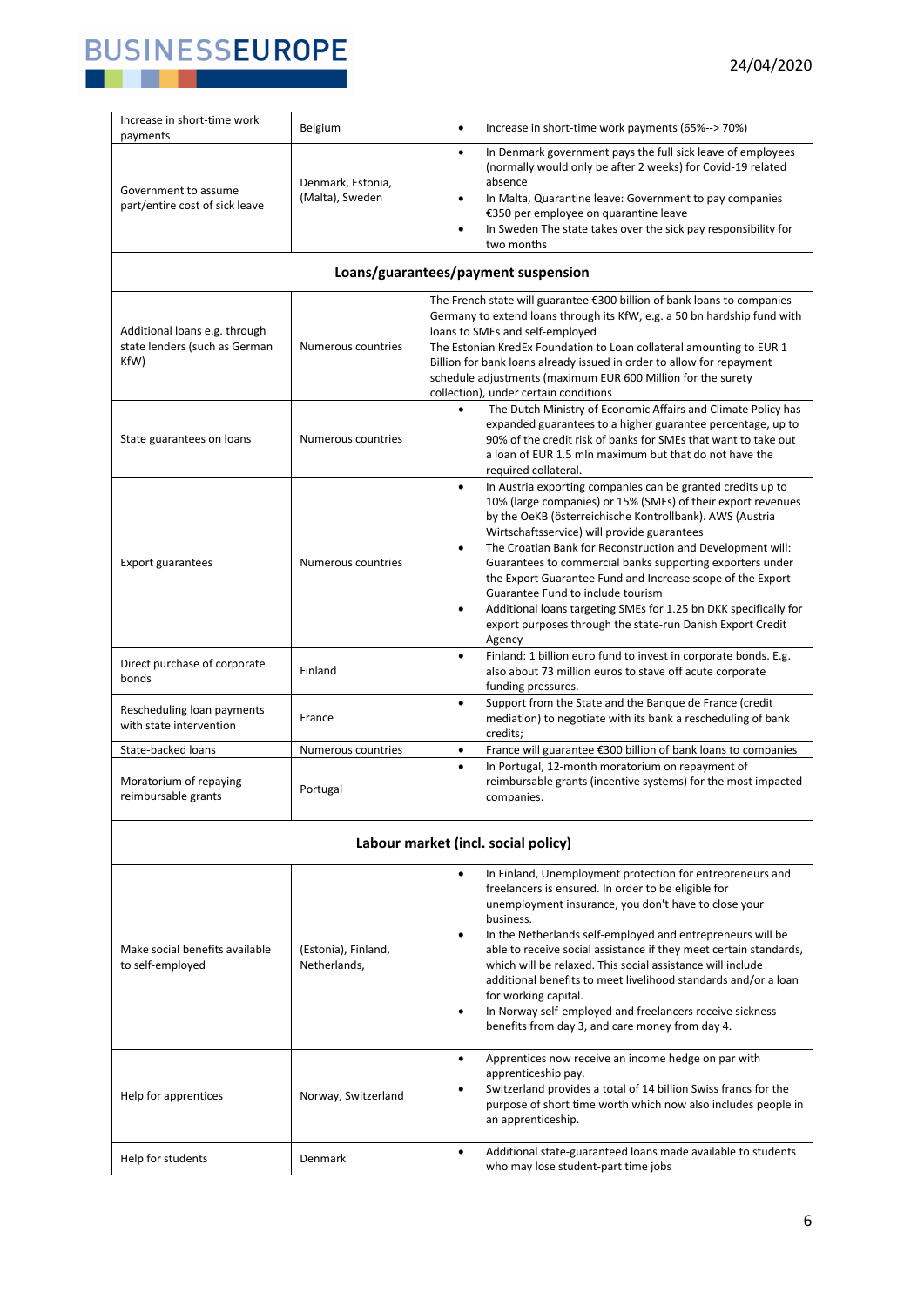### 24/04/2020



| Extra/longer allowance for<br>workers absent to care for sick<br>relatives or take care of small<br>children | Cyprus, Norway,<br>Poland, Italy, Malta  | Cyprus grants special leave to parents with kids up to the age<br>$\bullet$<br>of 15 that have no support and have to stay at home since the<br>government has closed all schools until April 10th. In Norway<br>the period of care money (for parents staying home with<br>children home from school) is doubled.<br>Italy: parental leave for additional 15 days at 50% of<br>$\bullet$<br>remuneration for working parents or otherwise babysitter<br>bonus 600 euro worth;<br>Government will cover additional two months leave for parent<br>$\bullet$<br>who has to stay at home to take care of the children as a result<br>of school closures with an €800 per month benefit.                                                                                                            |
|--------------------------------------------------------------------------------------------------------------|------------------------------------------|--------------------------------------------------------------------------------------------------------------------------------------------------------------------------------------------------------------------------------------------------------------------------------------------------------------------------------------------------------------------------------------------------------------------------------------------------------------------------------------------------------------------------------------------------------------------------------------------------------------------------------------------------------------------------------------------------------------------------------------------------------------------------------------------------|
| Fired workers can retain their<br>full salary                                                                | Norway                                   | Employees receive a "full salary" for 20 days upon termination.<br>$\bullet$<br>The cost is distributed with two days to the employer, and<br>then 18 days from the state with pay, but limited up to<br>600.000 NOK/ 60.000 EUR. This will ease the burden on many<br>jobs.                                                                                                                                                                                                                                                                                                                                                                                                                                                                                                                     |
| Greater flexibility in laying off<br>workers                                                                 | Finland                                  | Notice period for layoffs is reduced from the current (from 14<br>$\bullet$<br>days to 6 weeks) to five days. The right to lay-offs is also<br>extended to fixed-term workers.                                                                                                                                                                                                                                                                                                                                                                                                                                                                                                                                                                                                                   |
| Increased availability of<br>unemployment benefit                                                            | Finland, Norway,<br>(Malta), Switzerland | In Finland Own-risk days in unemployment benefits are<br>$\bullet$<br>cancelled in the event of lay-offs and redundancies.<br>Unemployment insurance is immediately accessible. Working<br>conditions to be eligible for income-related unemployment<br>benefits are shortened.<br>Maltese or EU citizen who becomes redundant will get €800<br>$\bullet$<br>per month as unemployment benefit<br>In Norway the income limit for receiving unemployment<br>$\bullet$<br>benefit is set at 0.75 G (7.500 EUR). This group also ensures at<br>least 80 per cent of its income up to 3G during the layoff<br>period<br>Switzerland prolongs unemployment benefits up to 120 days<br>$\bullet$<br>and suspends the duty of the unemployed to submit tangible<br>proof of their efforts to find work. |
| Suspension of pension<br>payments                                                                            | Estonia, Finland,                        | In Estonia Payments into the II pillar of the pension fund are<br>$\bullet$<br>temporarily suspended.<br>In Finland Employers' earnings-related pension contribution<br>$\bullet$<br>shall be reduced by 2,6% of salaries. It will be implemented as<br>soon as possible and will be valid until the end of 2020. It will<br>ease the companies' payments by EUR 910 million. Pension<br>companies refrain from paying customer bonuses for a period<br>when employers' pension contributions are reduced.<br>People in rental property and who lose their job and did not<br>qualify for rent subsidy, will now benefit from the scheme                                                                                                                                                         |
|                                                                                                              |                                          | <b>Regulatory changes</b>                                                                                                                                                                                                                                                                                                                                                                                                                                                                                                                                                                                                                                                                                                                                                                        |
| Moratorium on insolvency                                                                                     | (Croatia), Spain                         | In Spain companies can have insolvency protection, but<br>insolvency proceedings are suspended<br>In Croatia commercial banks to have an accelerated loan<br>rescheduling process without clients being reclassified to being<br>"default"                                                                                                                                                                                                                                                                                                                                                                                                                                                                                                                                                       |
| Relaxation of regulation                                                                                     | Austria, Denmark,<br>Greece, Switzerland | Austria to suspend working time provisions to offer greater<br>$\bullet$<br>flexibility (e.g. working overtime in healthcare)<br>A number of regulations of the transport sector to be<br>$\bullet$<br>suspended temporarily in Denmark in order to secure<br>distribution of goods in the country.<br>In Greece certain administrative requirements, such as the<br>obligation to report overtime, are suspended in order to<br>facilitate the gradual access of workers to avoid overcrowding<br>in the workplace and public transport.<br>Switzerland relaxes labour regulations whereby hospitals and<br>$\bullet$<br>clinics are given flexibility in working hours and rest periods as<br>long as the well-being of nursing staff and doctors is<br>guaranteed.                            |
| Doubled salary for people in<br>isolation or in risk of contagion                                            | Spain                                    | With respect to those employees isolated or in risk of<br>$\bullet$<br>contagion, they shall receive a supplement of up to 100% of<br>their salaries.                                                                                                                                                                                                                                                                                                                                                                                                                                                                                                                                                                                                                                            |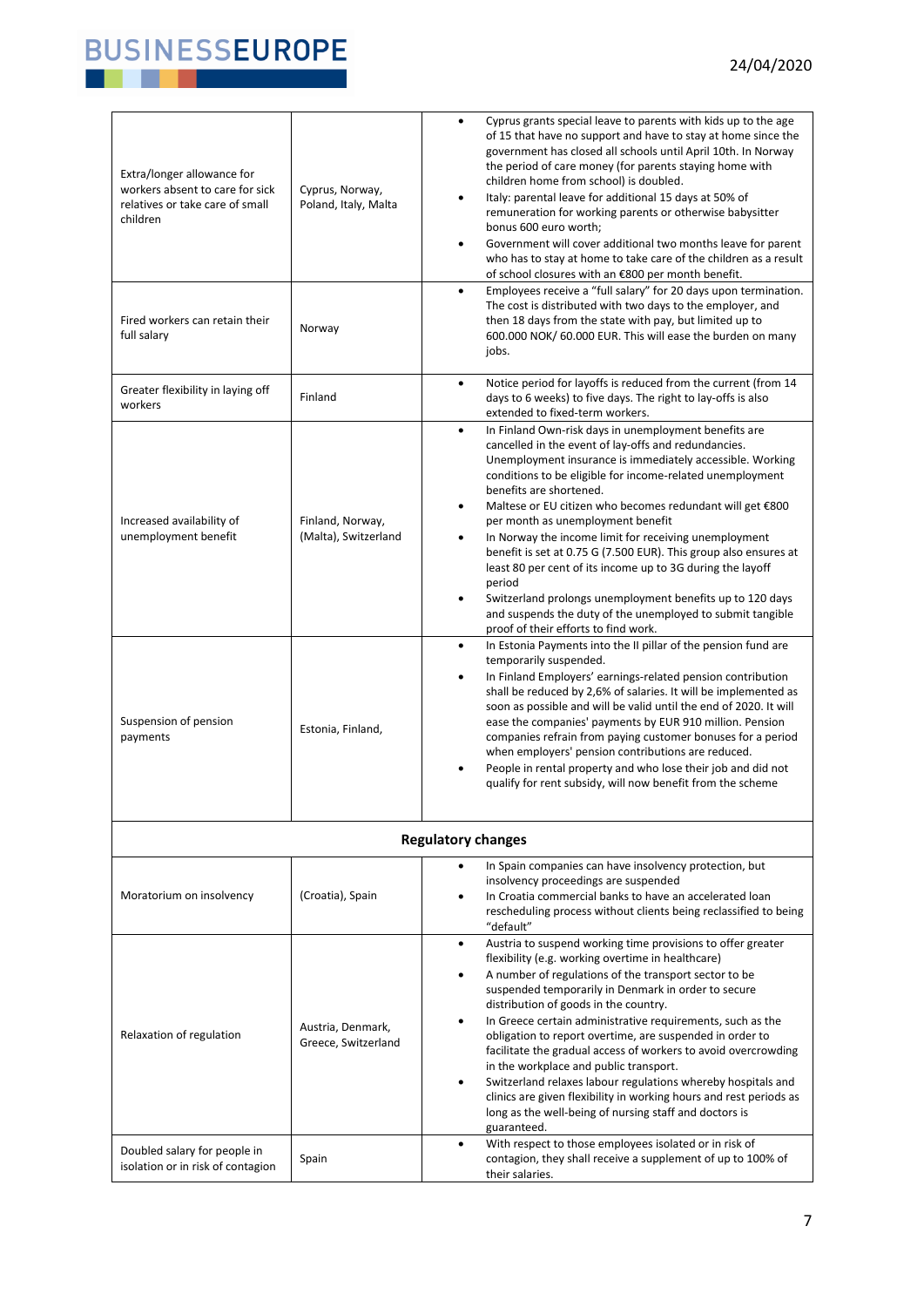

| Extra parental leave                                                                                                      |                                | In Italy parental leave for additional 15 days at 50% of<br>remuneration for working parents or otherwise babysitter<br>bonus 600 euro worth                                                                                                                                                                                                                                                                                                                                                           |  |  |
|---------------------------------------------------------------------------------------------------------------------------|--------------------------------|--------------------------------------------------------------------------------------------------------------------------------------------------------------------------------------------------------------------------------------------------------------------------------------------------------------------------------------------------------------------------------------------------------------------------------------------------------------------------------------------------------|--|--|
| <b>Public Sector</b>                                                                                                      |                                |                                                                                                                                                                                                                                                                                                                                                                                                                                                                                                        |  |  |
| Public authorities to pay<br>contractors up front rather than<br>use entire length of time before<br>deadline             | Italy, Denmark<br>(encouraged) |                                                                                                                                                                                                                                                                                                                                                                                                                                                                                                        |  |  |
| Force majeure clause for public<br>tenders to be granted to private<br>contractors, and not be invoked<br>by public actor | Belgium, Denmark               | Companies in Belgium will not be fined (sued) or have contract<br>$\bullet$<br>suspended if they cannot fulfil a contract in time due to<br>coronavirus circumstances<br>In France no penalties for delay in fulfilling contracts.<br>٠                                                                                                                                                                                                                                                                |  |  |
|                                                                                                                           |                                | <b>Financial sector</b>                                                                                                                                                                                                                                                                                                                                                                                                                                                                                |  |  |
| Contracyclical capital buffer<br>lowered or suspended                                                                     | Denmark, Finland,<br>Sweden    | Other measures o Financial Supervisory Authority (FIN-FSA)<br>٠<br>decided to lower Finnish credit institutions' capital<br>requirements. The reduction is implemented by removing the<br>systemic risk buffer and by adjusting credit institution-specific<br>requirements so that the structural buffer requirements of all<br>credit institutions will fall by 1 percentage point, all in all. The<br>decision will increase the lending capacity of the Finnish banks<br>by around EUR 52 billion. |  |  |
| Ease capital requirement for<br>insurance sector                                                                          | Finland                        | Postponement option for pension insurance payments (Tyel<br>$\bullet$<br>and Yel) as well as easing the pension insurance company<br>capital requirements.                                                                                                                                                                                                                                                                                                                                             |  |  |
|                                                                                                                           |                                | Other                                                                                                                                                                                                                                                                                                                                                                                                                                                                                                  |  |  |
| Compensation for events<br>cancelled                                                                                      | Denmark, Estonia               | Denmark: Following government order to cancel events with<br>٠<br>1.000+ attendees the government offered to compensate<br>event organisers for the losses<br>Estonia compensates for the direct costs of cultural and<br>sporting events cancelled due to coronavirus in March-April,<br>up to EUR 3 million.                                                                                                                                                                                         |  |  |
| Helicopter money                                                                                                          | US                             | Stimulus package proposed by the White House would give<br>٠<br>1.000 USD to every American citizen                                                                                                                                                                                                                                                                                                                                                                                                    |  |  |
| Direct money to people in<br>sectors forced to close down                                                                 | Greece                         | In Greece there will be, inter alia, a compensation of 400-500<br>٠<br>euros to approximately 600,000 workers in businesses closed<br>by government decision.                                                                                                                                                                                                                                                                                                                                          |  |  |
| Offer gift certificates and<br>vouchers for shops                                                                         | South Korea                    | Provide retailers in traditional markets with vouchers designed<br>$\bullet$<br>to support their marketing activities, such as joint promotion<br>Issue vouchers for local products<br>Give a 20 percent raise in wages to seniors in government's<br>٠<br>elderly job programs if they agree to receive 30 percent of<br>their pay in local gift certificates                                                                                                                                         |  |  |
| Country promotion/marketing<br>campaigns                                                                                  | Iceland, United<br>Kingdom     | Once the situation returns to normal, a marketing campaign<br>$\bullet$<br>will be launched to promote Iceland as a tourist destination<br>and Icelanders will be encouraged to travel domestically.                                                                                                                                                                                                                                                                                                   |  |  |
| Corona - Business task force                                                                                              | Lithuania                      | A state-level task force on business emergency coordination<br>٠<br>was formed.                                                                                                                                                                                                                                                                                                                                                                                                                        |  |  |
| Grant for investing in telework<br>equipment                                                                              | Malta                          |                                                                                                                                                                                                                                                                                                                                                                                                                                                                                                        |  |  |
| Dedicated helpline/Information<br>website                                                                                 | United Kingdom                 | UK has set up a dedicated helpline for businesses in need. The<br>٠<br>UK Finance ministry has also set up a dedicated coronavirus<br>webhub.                                                                                                                                                                                                                                                                                                                                                          |  |  |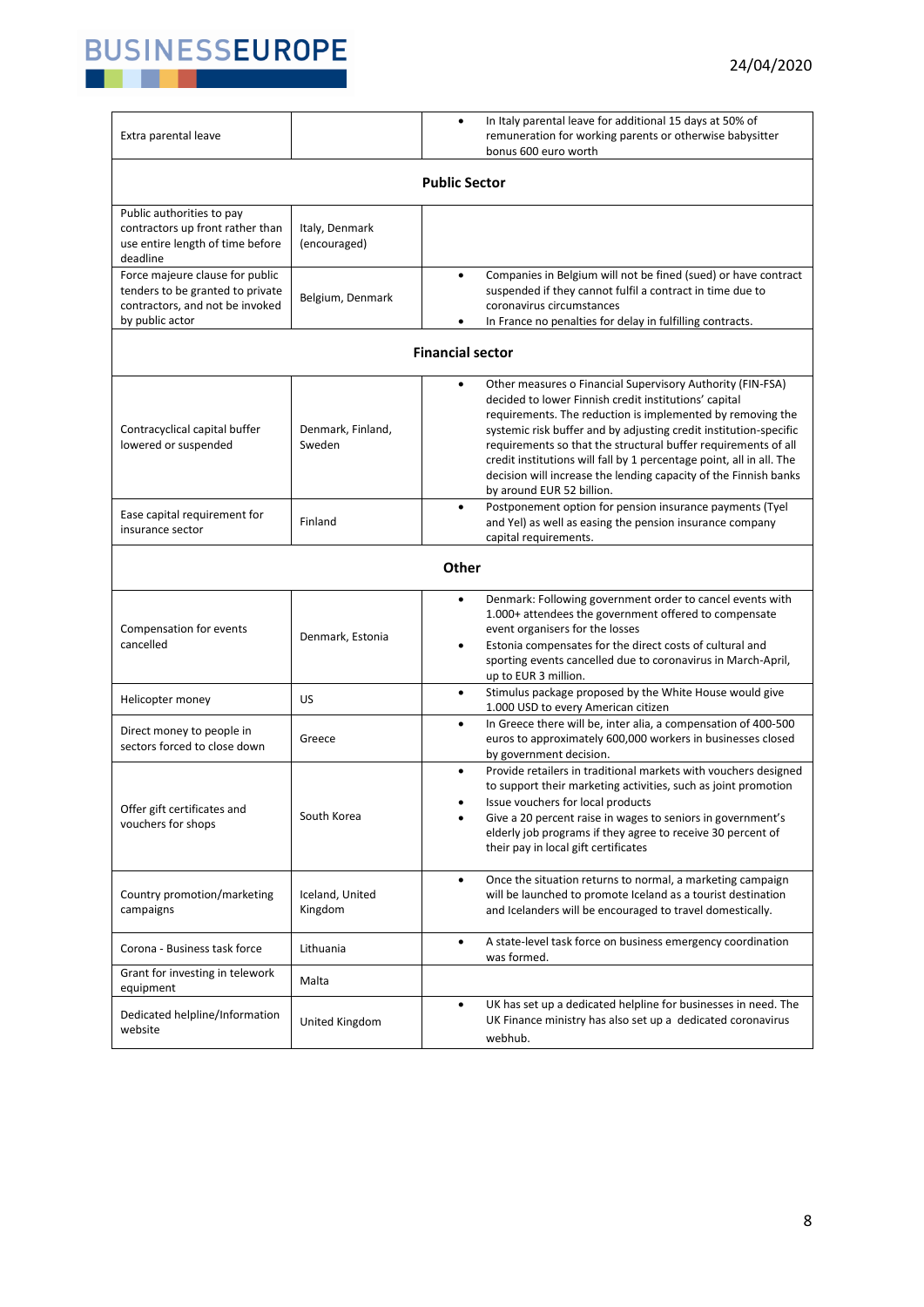

### <span id="page-8-0"></span>3. Magnitude of measures, expressed as % of GDP

#### *Updated March 27*

*Note that the table combines several sources, not all of which distinguishes between tax deferrals and other liquidity-providing measures*

|                      | Immediate fiscal       | Deferrals (Tax, VAT etc.)      | Other liquidity (loans, | <b>Total</b> |
|----------------------|------------------------|--------------------------------|-------------------------|--------------|
|                      | impulse                |                                | guarantees)             |              |
| France*              | 1.1%                   | 9,4%                           | 12.4%                   | 22.9%        |
| Germany*             | 4.4%                   | 14.6%                          | 32.2%                   | 51.2%        |
| Italy*               | 0.9%                   | 13.0%                          | 7.3%                    | 21.2%        |
| Spain*               | 0.3%                   | 2.0%                           | 8.9%                    | 11.2%        |
| United Kingdom*      | 1.4%                   | 1.4%                           | 15.0%                   | 17.8%        |
| Hungary*             | 0.4%                   | 8.3%                           | 0%                      | 8.7%         |
| Denmark              | 2.6%                   | Included under other liquidity | 10.8%                   | 13.4%        |
| Luxembourg           |                        | Included under other liquidity |                         | Around 14%   |
| Portugal****         |                        | Included under other liquidity |                         | Around 5%    |
| Netherlands****      | Around 2%              | Included under other liquidity |                         | Around 2%    |
| Ireland              |                        | Included under other liquidity |                         | Around 5%    |
| Finland****          |                        | Included under other liquidity |                         | Around 7%    |
| Austria****          |                        | Included under other liquidity |                         | Around 10%   |
| Belgium****          | Around 3%              | Included under other liquidity | Around 10%              | Around 13%   |
| Poland****           | Around 3%              | Included under other liquidity | Around 7%               | Around 10%   |
| Sweden               | 1%                     | Included under other liquidity | 10%                     | 12%          |
| Norway *****         | 2.3%                   | Included under other liquidity | 3.3%                    | 5.6%         |
| Switzerland *****    | 4.6%                   | Included under other liquidity |                         | 4.6%         |
| Greece*****          | 2.%                    | Included under other liquidity |                         | 2.0%         |
|                      | <b>Fiscal stimulus</b> |                                | Loans                   |              |
| China *****          | 1.25%                  | Included under other liquidity |                         | 1.25%        |
| New Zealand<br>***** | 4%                     | Included under other liquidity |                         | 4%           |
| Australia ******     | Approx. 3.7%           |                                | Approx. 0.3%            | Approx. 4%   |
| Canada******         | Approx. 0.6%           |                                | Approx. 3.6%            | Approx. 4.2% |
| S. Korea ******      | Appro. 3%              |                                | Approx. 1.5%            | Approx. 4.5% |
| Japan *****          | 0.3%                   | Included under other liquidity |                         | 0.3%         |
| Eurozone**           | 3%                     | Included under other liquidity | 16%                     |              |
| United States***     | At least 2.5%          | Included under other liquidity | At least 4%             |              |
| (recent package is   |                        |                                |                         |              |
| 2T usd, around       |                        |                                |                         |              |
| 10%)                 |                        |                                |                         |              |
| United States*       | 5.5%                   | 2.6%                           | 4.1%                    | 12.2%        |

*\*Bruegel, March 25 \*\* Eurogroup, april 9 \*\*\* own calculations based on currently incomplete available information about US stimulus package, may be revised. \*\*\*\* Oxford Economics, March 27, figures are approximates,* \*\*\*\*\*Danske Bank \*\*\*\*\*\* *Financial Times based on IMF, March 30 2020,*

*(In EU-US comparisons one should bear in mind that the US has weaker automatic stabilizers, e.g. according to one widely cited study corresponding to 38% of lost income in the EU vis-à-vis 32% in the US* 

<https://www.sciencedirect.com/science/article/abs/pii/S0047272711001642?via%3Dihub>*)*

## <span id="page-8-1"></span>4. Overviews of measures taken by external sources

#### *Updated March 27*

Danske Bank. overview over measures taken and economic magnitude of measures [https://research.danskebank.com/research/#/Research/article/bea54ee4-2291-428a-ae34-c0877348b3dc/EN](https://research.danskebank.com/research/#/Research/article/bea54ee4-2291-428a-ae34-cT0877348b3dc/EN)

Bruegel:<https://www.bruegel.org/publications/datasets/covid-national-dataset/> IMF <https://www.imf.org/en/Topics/imf-and-covid19/Policy-Responses-to-COVID-19>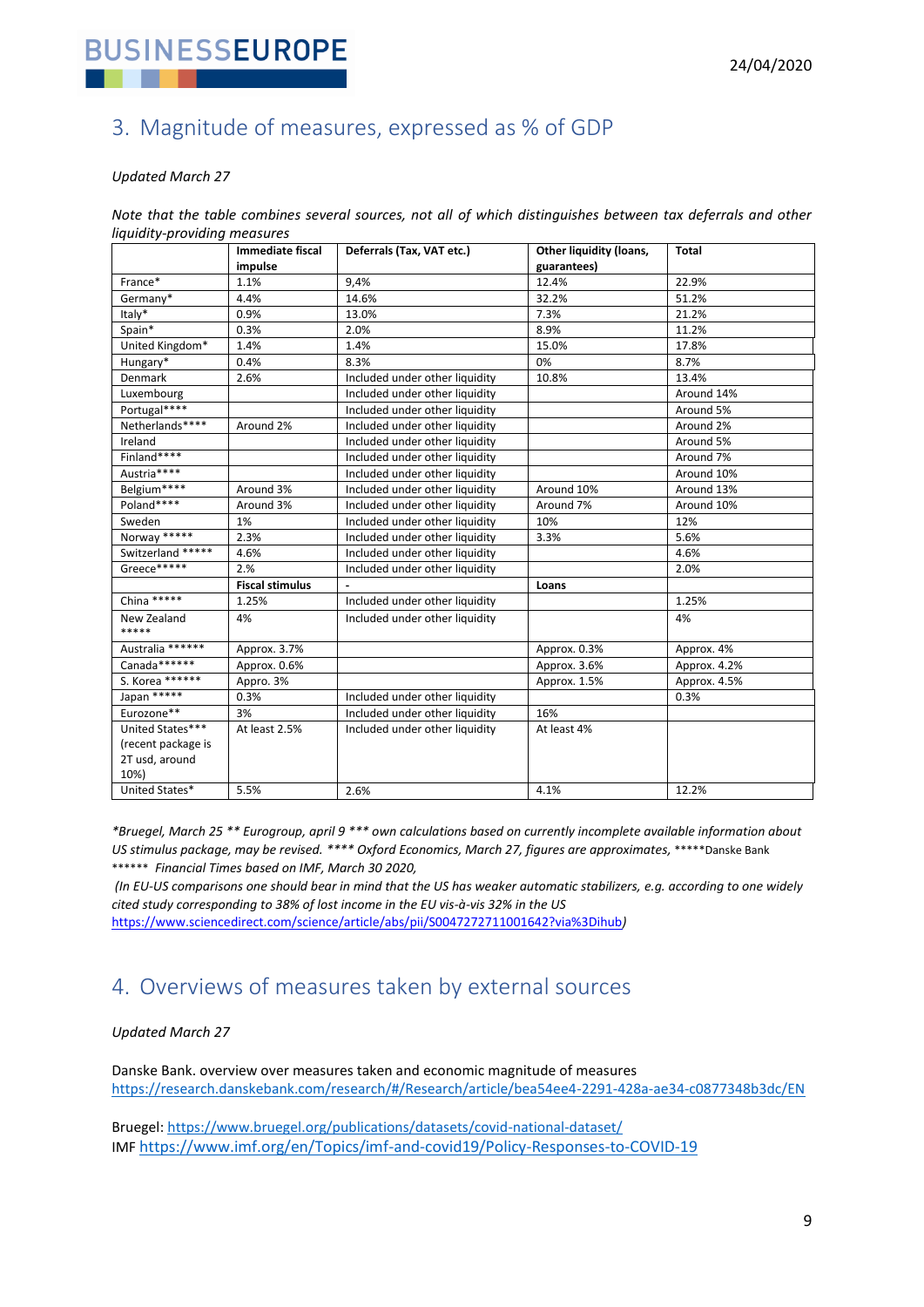

OECD (General measures) [https://t.co/Z3I5BG53nF?amp=1](https://t.co/Z3I5BG53nF?amp=1%20)  World Bank [http://www.ugogentilini.net/?p=817](http://www.ugogentilini.net/?p=817%20) 

ETUC<https://www.etuc.org/en/publication/covid-19-watch-etuc-briefing-notes>

Oxford Un[i https://www.bsg.ox.ac.uk/research/research-projects/oxford-covid-19-government-response](https://www.bsg.ox.ac.uk/research/research-projects/oxford-covid-19-government-response-tracker)[tracker](https://www.bsg.ox.ac.uk/research/research-projects/oxford-covid-19-government-response-tracker)

OECD (Tax measures): <https://www.oecd.org/tax/covid-19-tax-policy-and-other-measures.xlsm>

The Tax Foundatio[n https://taxfoundation.org/coronavirus-country-by-country](https://taxfoundation.org/coronavirus-country-by-country-responses/?utm_source=Global+Allies&utm_campaign=265a2c2da9-EMAIL_CAMPAIGN_2020_03_25_02_11&utm_medium=email&utm_term=0_eaf61be05b-265a2c2da9-429433205&mc_cid=265a2c2da9&mc_eid=1efd2e1db9)[responses/?utm\\_source=Global+Allies&utm\\_campaign=265a2c2da9-](https://taxfoundation.org/coronavirus-country-by-country-responses/?utm_source=Global+Allies&utm_campaign=265a2c2da9-EMAIL_CAMPAIGN_2020_03_25_02_11&utm_medium=email&utm_term=0_eaf61be05b-265a2c2da9-429433205&mc_cid=265a2c2da9&mc_eid=1efd2e1db9) [EMAIL\\_CAMPAIGN\\_2020\\_03\\_25\\_02\\_11&utm\\_medium=email&utm\\_term=0\\_eaf61be05b-265a2c2da9-](https://taxfoundation.org/coronavirus-country-by-country-responses/?utm_source=Global+Allies&utm_campaign=265a2c2da9-EMAIL_CAMPAIGN_2020_03_25_02_11&utm_medium=email&utm_term=0_eaf61be05b-265a2c2da9-429433205&mc_cid=265a2c2da9&mc_eid=1efd2e1db9) [429433205&mc\\_cid=265a2c2da9&mc\\_eid=1efd2e1db9](https://taxfoundation.org/coronavirus-country-by-country-responses/?utm_source=Global+Allies&utm_campaign=265a2c2da9-EMAIL_CAMPAIGN_2020_03_25_02_11&utm_medium=email&utm_term=0_eaf61be05b-265a2c2da9-429433205&mc_cid=265a2c2da9&mc_eid=1efd2e1db9)

## <span id="page-9-0"></span>5. Country overviews of measures taken by country

#### <span id="page-9-1"></span>Austria

#### - **CoVid-19 Crisis Management Fund**

- Budget of **up to EUR 38 billion**, with the **main objective of improving liquidity**. Measures include:
	- EUR 9 billion state guarantees and state liabilities for loans,
	- EUR 15 billion emergency aid for industries most affected,
	- EUR 10 billion for tax moratoriums.
	- Hardship fund for SMEs (direct cash aid, not to be paid back)

#### - **COVID-19-Short Time Work ("Kurzarbeit")**

- Financial means of EUR **400 Mio.**
- **Short time work is planned for three months.**
- **Key Points of COVID Short Time Work:**
- **Before starting short time work, the employee has to consume all annual leave and overtime**.
- **Wage guarantee**:
	- Up to EUR 1.700 of gross wage, 90% of the previous net wage.
	- Up to EUR 2.685 of gross wage, 85% of the previous net wage.
	- Beyond EUR 2.686 gross wage, 80% of the previous net wage.
- **The employment contract must not be terminated during the short time work period, and in the first month after short time work**, barring exceptional circumstances that require special negotiations.
- During short time work, working hours can be reduced by an average of up to 90%.
- Normal working hours can be changed in agreement with the employee.

#### - **COVID-19-Law on Special Care**

§ 18b Labour contract law: In case of (partial) closure of institutions (e.g. schools) due to official measures, **employers can now grant special care leave even to those employees who would normally have no entitlement to stay at home** to take care of their children (up to 14 years old). This care leave is limited to three weeks. During this time, employees will receive a third of their gross wage, paid for by the government.

#### - **Work Inspections & Working Hours**

During the occurrence of COVID-19, **deviations from the working time provisions are possible** (e.g. extensions to the normal working hours). This **applies to all industries with an extraordinary need for work** (e.g. healthcare).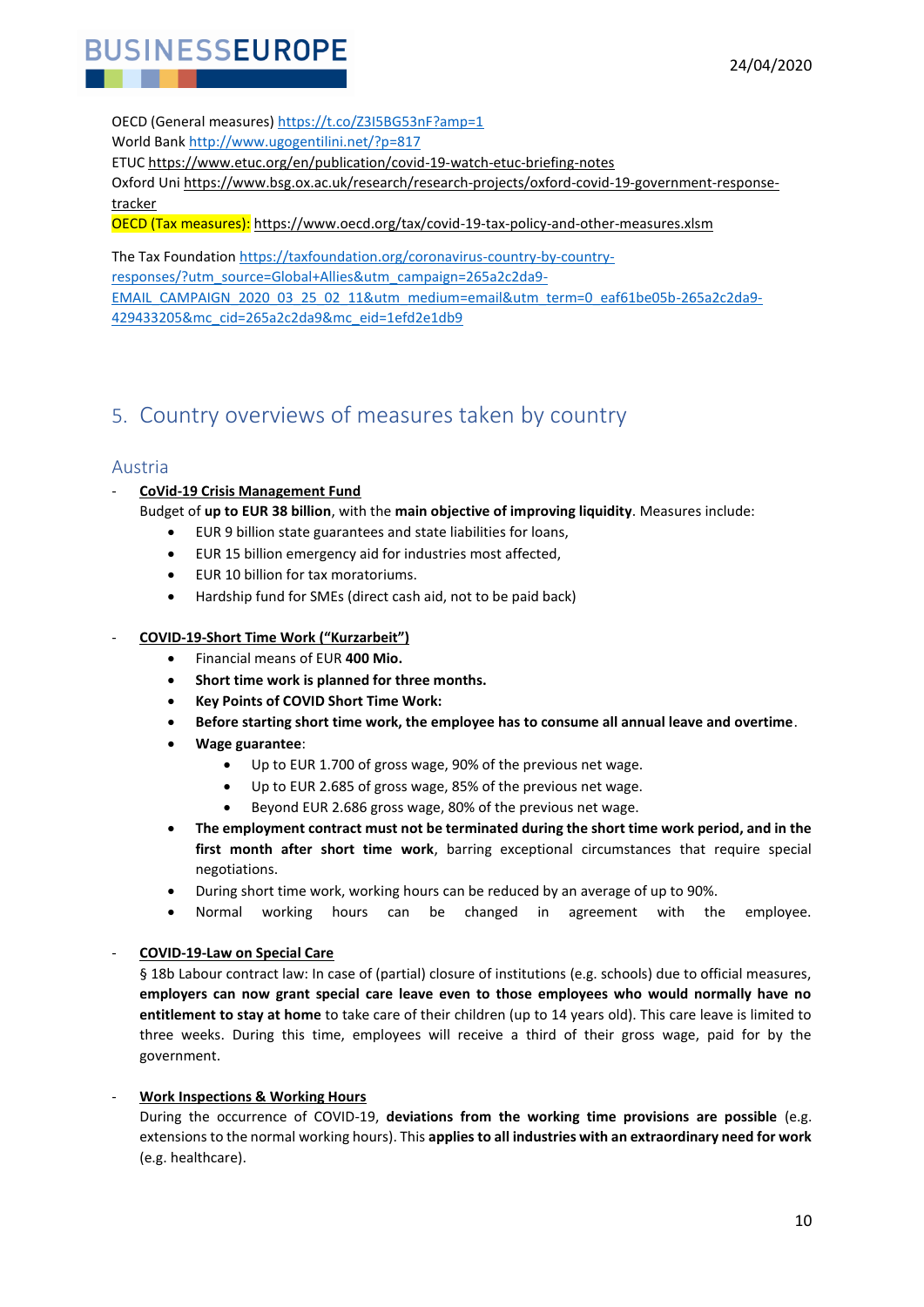#### - **Measures of the Austrian National Health Insurance Fund:**

The Fund has put together a package of measures to relieve the pressure on affected companies, such as **deferral of contributions**, **payment by instalments**, **waiving of late-payment fee, suspension of notices of seizure and bankruptcy applications.**

#### - **Corporate and Income tax**

Corporate and income tax advance payments for 2020 can be **reduced or set to zero**.

#### - **Guarantees and Financing**

Exporting companies can be granted **credits up to 10%** (large companies) or **15%** (SMEs) of their export revenues by the OeKB (österreichische Kontrollbank). AWS (Austria Wirtschaftsservice) will provide **guarantees with special conditions** for companies who are affected by the COVID-crisis to facilitate financing credits.

### <span id="page-10-0"></span>Belgium

- Private individuals and businesses can suspend loan payments, including mortgage loan payments, from now until 30 September (dependent on conditions)
- Companies can follow a so-called 'payment plan': In this payment plan, companies can 'spread' payments of VAT, social contributions and fines. They can also delay payments of corporate income tax and regular income tax. The Belgian authorities have confirmed that they will allow companies to delay the filings by over two weeks and payments by two months.
- Fines to companies for late payments can be remitted.
- Increase in short-time work payments (65%--> 70%) +  $£150$
- Federal government will not charge companies with fines if they can't fulfil a public contract in time.
- These measures only apply to companies that can show that they have been directly hit by the coronavirus (e.g. a decrease in turnover, a significant decrease in orders and / or reservations, consequences of a "chain reaction" with partner companies,…). The deadline for getting this `payment plan' is June 30.
- The government will pay gas, water & electricity bills for technical unemployed-people for one month, worthy of €202.
- Increased tolerance for home office workers to not constitute a Permanent Establishment in view of the Belgium – Luxembourg Tax treaty and Belgium-France Tax treaty.
- Guarantee: The government will guarantee state-backed credit lines for companies for the duration of 12 months (€50bn) to cover losses incurred on future loans. Losses up to 3% of the capital loaned will be fully borne by the financial sector. Losses of between 3% and 5% will be shared – half for the government and half for the financial sector. Losses that are greater still will be borne for 80% by the government and 20% by the financial sector.

#### <span id="page-10-1"></span>Bulgaria

#### *Last updated: April 21*

**I. On 13th of March**, the National Assembly declares a state of emergency until April 13, which is extended until May 13. The state of emergency is declared based of Article 84 of the Constitution.

**On the 23rd of March**, the National Assembly adopted the **Law on Measures and Actions during the State of Emergency (LMASE).** It was amended on the 09th of April. Тhe Law gives the authority to the minister of healthcare to impose restrictions on the population residing in the country to limit the spread of the pandemic. It also contains the specific measures that have an important impact on businesses, employees and employers for the period of the state of emergency:

• *Employment-related measures:*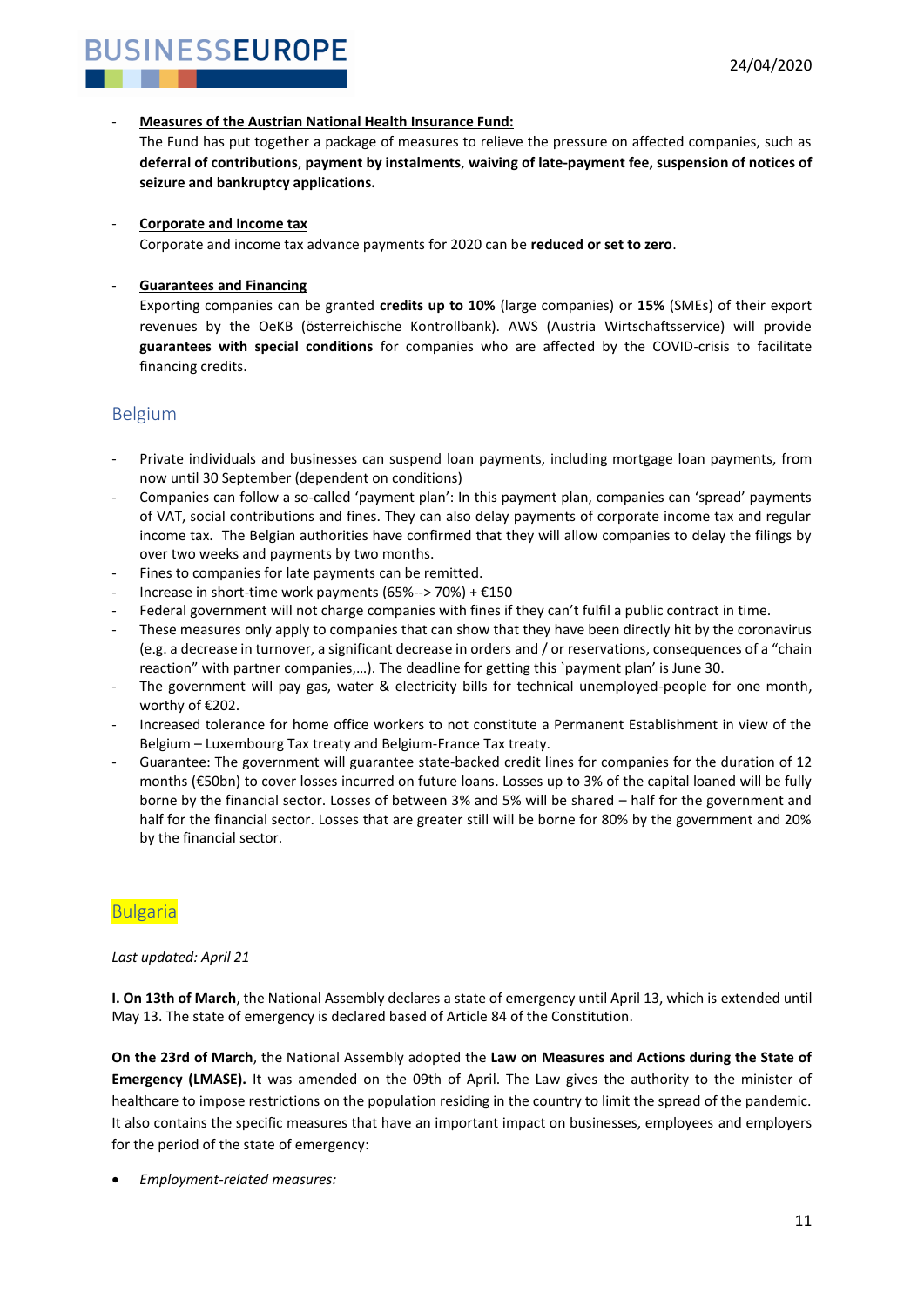#### o *General rules in LMASE*

- The employers were given the opportunity to provide half of the annual paid leave to their employees without their consent.
- Depending on the nature of work the employers could assign the distance work (telework) or work from home for the employees, without their consent;
- Amendments of the Labour Code, introduced through the LMASE, valid for the period of the announced *state of emergency:*
	- A new article, providing the opportunity for the employer to assign temporarily telework or work from home without employees' consent. This measure can be introduced with employer's order (contrary to the requirement to conclude written amendment of the labour contract that normally would have to apply).
	- A new paragraph in an existing provision, allowing the employer unilaterally to introduce parttime work for full time employed workers. It cannot be set below half of the normal working hours (i.e. it should be minimum of 4 hours).
	- **•** The employer can temporarily cease the activity of the entire enterprise, part of it or of some employees. This might derive from a state body order (restaurants, trade malls, coffee shops) or be based on the employer's order and his concrete economic state.
	- In companies, where the employer has issued an order to temporally stop business activities, the employer may provide 100 % of employee's annual paid leave without his/her consent
	- For the period of stoppage, the employer must pay 100 % of the employee remuneration.
	- To recover partially employers' expenses, the government introduced the so-called '60/40' measure, where the employer is entitled to 60 % of the employee insurance income for January 2020 and 60 % of the employer's part of social contributions where the employer is obliged to pay the other 40 % and to maintain the employment of those workers for an additional period equal to the period for which he received compensation. An additional requirement is that the employer must not dismiss any employees (for economic reasons) for the entire period where the compensation is received. BIA reacted negatively to the whole model of this measure as we did not found it to be useful for the majority of companies, relying on turnover to pay remuneration. The employers' organisations drafted their own legislative proposals in order to make the measure suitable for the employers' needs. However, it was not recognized by the competent authorities.
- Extended/deferred deadlines for different obligations:
	- The validity of identity cards which expires from March 13 to October 31, 2020, is extended by six months. In this period the ID is valid only on the territory of Bulgaria;
	- **■** Until the end of the state of emergency in the event of delay in payment of obligations of private entities, debtors under credit agreements and other forms of financing (factoring, forfeiting and others) provided by banks and financial institutions, and under leasing contracts, no interest and penalties are charged, the obligation cannot be declared early due and the contract cannot be rescinded due to default, and no items can be seized.
	- **■** Until the state of emergency is lifted, the management authorities of the resources from the European Structural and Investment Funds are entitled to: unilaterally modify contracts for financial support through grants in accordance with the need for crisis measures, including to increase the amount of the contracted grant; extend grants under simplified rules; increase the overall resource for operations;
	- **Extended tax deadlines:** 
		- The deadline for companies to submit their annual corporate tax return, as well as the corporate and expenses tax payment, is extended until June 30, 2020;
		- The deadline for publication of the annual financial reports and the annual activity reports is extended until 30.09.2020;
		- The submission of the annual tax return and for payment of the due tax on the annual tax base under the tax return according to the Personal Income Tax Act is also extended to 30 June 2020.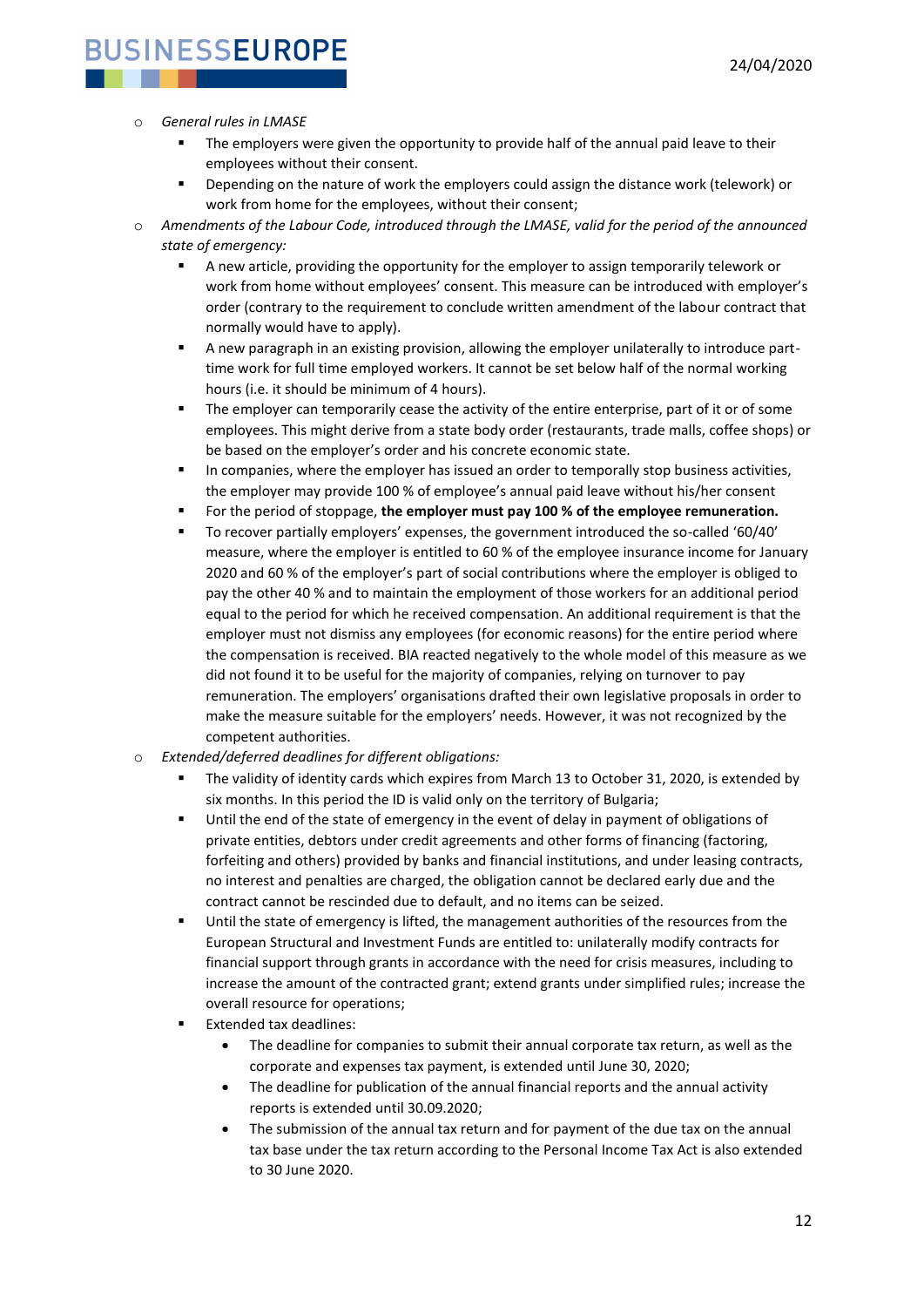- o *Cancelled organized tourist trips:*
- New rules for compensation in the event of cancelled organized tourist trips: the tour operator might offer a voucher to the customer for the amount paid. If the customer refuses to accept the voucher, the tour operator shall reimburse all payments made by the consumer for the cancelled trip within 1 month as of the termination of the state of emergency.

#### **II. Other measures:**

- The government increased the capital of Bulgarian Development Bank (BDB) by up to 500 million levs, which will serve as a guarantee that businesses will receive credits in the amount of 2.5 billion levs through commercial banks.
- Up to 200 million levs will be used for non-interest consumer loans up to 4500 levs for employees on unpaid leave with a maximum repayment term of 5 years.
- The Operational Programme "Innovation and Competitiveness" launch from the end of the April procedure to provide liquidity to micro and small enterprises, worth 173 million levs. The grants are limited between 3000 and 10000 levs to viable enterprises with a decrease of at least 20% in their turnover for the month, preceding the date of application submission.
- The Fund of Funds<sup>[\[1\]](https://euc-word-edit.officeapps.live.com/we/wordeditorframe.aspx?ui=da%2DDK&rs=en%2DUS&wopisrc=https%3A%2F%2Fbusinesseurope-my.sharepoint.com%2Fpersonal%2Fjpl_businesseurope_eu%2F_vti_bin%2Fwopi.ashx%2Ffiles%2F7971d74354164d53b33c345881f91329&wdenableroaming=1&mscc=0&wdodb=1&hid=DDF24A9F-E01A-9000-727E-531BC7EB98E3&wdorigin=Sharing&jsapi=1&newsession=1&corrid=323cec0e-ddc5-438f-98c4-fa071b59c432&usid=323cec0e-ddc5-438f-98c4-fa071b59c432&instantedit=1&wopicomplete=1&wdredirectionreason=Unified_SingleFlush#_ftn1)</sup> mobilises 400 million levs in response to the economic consequences of the crisis, which includes designing of a new guarantee product for SMEs, support for self-employed individuals and small start-ups, increased flexibility of the facility in the field of venture equity investments in start-ups and innovative businesses.

#### **III. Measures by the Bulgarian National Bank (BNB):**

- On March 19 Bulgarian National Bank (BNB) announces that is applying a 9.3 billion leva package of measures in connection with the COVID-19 epidemic. The purpose of the measures is to preserve the resilience of the banking system and, at the same time, to increase its flexibility to reduce the negative effects of the pandemic constraints on citizens and businesses. The key measures aim to further strengthen banks' capital and liquidity as follows:
	- Capitalization of the total volume of profits in the banking system worth 1.6 billion leva;
	- Cancelation of the increase in the anticyclical capital stock projected for 2020 and 2021, resulting in 0.7 billion leva;
	- Banking system's liquidity is increased by 7 billion leva by reducing foreign bank exposure to commercial banks.
- In addition, BNB has implemented additional measures to ensure the smooth functioning of the currency board, cash circulation, payment systems and banking supervision.
- On April 9, the Governing Council of the Bulgarian National Bank approved the draft **Procedure for Deferral and Settlement of Liabilities Payable to Banks and their Subsidiaries**. Commercial banks that have accepted to implement the approved procedures for deferral and settlement of payable liabilities will announce publicly the proposed concessions on their websites, the banks' public premises and in any other appropriate manner.
- The approved private moratorium provides opportunities for changes in the principal and/or interest payment schedule of liabilities, without changing any key parameters of the loan agreement, e.g. the already agreed interest. Liabilities may be deferred for a term of up to 6 months, ending on 31 December 2020. The deferred liabilities must have been regularly serviced or not more than 90 days past due as of 1 March 2020.
- Customers should declare explicitly to their servicing bank that they wish to avail of the proposed concessions.
- Three standard mechanisms are provided for:
	- Mechanism No  $1$  deferral of principal and interest for up to 6 months;
	- Mechanism No 2 deferral of principal for up to 6 months;
	- Mechanism No 3, applicable to revolving products.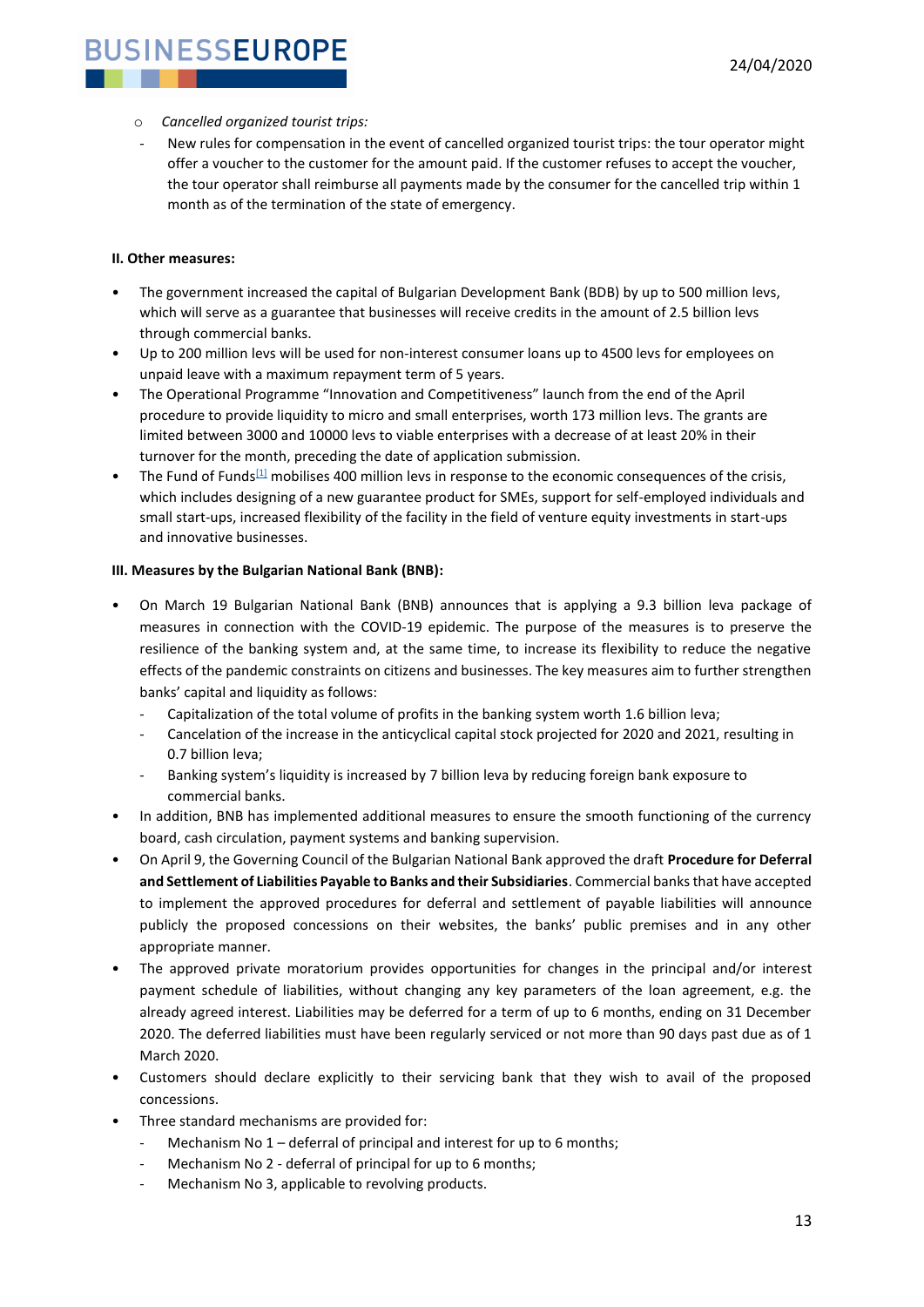• Banks may also agree with their customers different individual deferral and concession schemes, other than the ones provided under this procedure.

#### **IV. Measures by the Bulgarian Industrial Association (BIA):**

- On 27th of February BIA issued **recommendations to the economic operators** in view to tackling the COVID19 situation, that consisted of organizational and practical measures;
- On 12th of March BIA launched a **survey**, aimed at the companies, that have to help the analysis of the situation and to plan measures, based on objective information;
- On the BIA's website was set a **focus panel** with information about the COVID19, that is updated in a timely fashion, incl. useful links to the Orders of the Health Minister, recommendations of the Ministry of Health, WHO, etc.;
- On 18th of March BIA launched the **Electronic Mutual Assistance Exchange**. The e-Exchange is a place where companies can post advertisements for the search for or offering of goods and services or for hiring employees who may lose their jobs during a state of emergency.

The duration and scope of the measures may vary depending on the development of the epidemic situation in the country.

[\[1\]](https://euc-word-edit.officeapps.live.com/we/wordeditorframe.aspx?ui=da%2DDK&rs=en%2DUS&wopisrc=https%3A%2F%2Fbusinesseurope-my.sharepoint.com%2Fpersonal%2Fjpl_businesseurope_eu%2F_vti_bin%2Fwopi.ashx%2Ffiles%2F7971d74354164d53b33c345881f91329&wdenableroaming=1&mscc=0&wdodb=1&hid=DDF24A9F-E01A-9000-727E-531BC7EB98E3&wdorigin=Sharing&jsapi=1&newsession=1&corrid=323cec0e-ddc5-438f-98c4-fa071b59c432&usid=323cec0e-ddc5-438f-98c4-fa071b59c432&instantedit=1&wopicomplete=1&wdredirectionreason=Unified_SingleFlush#_ftnref1) The core business of the Fund of Funds is to structure and manage financial instruments co-financed from the European Structural and Investment Funds during the programming period 2014-2020.

### <span id="page-13-0"></span>Croatia

#### *Updated April 2*

The Croatian Bank for Reconstruction and Development will:

- Impose a moratorium on credit obligations for existing clients
- − Allow taxpayers to defer payment or to arrange an instalment payment plan for their tax liabilities, social security contributions and certain non-tax levies without being subject to interest being imposed during the period of deferral of payment (payments in installments
- Introduce a grace period in repayments
- Provide liquidity loans to companies to cover wages, overhead and operating expenses in cooperation with commercial banks
- − Guarantees to commercial banks supporting exporters under the Export Guarantee Fund
- − Increase scope of the Export Guarantee Fund to include tourism

#### Support to commercial banks

- − Introduction of "standstill" arrangements, i.e. three-month suspension of collection of debts
- Liquidity lines with three-year maturity
- − Accelerated loan rescheduling process without clients being reclassified to being "default"

#### Government will:

- − Increase the allocation of "ESIF Micro Loans" supporting micro- and small enterprises, and reduce interest rates whilst increasing maximum guarantee rates for "individual guarantee" scheme (the amount that the state will guarantee)
- 90 extension of repayment obligations for co-funded projects
- − Allowing EU aid beneficiaries to suspend/delay project implementation, repayment of reimbursement
- − Possibility of state intervention to purchase surpluses in livestock, crop and food and vegetable production
- − Implement various loan schemes
- Delay the payment of tourism fee for companies and tourism charges for private renters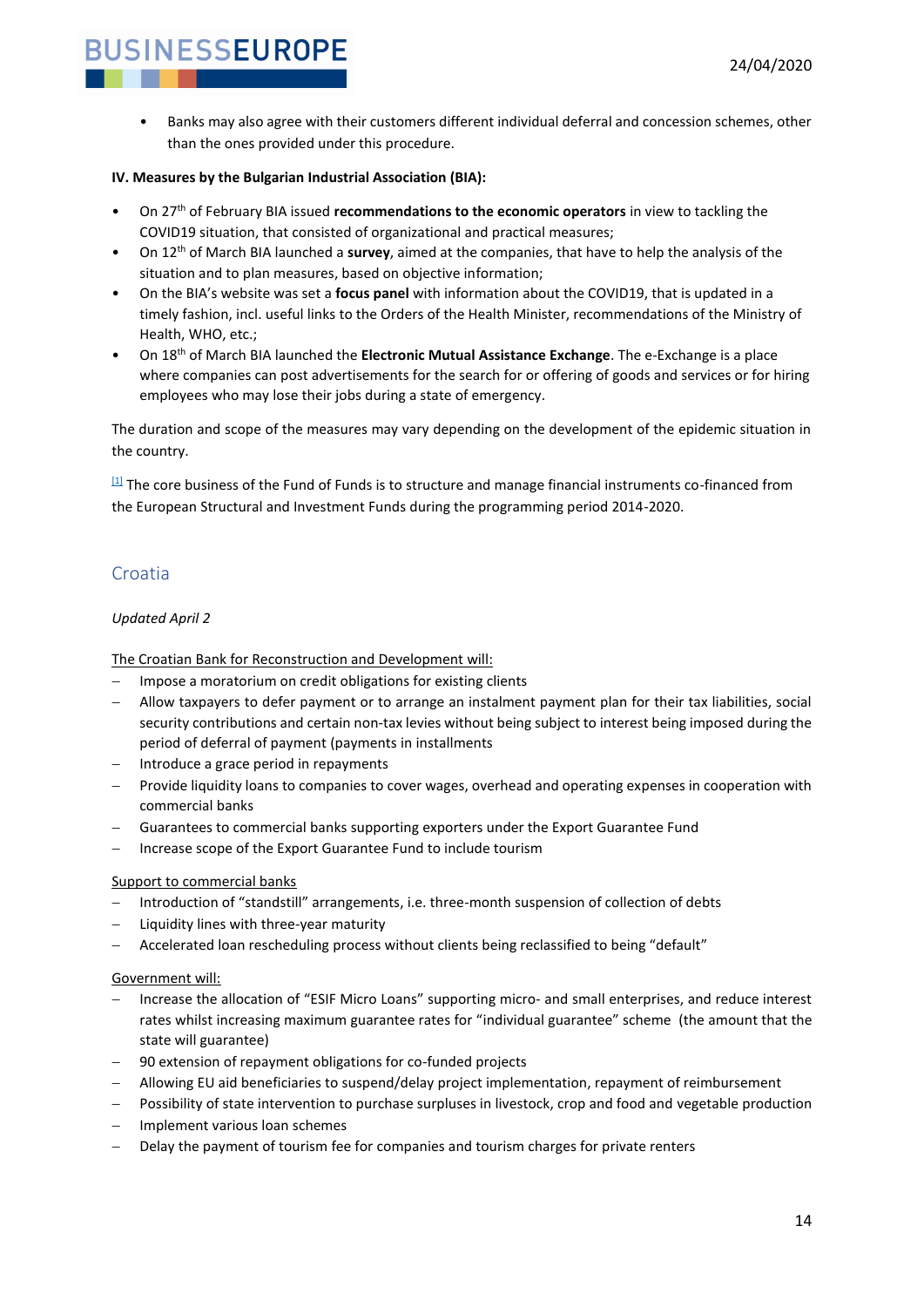- State aid to provide capital and liquidity for endangered tourism businesses, for cultural and creative industries,
- Suspension of universal service obligation for postal services
- − Suspension of collection fees for extraordinary transports on public roads and temporary suspension of 10- % increase in tolls for vehicles of certain types during the summer

The Croatian Government presented yesterday, 1st April 2020, new, second package of measures aimed at suppressing the effects of the coronavirus crisis.

- The Government will raise the financial support for workers from HRK 3,250 to a net sum of HRK 4,000 and at the same time, the state will take over from employers the burden of mandatory taxes and contributions, meaning that the effective support will be HRK 5,460 per worker. The total value of this measure is HRK 8.5 billion. The employers are required to keep the workers and secure all the existing jobs. The measure worth 3,250 has already been introduced in the first set of Government measures and has been used so far by 65,000 companies for 400,000 workers.
- Secondly, the Government will spare companies that face business difficulties due to the crisis from paying tax obligations (income and profit tax) and contributions (health and pension) for April, May and June. Those companies with the revenue drop between 20 percent and 50 percent are entitled to deferrals and interest-free instalment payments of up to 24 months. Companies with usual revenues of less than HRK 7.5 million, which encompasses roughly 93 percent of all Croatian companies and will have revenue drop of more than 50%, will be completely exempted from paying their taxes and contributions. The companies with the usual revenue of more than HRK 7.5 million, with the revenue drop between 50 percent and 100 percent will be released from paying taxes and contributions in the next three months proportionally to their revenue drop (e.g. if the revenue drops for 75 percent, the company will pay only 25 percent of its fiscal obligations).
- The third important fiscal measure is the postponed payment of VAT (value added tax) until invoices are paid in full, not upon their issue. The deadline for submitting financial statements for 2019 will be postponed until June 30.
- All public tenderers (particularly in health, army and police sectors) will be asked to give preference to domestic agriculture producers and procure up to 60 percent of domestic products. The State will intervene and buy milk surplus from Croatian milk producers.
- The Government proposed the set of measures for tourism sector, will discuss with the social partners (unions) the possibility to correct salaries or temporarily suspend the agreed raise of public sector salaries.
- The Government announced the new loan of HRK 45 billion on the domestic and foreign financial market, with the EU institutions and the World Bank.

#### <span id="page-14-0"></span>Czech Republic

*Updated April 16*

#### **I) Financial aid and support** *(Government and state controlled financial institutions)*

- On March 16, the Czech-Moravian Guarantee and Development Bank (CMZRB) has **launched COVID credit** applications. The target group are SMEs and self-employed, whose economic activities are limited due to the outbreak of the coronavirus infection and related preventive measures. **It aims at facilitating access to operational financing for those businesses through interest-free loans.** The loans range from 18 000 EUR to 540 000 EUR. Entrepreneurs will be eligible to use it for example to pay employees' salaries, energy costs, rents, to finance supplies, to pay supplier-customer invoices, to prefinance receivables, etc.
- **CMZRB also provides a guarantee** for commercial loans for small and medium-sized enterprises (for companies, not self-employed).
- **There is an enormous demand** *(after approx. 3200 applications the original amount has been depleted, given that all of them will be approved, which we will see after those will be processed. The first support has already been provided to companies. No further applications are being accepted now.)*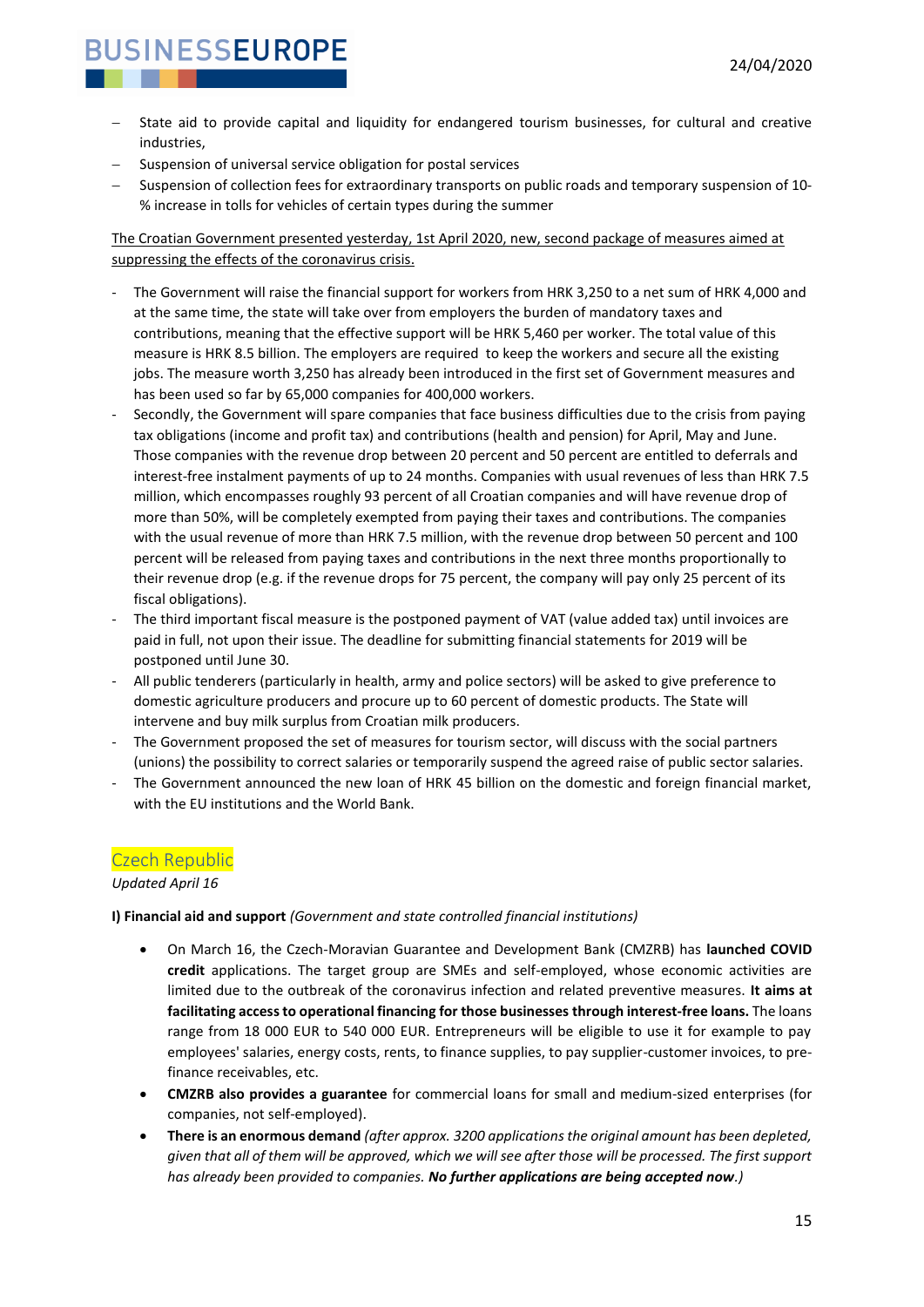• I**n order to raise the capital, at least 360 millions of EUR (approx.) will be transferred from the "Operational Program Enterprise and Innovation for Competitiveness".** Details and parameters are being prepared.

#### **COVID II – new program which is not providing loans but preferential supported guarantees for commercial loans.**

The Czech-Moravian Guarantee and Development Bank (CMZRB), together with the Ministry of Industry and Trade launched the COVID II program on April 2. CMZRB provides entrepreneurs with guarantees for commercial bank loans and contribute to the payment of interest – up to approx. 36 000 EUR. The guaranteed operating credit of the COVID II program should support around 7000 business projects worth approximately 715 million EUR. The program is financed from the Operational Program "Enterprise and Innovation for Competitiveness" under the Ministry of Industry and Trade. Commercial banks are prepared for the COVID II program.

- This is "de minimis" support, which will be provided in the so-called round calls. A total of approx. 53.5 million EUR will be available in each round, once the capacity is full, the round will be closed for applications and the next round will be announced 10 working days after the end of the previous round. The first one started on Thursday, April 2.
- The guarantee can be up to 80% of the principal of a commercial loan with a guarantee period of up to 3 years. Guaranteed loans are up to approx. 535 thousand EUR and financial contribution for the payment of interest is up to approx. 36 thousand EUR.
- The program can finance, through commercial loans, the cost of wages, energy, rent, payment of suppliercustomer invoices, pre-financing of receivables, acquisition of material or inventory.
- The total allocation for the program is approx. 180 million EUR.

#### *COVID III – in preparation, 360 million EUR allocations, guarantees of commercial credits*

#### **Support through guarantees for commercial credits (or credit restructuring) for large companies**

- A relatively robust program of bank loans guarantees is being prepared to support large companies *(SMEs are supported by CMZRB through loans and loan guarantees – see above)*. Its parameters are being intensively discussed with EGAP - Export Guarantee and Insurance Corporation, the Ministry of Finance and the Ministry of Industry and Trade. In many cases we have already contributed to a better setup and availability of this support - some parameters have been changed according to our suggestions. Now we focus mainly on achieving a higher maximum guaranteed loan limit (now 1.4 billion CZK; 3-5 billion CZK is required). Once approved, the EGAP should provide guarantees for operating (up to 3 years) and investment (up to 5 years) loans to companies over 250 employees. Up to a quarter of the company's turnover, ranging from 5 million CZK to 1.4 billion CZK (we want to increase it). A maximum of 80% of the loan can be guaranteed. For the purposes of this support, an exporter is considered to be a company with 20% of its turnover generated by exports, but subcontracting to the company carrying out the final export is also included. The maximum available "insurance capacity" of EGAP is now around 7 billion EUR.
- **State Export Guarantee and Insurance Corporation (EGAP)** reacts as well and provides a special package to ease the situation for exporters. The measures include:
- Introduction of the Fast Track, i.e. priority processing of insurance applications for exporters looking for new customers due to the global coronavirus pandemic.
- Significantly reduced fees for exporters seeking EGAP insurance products covering new risks.
- Shortening the period of time required to recognize claims (waiting time) for insured credits from 6 to 3 months and for insured guarantees from 3 months to 1 month in order to help resolve any cash flow problems of exporters.
- **Czech Export Bank (CEB)** even during the viral pandemic provides its clients with full services and, in cooperation with the EGAP export insurance company, now offers financial products and services under favorable conditions. CEB is ready to help all exporters, regardless of the company size, by providing products that will support exports of Czech goods abroad.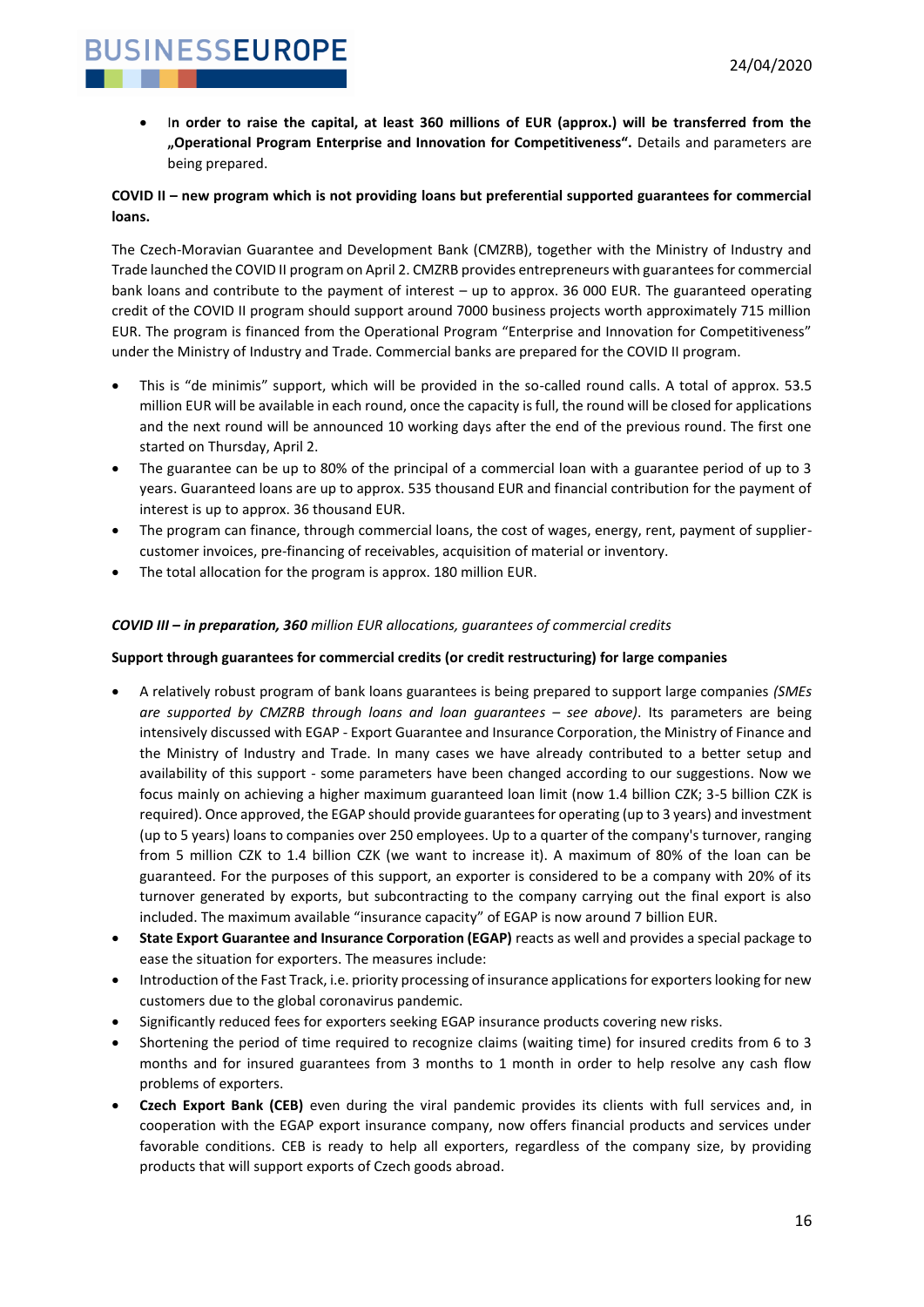• **The Ministry of Foreign Affairs of the Czech Republic** announced the Emergency Package for Czech exporters. Embassies of the Czech Republic and the Ministry of Foreign Affairs offer assistance to Czech entrepreneurs in case of problems with the realization of commercial supplies abroad, especially in case of administrative barriers imposed on importers by local authorities. With respect to restrictions of the movement of persons, the Ministry offers assistance in finding new contacts and opportunities in areas that will be a part of national stimulus packages. These services are for free.

#### **Emergency package contains mainly:**

1) Practical information on conducting foreign operations in the coronavirus situation with a number of restrictions in the target country;

2) Assistance of embassies in solving problems with performing of trade cases;

3) Finding and analyzing opportunities, assisting in identifying and verifying suitable partners.

4) Assistance and information sharing through a series of webinars and online consultations.

5) Offer to use services of local experts to assist the businesses on site during the negotiating and implementing phase.

#### *Synergy with commercial banks:*

• *According to the Czech Banking association, banks will be willing to postpone the repayment of consumer loans and mortgages for three months. In particular, they want to be helpful towards small businesses which have difficulty paying debts due to the coronavirus epidemic.* 

#### **II) Tax measures of the Financial Administration of the Czech Republic**

- **Extension of the deadline for tax return of income taxes** up to July 1 (it means 3 more months). All taxpayers will automatically be allowed to file their income tax return and pay this tax without any sanction no later than 3 months later, without having to prove the reasons related to coronavirus.
- **Remission of the penalty for late tax claims in all cases where the tax entity individually applies for remission** of interest for late payments or for postponing of tax installments and proves the reasons in any way related to coronavirus. *(E.g. illness or quarantine of accountants or other key employees whose absence prevented them from fulfilling their tax liability.)*
- General waiver of fines for the late submission of a "VAT control report" of EUR 35 incurred between 1 March and 31 July 2020.
	- o In addition the Directorate General for Finance will be instructed to individually waive fines for failure to submit this control report for the period from 1 March to 31 July, if caused by coronavirus.
- Flat waiver of the administrative fee for filing an application for delay or installments of the tax; remission of the interests on late payment etc.

#### **IIa) So-called "Liberation package"**

- Electronic Sales Records system (EET) the obligation to electronically record sales for entities in all phases of the EET will be suspended during the emergency period and for the next three months after the end of the emergency period. *(Many companies currently cannot solve technical problems, renew certificates, obtain device maintenance or fulfill various deadlines if they are obliged to start recording this spring).*
- Remission of the June advance on personal and corporate income tax. The June advance *(i.e. the second advance for quarterly payers and the first advance for half-yearly payers)* will not be paid at all.
- General waiver of the fine for late submission of the real estate property tax return or for late payment of the real estate property tax or advanced payment of such a tax.
- Introduction of the "**Loss carryback"** institute for both physical persons income tax and legal persons income tax for 2020. It will be redeemable in the tax return for 2019 and 2018.
- **Exclusion of flat value added tax payments on selected goods that are delivered free of charge** *(since 12 March 2020 until the end of the state of emergency),* such as: test kits and diagnostic test tools for COVID-19, protective clothing and the alike, thermometers, disinfectants and sterilization products, other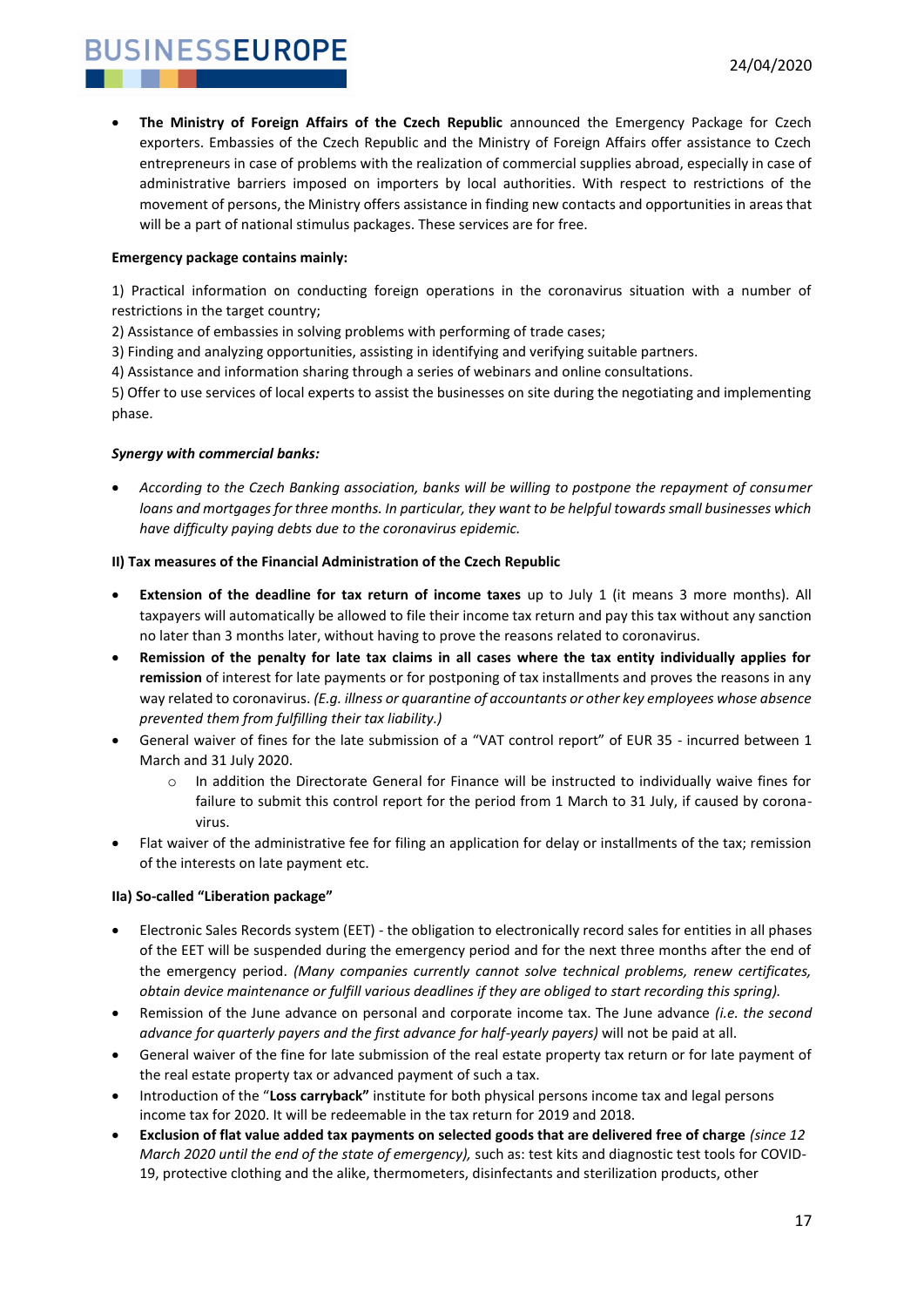

medical devices and medical consumables. The remission of VAT also applies to the supply of goods used free of charge for the production of such protective equipment.

• Postponement of Road Tax advances payments due in April and July.

**+ one extra measure:** six months' holiday in paying health and social insurance contributions for 514,000 self-employed persons who have only business income. Self-employed sole traders and entrepreneurs will not have to pay monthly insurance advances between March and August 2020. Subsequently, in the 2020 final bill, their levy will be reduced by 6 times the amount of the minimum advance. They will pay only the extras above the compulsory minimum and in deferred time.

#### **III) Labor market**

- **Targeted employment support program** *(kurzarbeit) "Antivirus"*
- **The Government of the Czech Republic has approved (March 31) the introduction of the so-called**  *"kurzarbeit"* **for companies that have been subject to restrictions due to the spread of coronavirus. The Confederation of Industry of the Czech Republic cooperates closely with the government.** The goal is to reduce the impact of the COVID-19 pandemic on Czech labor market.
	- $\circ$  The period of validity of the Program is provisionally fixed until 30 June 2020, with a possibility of eventual extension. The program can be used to pay a contribution to reimburse employers' eligible costs incurred after March 1, 2020.
	- o **The aim of the program is to compensate for wage costs, or part thereof, in the form of wage or salary reimbursement payable to employees for periods of work-related obstacles caused by quarantine, emergency and crisis measures related to the spread of COVID-19 in the Czech Republic and abroad.**
	- o The Program is implemented by the Labor Office of the Czech Republic. The Ministry of Labor and Social Affairs will ensure (through the Labor Office of the Czech Republic) the payment of the following contributions to employers *(upon request of the employer, the Labor Office will conclude an agreement on the payment of the contribution(s) with the employer): /it is not a special law, but the agreement between the Labor Office and the employer/*
- **In the updated version as of April 1 there are two regimes** *(it is simplified, but from our point of view one important mode/regime is still missing)***:**

A) Support for the company in order to compensate the wages of each employee who has been ordered to quarantine or who cannot work because company had to close or restrict operations in connection with the government crisis resolutions and emergency measures by public health authorities, including competent authorities abroad.

(80% of eligible expenses, but maximum approx. EUR 1 400,- per employee)

B) This regime contains all the other situations previously marked as B to E The contribution belongs to a company that cannot allocate work to employees and it is anticipated that these barriers are related to the COVID-19 infection. Those are mainly obstacles to work caused by the absence of a significant proportion of employees at the workplace, as a result of obstacles to work on their part. Other reasons are also reduction in the sales of employers' production or a lack of inputs. (60% of eligible expenses, but maximum approx. EUR 1040,- per employee) ---------------------------------------------------------------------------------------------------------

**The business representation (SPCR) wants to add another regime – C - in order to help companies that cannot practically interrupt operations at all. It includes steel mills and coke production units, refineries, chemical plants, various glass works etc.** 

**C) This regime is not in place**, **but we lobby for it. We want the above mentioned uninterruptible manufacturing to be supported as follows: The state should pay 50% of the eligible expenses per employee, if the demand declines by 30% or more, and the production decreases by 20% or more.** 

#### **IV) Employment of foreigners**

• During the state of emergency, foreigners legally residing in the Czech Republic are entitled to stay in the Czech Republic and do not have to deal with residence issues.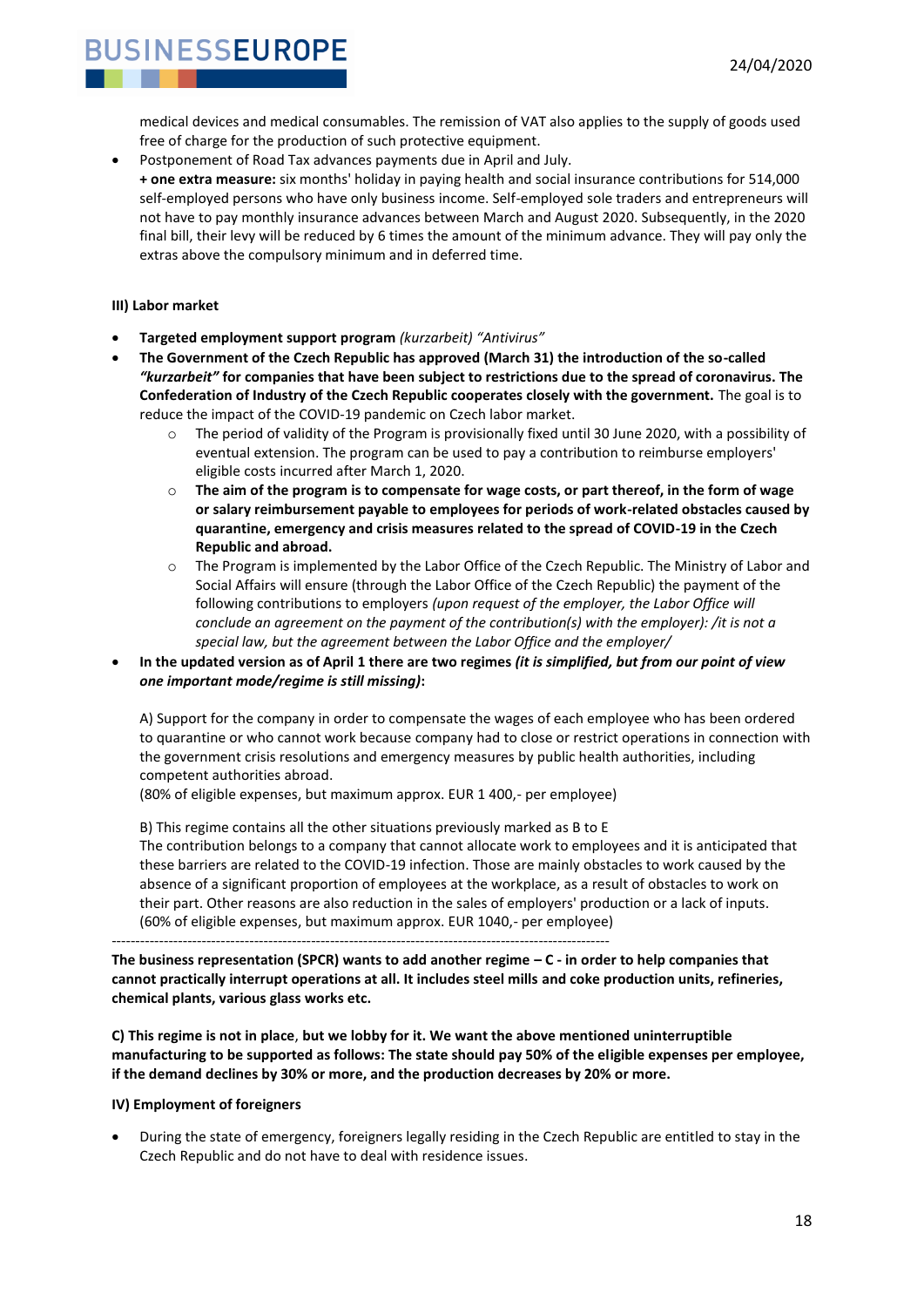- Work permits and short-term Schengen visas are extended for a period of up to 60 days from the end of the state of emergency, but their employer must extend their employment contract.
- For employees with employee cards, the otherwise valid six-month limitation for employer change is not applicable.
- Employees with blue or employee cards, in case of transition to an employer carrying out emergency measures or assisting in the implementation of emergency measures in the state of emergency, shall notify this change no later than on the day of commencement - normally 30 days in advance.

#### **V) Other measures**

- There is an on-line project https://spojujemecesko.cz/ which associates and supports the initiatives of volunteers, companies and the state. It is a state administration project with the support and cooperation of the Czech Confederation of Industry. As a part of this you can also visit https://covpoint.org/ where companies can offer support to the state or to other companies. There is a market place for services and goods too.
- The European Commission has authorized the Czech Republic for state aid for small and medium-sized enterprises that produce medical and protective equipment to combat coronavirus. The total amount can reach up to 3.6 million EUR. COVID-19 Technology program of the Czech Ministry of Industry and Trade focuses on investment support for SMEs in the production of medical and protective materials.

#### **Some of the measures are still being refined or updated.**

#### <span id="page-18-0"></span>Cyprus

- Grant of special leave to parents with kids up to the age of 15 that have no support and have to stay at home since the government has closed all schools until April 10th.
- A Work Suspension Plan that will apply for companies that were forced to shut down by a Ministerial Decree. This plan provides for unemployment benefit during the suspension period with the prerequisite that no dismissals go forth. Note that companies were forced to shut down in the following areas of economic activity:
	- a. All private businesses in the list below will be closed from Monday 16/3 for four weeks.
		- i. The decision covers malls, department stores, cinemas, theatres, libraries, museums, archaeological sites, betting shops, casinos, sports venues and clubs, theme parks, barbershops and hairdresser salons, beauty parlours, cafes, bars, and all food and beverage businesses excluding those that only do delivery, take away and drive through services.
	- b. Hotels must suspend their operations until April 30.
- Supermarkets, pharmacies, private health services, bakeries, kiosks, and petrol stations will remain open under certain conditions (re number of visitors at any given time and health related measures that will have to be taken).
- A Work Suspension Plan for companies that have a turnover decrease of 25% of more. Details are going to be announced.
- A Small Enterprise Support Scheme for companies that employ up to 5 people. A 70% of salaries will be subsidized. Details are going to be announced.
- A scheme to compensate employees/self-employed who work/provide services for the Ministry of Education and who have been impacted by the shut down on schools (note these are not public sector employees). They will be paid their salaries/entitlements in full.
- A special sick leave allowance scheme for vulnerable groups and people who are put in self-isolation.
- An extension of the deadline self-employed people have to submit an objection to the Social Insurance Services for their actual income in order to submit contributions.
- A service to old people/quarantined people/people in self isolation and vulnerable groups to help them with shopping and other needs so they minimize their movements. Full collaboration with the private sector, NGOs, supermarkets etc.
- Suspension of an increase in contributions to the NHS for two months (increase would have been effected end of March).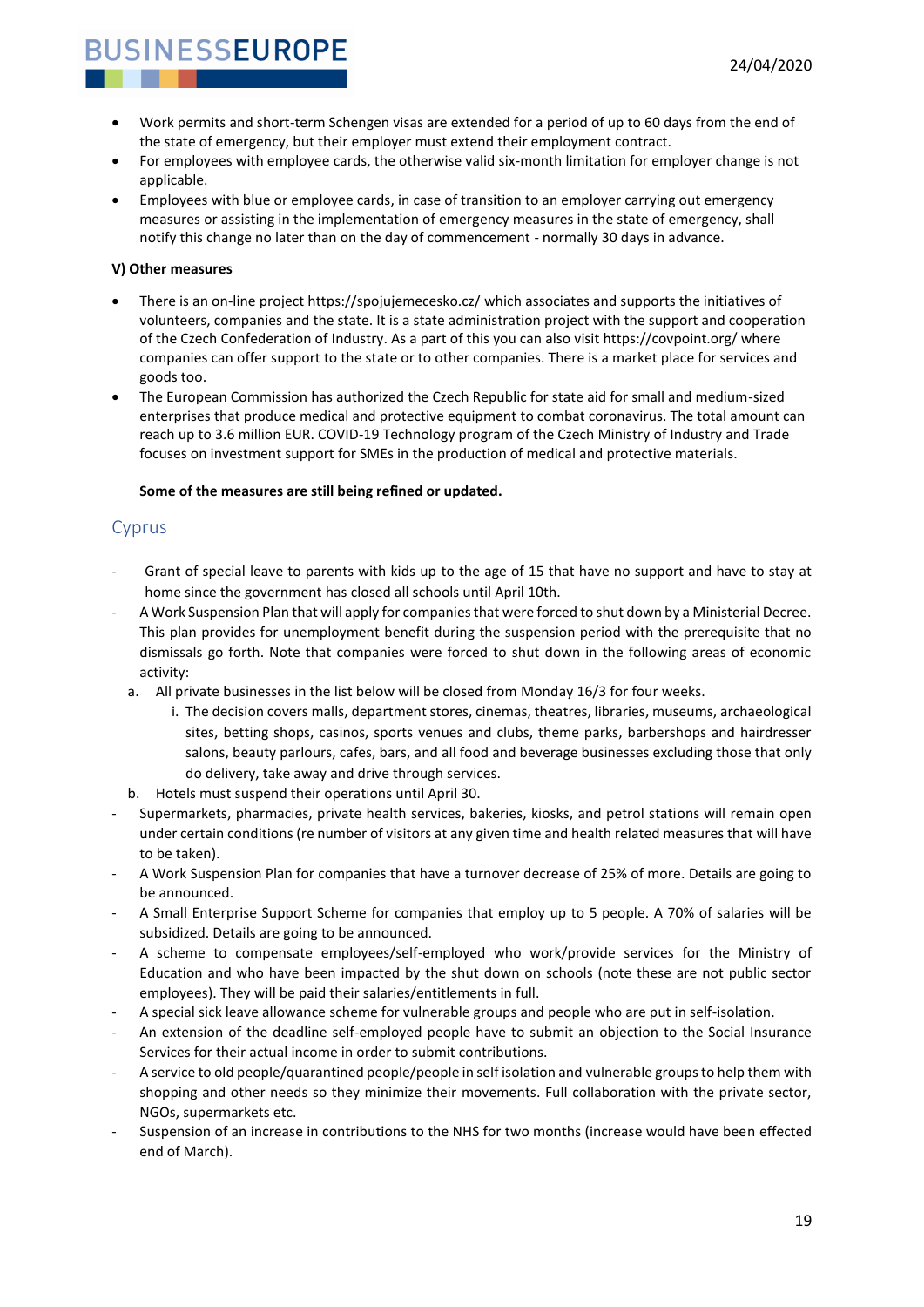- Support Scheme for students who remain abroad during the upcoming Easter Holidays and do not travel back. This is a lump sum of 750euros per student. No income criteria.
- Introduction of a legal cap on prices of sanitary products.

The Support Programme that has been formulated is structured and specific, both in range as well as in expenditure, and it is valued at 700 million euros, an amount equal to the 3% of the GDP. Costs may vary with further measures that maybe adopted in the process.

#### Further measures include the following:

- Temporary reduction of VAT from 19% to 17% for a period of two months and from 9% to 7% for a period of three and a half months.
- temporary suspension for two months of the VAT due for companies with turnover less than  $E1$  m. and businesses whose turnover decreased by more than 25%.
- special arrangements for persons who are included in the scheme of paying overdue tax debts.
- extension of the period for tax submission for two months.
- suspension of the requirement to hold guarantees under public and private contracts for the supply of services or products that will be delayed due to crisis.
- financial support for the recovery of the tourism sector between June-September 2020 in cooperation with airlines and tour operators as well as actions to enhance the attraction of tourists during the period October 2020 - March 2021.
- Setting price ceiling for personal hygiene products (masks, antiseptics, antibacterial liquids, soaps, etc.).

#### <span id="page-19-0"></span>Denmark

#### *Last updated March 25*

#### **Labour market initiatives**

- Government has suspended rules on sick leave until January 1, 2021. Thus the government pays sick leave from day 1 (instead of the usual 30 days) when employees are quarantined or sick with Covid-19. Selfemployed receive sick leave payment from first day of absence instead of after 2 weeks.
- Greater flexibility awarded to scheme which allows companies to endorse employees to temporarily work part-time, with employees receiving supplementary unemployment benefits during the period.
- Tri-partite agreement on temporary wage compensation to companies in the private sector for employees in danger of being laid off. The agreement will be in force for a period of 3 months (9 March – 9 June 2020) and applies to companies forced to lay off at least 30% of staff or more than 50 employees.
- Similar scheme of compensation paid for by the state for self-employed that suffer large loss of income
- Law under way to ensure economic compensation for companies that will face shortage of labour as a consequence of corona (6-months' period), if the companies keep the employees with pay. The aim is to avoid redundancies and risk of losing valuable part of the companies' work-force.
- Work-share can be used directly after an agreement with the employee instead of a waiting period of one week after the initial registration at the job center. Plus enhanced flexibility in use of scheme. The measure will be applicable for a period of 13 weeks with possibility to apply for an extension.

#### **Other initiatives**

- Suspension of company payments of VAT and other taxes.
- Contracyclical capital requirements set to zero which allows banks to provide more liquidity to companies.
- 1 bn DKK set aside to provide guarantees for companies.
- Additional loans targeting SMEs for 1.25 bn DKK specifically for export purposes through the state-run Export Credit Agency
- A number of regulations of the transport sector to be suspended temporarily in order to secure distribution of goods in the country.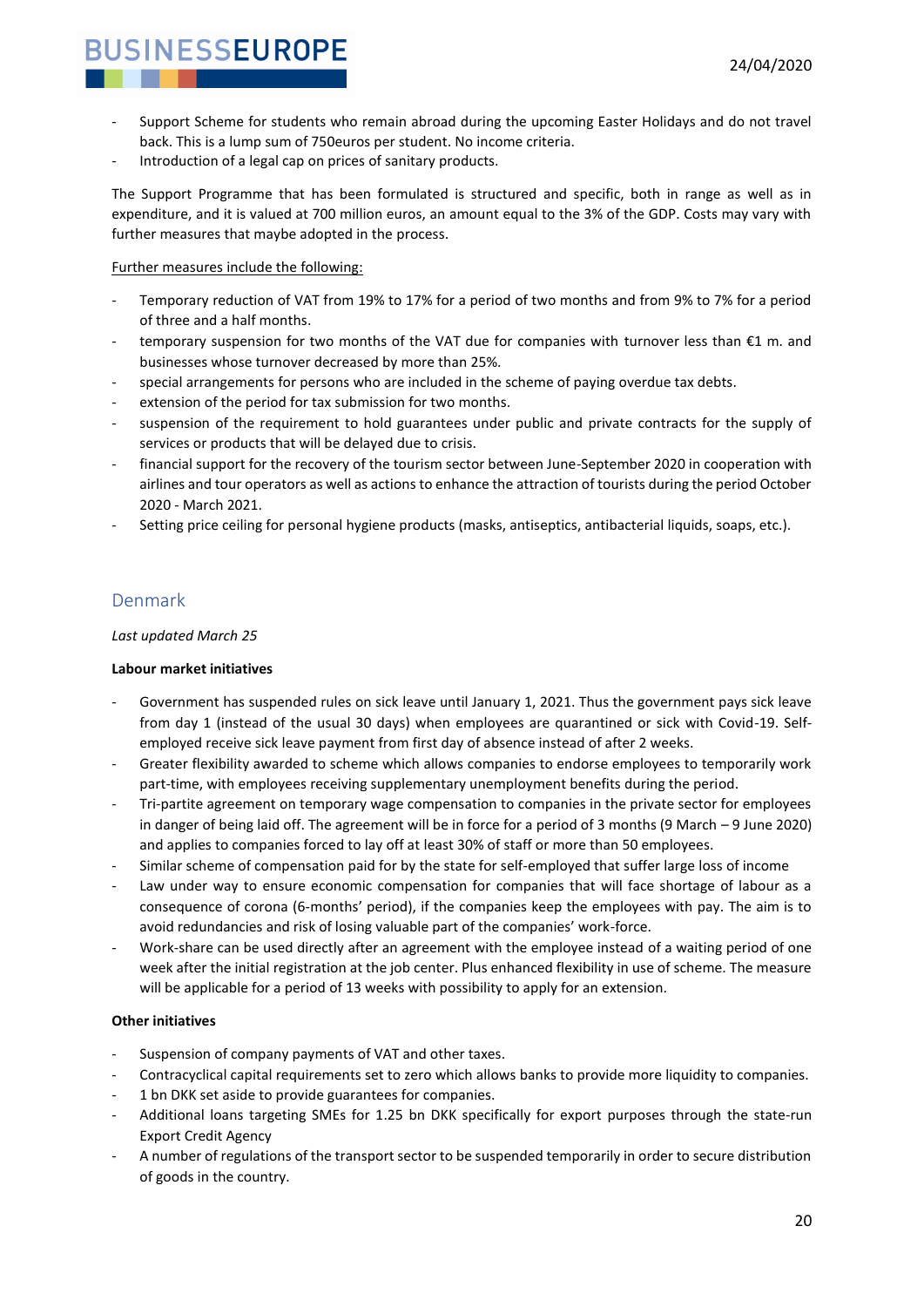- Following government order to cancel events with 1.000+ attendees the government offered to compensate event organisers for the losses
- Public authorities are allowed to prolong deadlines for bids for tenders (e.g. if companies are likely not currently in a position to commence work on projects).
- For three months government to compensate 25-80% of fixed costs for companies severely affected by the crisis (across size and industry)
- 1.5 bn SEK guarantees for SAS (along with similar 1.5 bn SEK guarantee from the Swedish state)
- 1.5 bn DKK to additional guarantees for to cover customers' losses from travel operators filing for bankruptcy
- Public procurement: public procurer allowed to pay contractor in advance of up to 1 mil DKK, and refrain from filing lawsuits if companies are delayed or fail to meet their contractual obligations if this inability is due to Covid-19
- Expanded student loans scheme to help students that lose their part-time student jobs
- Suspension of the upper limits on municipal and regional spending on construction works

#### <span id="page-20-0"></span>Estonia

State resources are directed to support companies through KredEx Foundation and the Estonian Rural Development Foundation. The package also includes labour market support of the Estonian Unemployment Insurance Fund, sickness benefits, tax incentives. The package allows for deferral of tax debt for 18 months, temporary suspension of second pillar pension scheme payments, as well as partial compensation for direct costs of cancelled events.

KredEx Foundation measures:

- Loan collateral amounting to EUR 1 Billion for bank loans already issued in order to allow for repayment schedule adjustments (maximum EUR 600 Million for the surety collection), under the following conditions:
	- $\circ$  if the bank relaxes the repayment schedule of the existing bank loan which has not been secured by KredEx Foundation, then KredEx foundation will secure the loan;
	- o he maximum guaranteed amount is EUR 5 Million per company,
	- $\circ$  if possible, fixed guarantee will be restored or the guarantee rate will be increased to cover more than 80% of the guaranteed liability.
- KredEx Foundation business loan amounting to EUR 500 Million, subject to the following conditions:
	- $\circ$  KredEx Foundation issues a revolving business loan to a company in order to overcome liquidity problems caused by the coronavirus, including, where necessary, the payment of bank loans,
	- o the maximum loan amount is EUR 5 million per company,
	- o the interest rate is approximately 4% per year.
- KredEx Foundation investment loan amounting to EUR 50 million, under the following conditions:
	- o KredEx Foundation grants an investment loan to the company so it would be possible to take advantages of the business opportunities created by the coronavirus, and other new business opportunities.
	- o the maximum loan amount is EUR 5 Million per company,
	- o the interest rate is approximately 4% per year.
- The labour market service provided by the Estonian Unemployment Insurance Fund to cover for wage reduction – amounting to EUR 250 Million, under the following conditions:
	- $\circ$  the benefit can be used by a compliant employer to cover the period of two months from March to May 2020;
	- $\circ$  the benefit of no more than EUR 1000 per month per employee in need of the support is paid as gross amount.
	- $\circ$  the benefit is calculated based on the gross wages of the employee over the period of the previous 12 months, plus remuneration payable by the employer to the employee which is no less than EUR 150 in gross amount. The Unemployment Insurance Fund and the employer will pay all labour taxes on wages and benefits.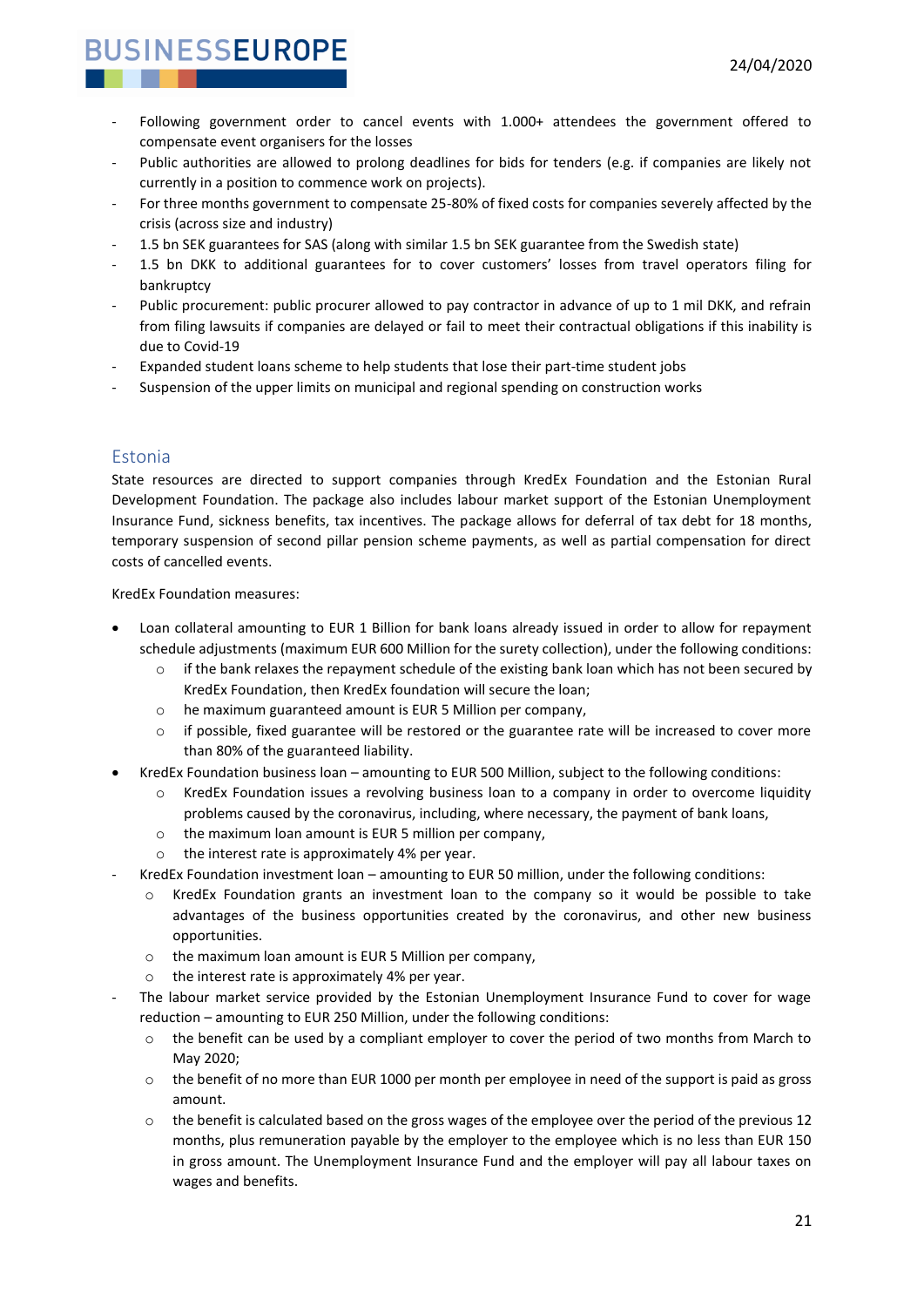- For the period of March to May, the state will compensate the first three days of sick leave for all incapacity leave applications.
- Rural companies can apply to the Rural Development Foundation for guarantees (up to EUR 50 million), business loans (up to EUR 100 million) or land capital financing (up to EUR 50 million).
- Self-employed workers are subject to an advance social tax support measure.
- Payments into the II pillar of the pension fund are temporarily suspended.
- The State compensates for the direct costs of cultural and sporting events cancelled due to coronavirus in March-April, up to EUR 3 million.
- The Members of the Government supported the proposal of the Minister of Finance to suspend the tax interest calculation for a period of two months and to allow tax debt to be rescheduled at lower interest rates than are currently in force.

### <span id="page-21-0"></span>Finland

*Updated 9 April*

Financial measures announced by Finnish government on 17th March:

- 5 bln euro further support to economy.
- The State Pension Fund will buy 1 billion euros worth of commercial papers.
- The government will increase Finnvera Oyj's (Export Credit Agency) capacity to guarantee working capital loans to small and medium-sized companies by 2 billion euros.
- 1 billion euro fund to invest in corporate bonds. E.g. also about 73 million euros to stave off acute corporate funding pressures.
- Companies having difficulties paying taxes due to the coronavirus situation can request a payment arrangement with eased terms starting 25 March 2020. According to the new terms, the first instalment of the payment arrangement will fall due in three months after the arrangement has become active, as opposed to just one month. The Tax Administration will automatically include in the arrangement any new tax debts that form after the payment arrangement has been taken into use until 31 May 2020. In addition, the rate of late-payment interest on taxes included in a payment arrangement will be lowered from 7% to 4%. The lowered interest rate would only apply to taxes that are included in a payment arrangement and that fall due after 1 March 2020. The arrangement is available for businesses/entrepreneurs that do not have taxes in recovery by enforcement and have filed all the required tax returns and reports to the National Incomes Register (earnings payment reports and employer's separate reports).
- Businesses and private individuals can request more time for filing your tax return, if necessary, if you have a justified reason, such as illness, that prevents from filing the tax return by its original deadline. However, the Finnish tax administration does not grant more time for filing VAT returns. However, a request can be made for a fine for late payment to be removed. If you have a justified reason for filing late, such as illness, you may not have to pay a fine.
- Postponement option for pension insurance payments (Tyel and Yel) as well as easing the pension insurance company capital requirements.
- To review further measures based on the negotiations with the social parties (enclosed proposal made by parties 19th March).
- Other measures o Financial Supervisory Authority (FIN-FSA) decided to lower Finnish credit institutions' capital requirements. The reduction is implemented by removing the systemic risk buffer and by adjusting credit institution-specific requirements so that the structural buffer requirements of all credit institutions will fall by 1 percentage point, all in all. The decision will increase the lending capacity of theFinnish banks by around EUR 52 billion.
- The Bank of Finland has decided to restart its activities in the domestic corporate paper markets. The size of the programme is initially EUR 500 million. The decision was announced on 15th March

New package of measures on 20 March: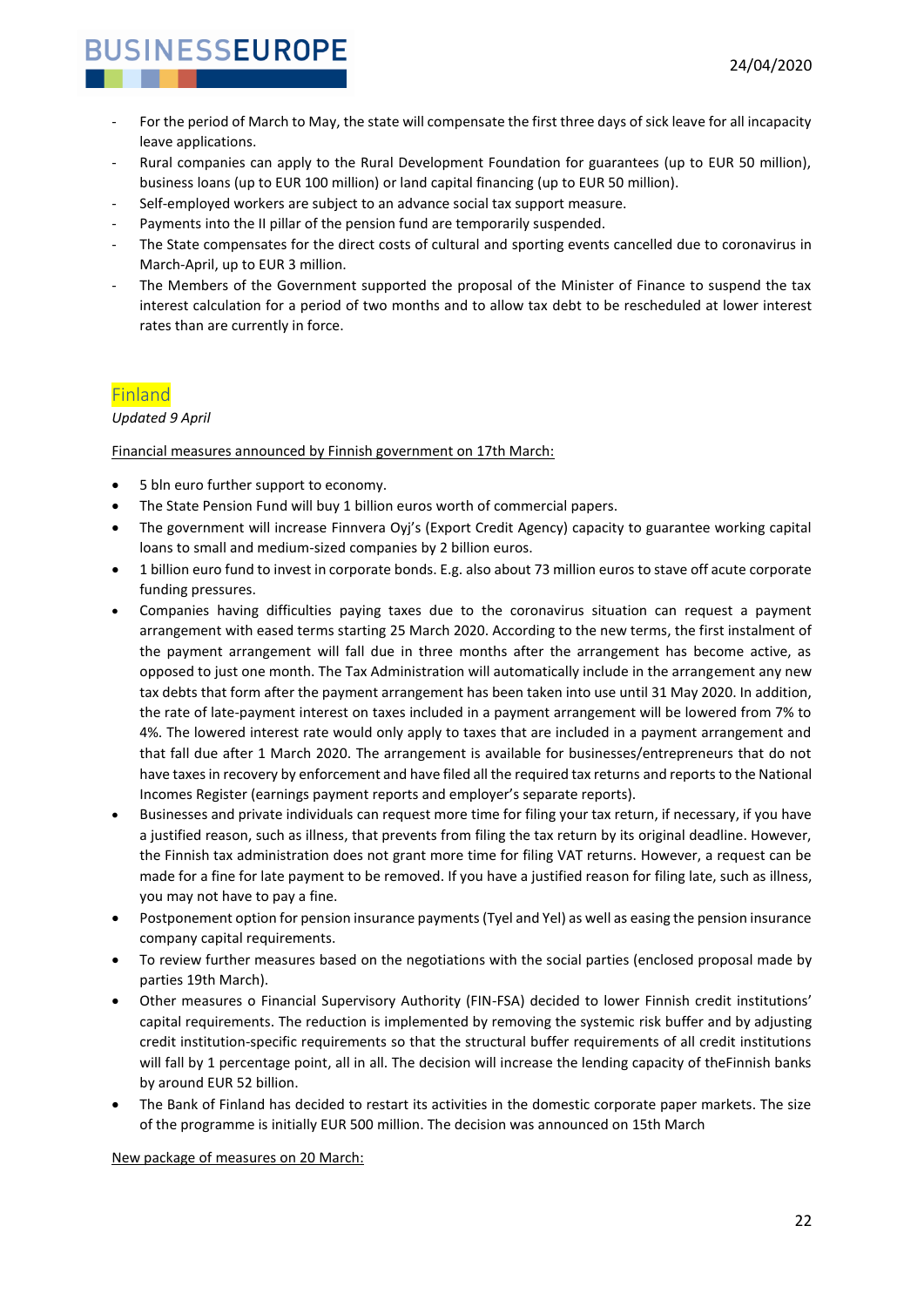The first supplementary budget will safeguard the resources of the authorities and increase the appropriations allocated to companies. The scope of the supplementary budget will be around EUR 400 million. Further supplementary budgets will be introduced over the coming weeks.

- The guarantee mandate of the state-owned special financing company Finnvera will be increased by EUR 10 billion to a total of EUR 12 billion. The increase in the mandate will allow additional financing of € 10 billion for businesses.
- Employers' earnings-related pension contribution shall be reduced by 2,6% of salaries. It will be implemented as soon as possible and will be valid until the end of 2020. It will ease the companies' payments by EUR 910 million. Pension companies refrain from paying customer bonuses for a period when employers' pension contributions are reduced.
- An increase of EUR 150 million in Business Finland's mandate to be used for fast-start business support activities. An increase of EUR 50 million is proposed to support business development projects.
- Own-risk days in unemployment benefits are cancelled in the event of lay-offs and redundancies. Unemployment insurance is immediately accessible. Working conditions to be eligible for income-related unemployment benefits are shortened. These measures will cost the state more than EUR 100 million.
- Notice period for layoffs is reduced from the current (from 14 days to 6 weeks) to five days. The right to layoffs is also extended to fixed-term workers.
- Unemployment protection for entrepreneurs and freelancers is ensured. In order to be eligible for unemployment insurance, you don't have to close your business.
- The Government promises max. EUR 600 million guarantees to airline company Finnair.
- An increase of EUR 26 million is proposed for the control of infectious diseases. An additional budget of EUR 12,8 million is proposed for the operating costs of the Institute for Health and Welfare for coronavirus expenditure.
- An increase of EUR 5,6 million is proposed to the police for additional expenditure due to the coronavirus epidemic.
- An amount of EUR 200 million is proposed for non-specific expenditure linked to exceptional circumstances.

#### **Package of 27 March**

- The state will direct a total of EUR 1 billion in direct support for companies in the coronavirus-crisis. Of this sum, EUR 700 million is earmarked for grants from Business Finland and EUR 300 million for grants from the ELY Centre (Centre for Economic Development, Transport and the Environment).
	- ELY Centres support small businesses that have suffered from market and production disruptions caused by the coronavirus around the country. ELY Centres fund companies that employ between 1 and 5 people. Financing is available for small enterprises in all sectors, except agriculture, fisheries and forestry, and processing of agricultural products.
	- Business Finland has opened two new financial services due to the corona virus situation. They are intended for SMEs in Finland, employing between 6 and 250 people, and for medium size companies, which may have more than 250 employees but with a turnover of less than EUR 300 million per year. Financial services are targeted at the following sectors: tourism, tourism auxiliary services, creative and performing industries, and all sectors whose production chains have been or will be affected by the coronavirus situation. With funding, the company can identify, plan and implement new development measures to prevent and fix market and production chain disruptions caused by the coronavirus epidemic.

#### Package of 9 April

#### **The package of support intended to safeguard business activities will be increased by approximately EUR 1 billion.**

- Business development support for SMEs will be increased by EUR 200 million in relation to previous decisions.
- Business Finland's grant authorisations will be raised by EUR 100 million to support companies.
- An increase of EUR 300 million is also proposed in Business Finland's authority to grant loans.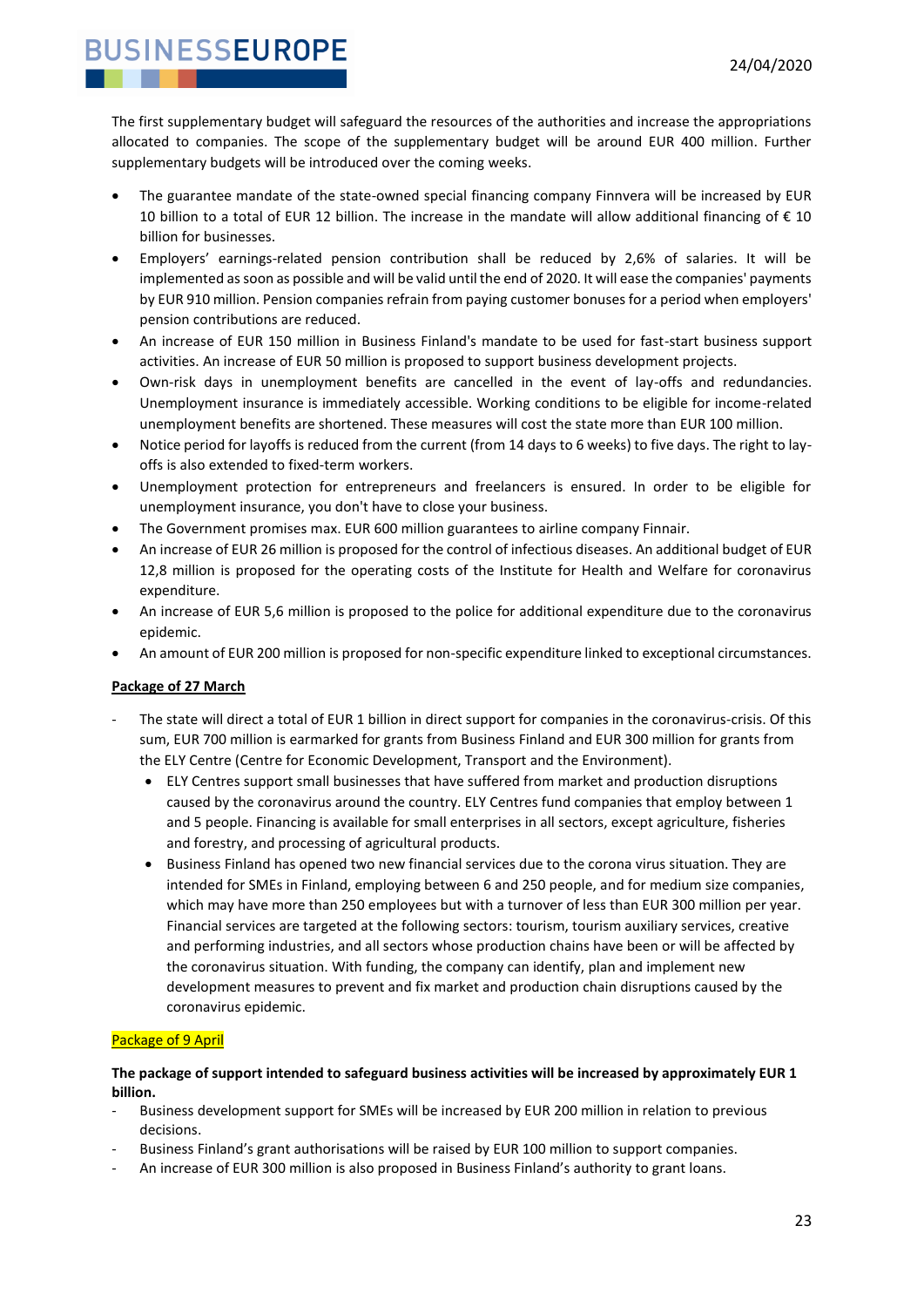- A further EUR 150 million in discretionary government grants to municipalities compared to previous decisions is proposed to enable municipalities to support those who are sole self-employed.
- Capital funding of EUR 150 million is proposed for Tesi (Finnish Industry Investment Ltd) to set up a new stabilisation programme to help in easing the liquidity difficulties caused by the virus crisis.
- A one-off increase of EUR 7.5 million is proposed for the operating expenses of the ELY Centres (Centres for Economic Development, Transport and the Environment).
- EUR 10 million for the operating expenses of Business Finland, to meet the costs of processing of business support applications.
- An increase of EUR 20 million (approximately 340 person-years) is proposed for the operating expenses of the TE Offices (Employment and Economic Development Offices).
- The Government proposes that EUR 30 million be allocated to companies engaged in business activities in rural areas.
- EUR 10 million to companies engaged in fisheries as temporary aid for combating the negative effects of the coronavirus epidemic and for controlled adaptation to the crisis.
- A transfer of EUR 6.5 million to the Development Fund of Agriculture and Forestry (Makera) is proposed to prepare for an increase in the guarantee liabilities on state guarantees granted from the Fund, and for an increase in guarantee losses.
	- ➢ **Guarantees of up to EUR 600 million for shipping companies to operate and maintain cargo transport essential to the security of supply during the coronavirus crisis.**

### <span id="page-23-0"></span>France

#### *Updated March 27*

**Economic measures enshrined in the legislative package of the 23th March:** 

#### **I. For the firms:**

- **Liquidity assistance for the firms and associations in order to limit the number of bankruptcies and layoffs:** 
	- o The State will guarantee €300 billions of bank loans to companies;

All companies will be eligible for these loans. A loan can amount up to 3 months of the 2019 turnover. These loans will be available from the 25 of March to the end of the year.

No reimbursement will be demanded during the first year.

The state guarantee on these loans will amount to (in percentage):

- 90% for the firms employing less than 5 000 workers and generating a turnover inferior to €1.5 billion;
- 80% for the firms generating a turnover inferior to €5 billions;
- 70% for the firms generating a turnover superior to  $\epsilon$ 5 billions.
- o A €1 billion 'solidarity fund' will get created for the microbusinesses, SMEs and independent workers whose turnover is less than €1 million and who suffered a 70% decline of their turnover between March 2019 and March 2020 (cumulative criteria) : these eligible entities will then get a monthly  $\epsilon$ 1 500 grant. Practical details will be clarified in the upcoming days.
- $\circ$  Mobilization of BpiFrance (nationl public investment bank) to guarantee bank loans;
- o Deferral of fiscal and social protection contributions;
- o Suspension of rent and utility bills owed by small companies.

#### - **Flexibility to temporarily adjust labor law to safeguard employment and production lines**:

- $\circ$  Possibility of limiting the lay-offs through the use of the short-time working scheme (augmentation of the compensations, extension of the scheme's beneficiaries);
- $\circ$  Possibility of branch or firm-specific agreement allowing the employer to impose the use of up to 6 days of paid leave;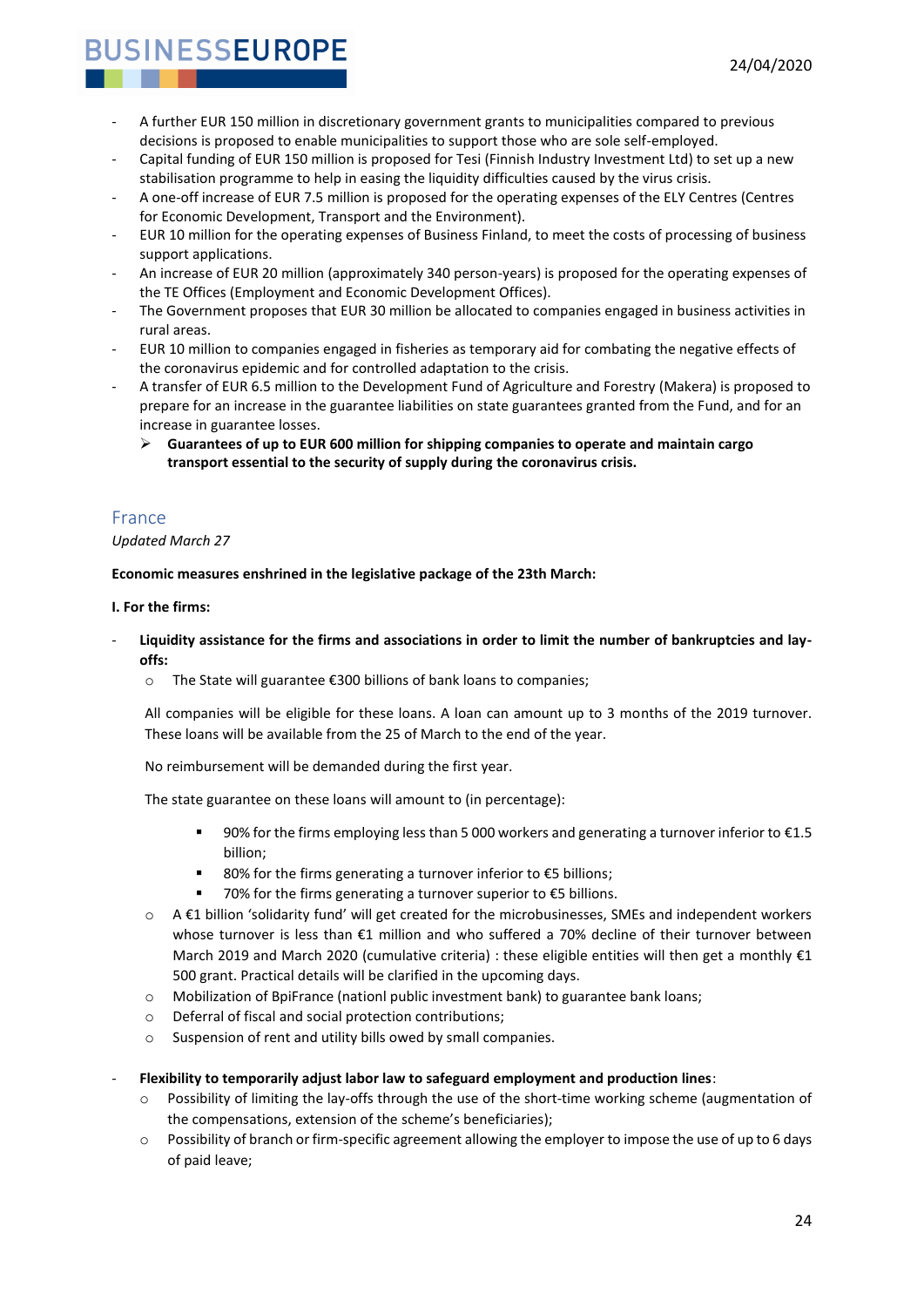- $\circ$  Possibility for the employer to impose or change unilaterally the dates where the short time working scheme is applied within the firm;
- **Modification of the firms' obligation towards their clients and suppliers** (in regard to payment deadlines and penalties);
- **Adjustment of the public procurement rules** (payment deadlines, execution of the contract, contract termination, …);
- **Simplification and adaptation of the business accounting rules** (especially regarding the deadlines).

#### **II. For the households**

- **Extension of the period during which jobless people can claim unemployment benefits;**
- **Facilitation of the access to child care services against the backdrop of closed nurseries;**
- **Forbidding rental expulsions until the 31 of May;**
- **Maintaining the access to both social rights and health services** (supplementary health insurance, family allowance, …)
- **Sick leave is now covered from day one** (no more waiting period).

### <span id="page-24-0"></span>Germany

#### **Making reduced hours compensation benefit (Kurzarbeitergeld) more flexible**

- Facilitation for short-time work the threshold of employees that need to be affected by it was lowered from 1/3 to 10%
- Already in January the possible period for short-time work was extended from 12 to 24 months
- The Federal Employment Agency will cover 60% of the net salary in case of short term working and will reimburse the social contributions for the lost working hours to the employer
- Partial or complete waiver of the need to build up a negative balance in working hours
- Short-time working allowance will also be available to temporary workers

#### **Tax-related liquidity assistance for businesses**

- options for deferring tax payments and reducing prepayments will be enhanced, and enforcement rules will be adapted.
- It will be easier to grant tax deferrals. Revenue authorities will be able to defer taxes if their collection would lead to significant hardship. The revenue authorities will be instructed to not impose strict conditions in this respect.
- It will be easier to adapt tax prepayments. As soon as it becomes clear that a taxpayer's income in the current year is expected to be lower than in the previous year, tax prepayments will be reduced in a swift and straightforward manner.
- Enforcement measures (e.g. attachment of bank accounts) and late-payment penalties will be waived until 31 December 2020 if the debtor of a pending tax payment is directly affected by the coronavirus.

#### **A protective shield with unlimited volume**

In a first step, existing liquidity assistance programmes will be expanded to make it easier for companies to access cheap loans. This can mobilise a large volume of liquidity-enhancing loans from commercial banks. To this end, our established instruments complementing loans offered by private banks will be extended and made available to a greater number of companies:

- Conditions for the KfW-Unternehmerkredit (business loan for existing companies) and the ERP-Gründerkredit-Universell (start-up loan for companies that are less than 5 years old) will be loosened by raising the level of risk assumptions (indemnity) for operating loans and extending these instruments to large enterprises with a turnover of up to €2 billion (previously, the limit was €500 million). Higher risk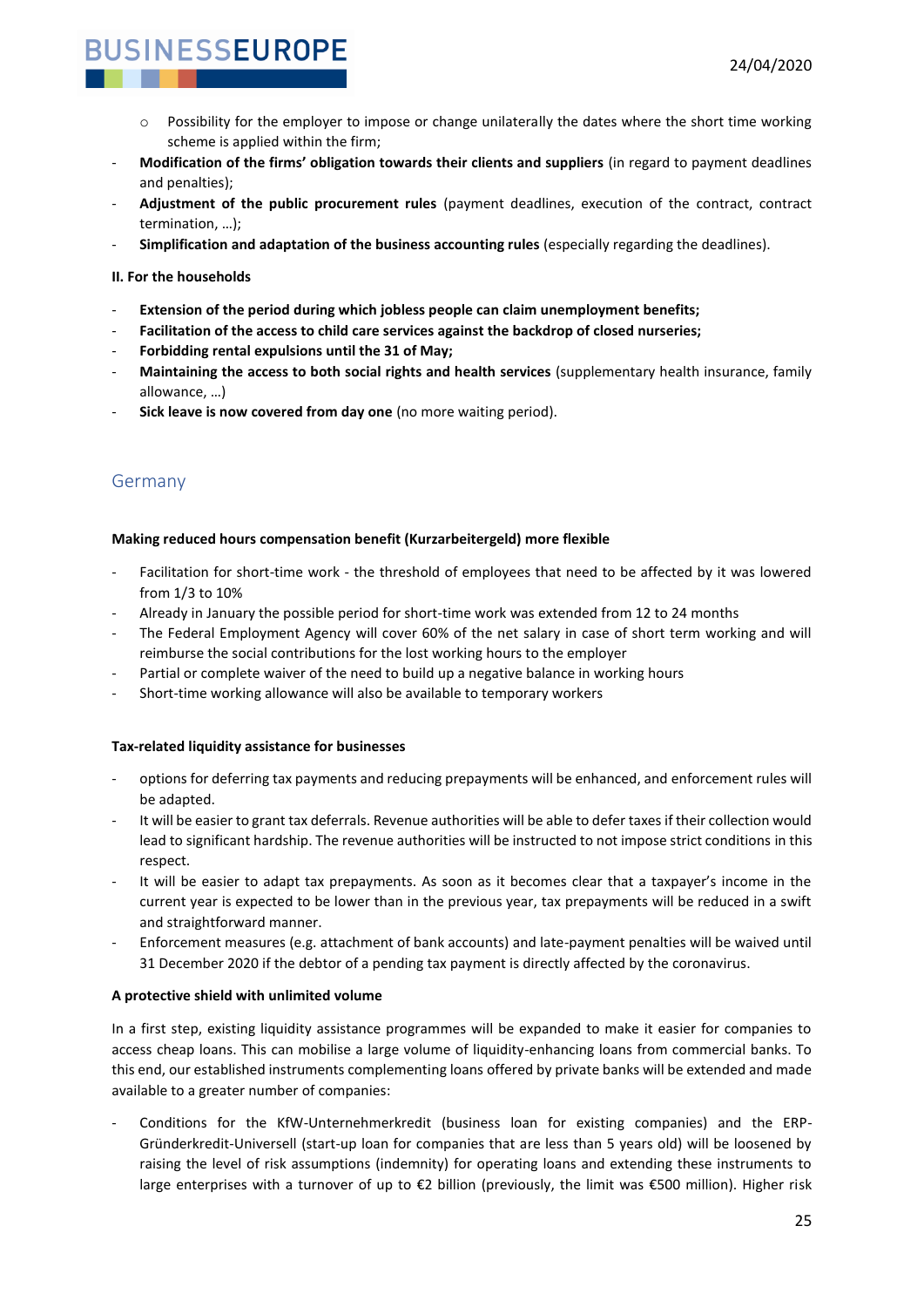assumptions of up to 80% for operating loans of up to €200 million will increase banks' willingness to extend credit.

- In the case of the "KfW Loan for Growth", the programme aimed at larger companies, the current turnover threshold of €2 billion will be raised to €5 billion. In future, these loans will take the form of syndicated loans and will not be restricted to projects in one particular field (in the past, only innovation and digitalisation projects were eligible). Risk assumption will be increased to up to 70% (from 50%). This will improve larger companies' access to syndicated loans.
- For companies with a turnover of more than €5 billion, support will continue to be provided on a case-bycase basis.
- For guarantee banks (Bürgschaftsbanken), the guarantee limit will be doubled, to  $\epsilon$ 2.5 million. The Federation will increase its risk share in guarantee banks by 10% to make it easier to shoulder risks, which are difficult to assess in times of crisis. The upper limit of 35% of operating resources in guarantee banks' total exposure will be increased to 50%. To accelerate liquidity provision, the Federation is giving guarantee banks the freedom to make guarantee decisions up to €250,000 independently and within a period of three days.
- The large guarantee programme (parallel guarantees from the Federation and the Länder), which was previously limited to companies in structurally weak regions, will be opened up to companies in other regions, as well. In this programme, the Federation covers operating loans and investments with a surety requirement upwards of €50 million and a guarantee rate of up to 80%.

These measures are covered by existing state aid rules. These special programmes are now being submitted to the European Commission for approval. The Commission President has already indicated that, in light of the coronavirus crisis, she will ensure that state aid rules are applied in a flexible way. The EU and Eurogroup finance ministers will advocate the necessary flexibility on the Strengthening European cohesion.

#### **An additional package (March 22)**

- Bailout fund (WSF) with 500 bn euro, that will take stakes in rescued companies (100 bn to recapitalize companies, 400 bn to assume debt from companies).
- − Suspension of the debt brake initiated (constitutional limit on issuing new debt in excess of 0.35% of GDP)
- 50 bn hardship fund with loans to SMEs and self-employed
- − Alongside loans from the German KfW (above), this would increase total borrowing for Germany by around 350 bn euro, or around 10% of GDP)

#### <span id="page-25-0"></span>**Greece**

*Updated April 9*

- **Specific measures for companies forced to suspend operations due to governments restrictions**
- The government has established a list of economic sectors that are eligible for state support due to the impact of COVUD-19. The list is dynamic and will change with corresponding ministerial decrees as the crisis unfolds
- All tax obligations (VAT, corporate and income tax) and social security contributions are suspended until 31.08.2020
- Provision of € 2 bn of guarantees to boost liquidity to companies. The measure will be implemented through the issuance of guarantees by the Hellenic Development Bank (HDB) to financial intermediaries. The measure will partially guarantee eligible working capital loans originated by financial intermediaries.
- € 1 bn scheme of repayable advances targeted at companies having temporary financial difficulties due to the coronavirus outbreak, as demonstrated by a significant reduction of their activity. It will be eligible to companies up to 500 employees.
- 25% reduction on all taxes and social security contributions paid in April with the official deadlines
- Payment of capital on regularly serviced loans is suspended until September
- Compensation of € 800 for self-employed and owners of businesses that employ up to five people
- 75 day delay in the deadline for paying checks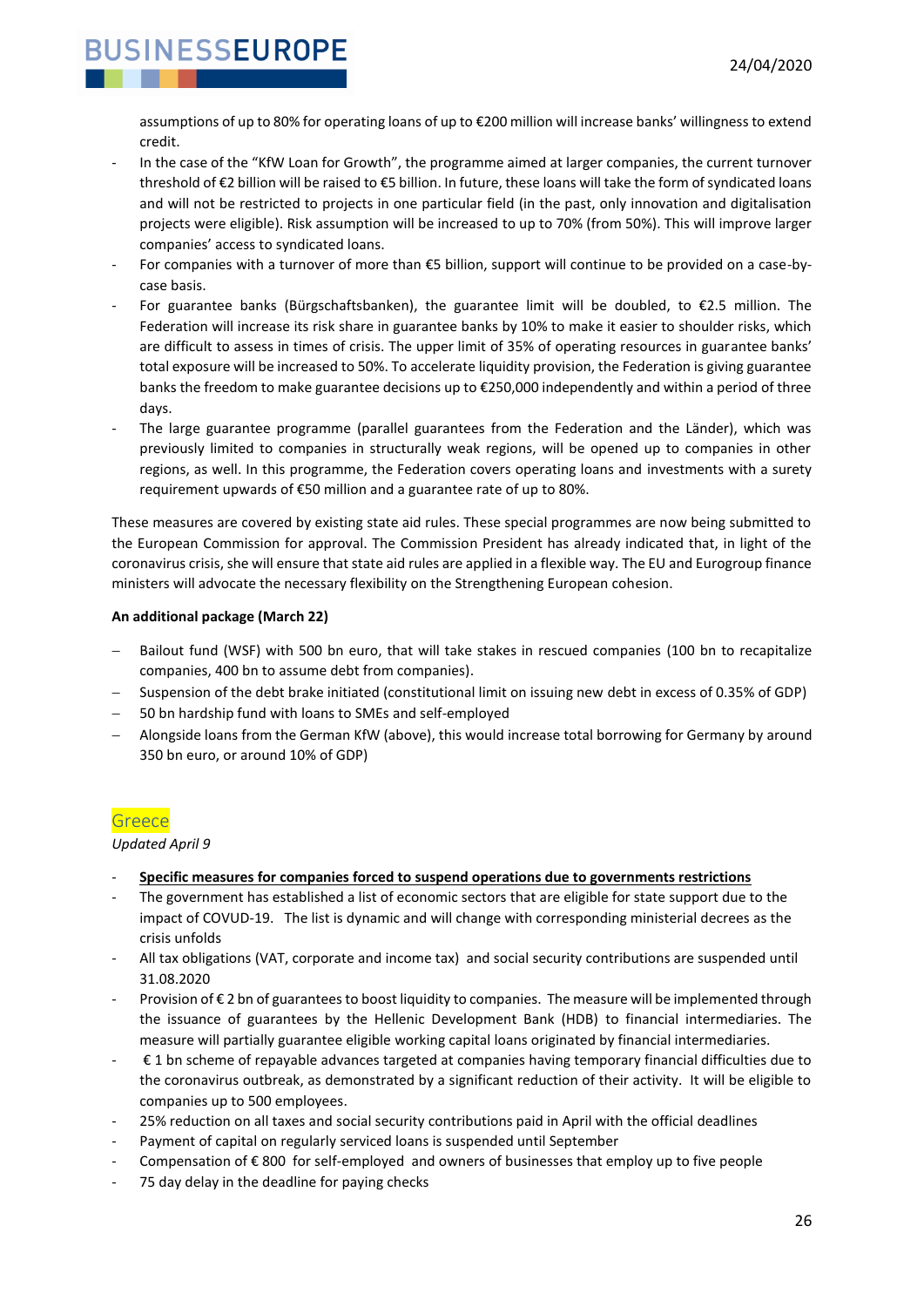- 40% reduction on professional leases for March and April
- Possibility for certain business to remain exceptionally open on Sundays and public holidays for a period of maximum six months. These measures relate to businesses which produce, transport and provide food, fuel, medicine and paramedical material – as well as shops and firms which sell the related items.
- Option for employers to suspend contracts of employment in case their business is affected and their turnover is significantly reduced (provided they are included in the list of codes for economic activity affected)
- Possibility to continue business operations with minimum personnel. The employer may designate personnel for the continuation of business operations in a safe manner by employing each employee for a minimum of two (2) weeks per month, continuously or intermittently. This work arrangement may be organized on a weekly basis. This arrangement may apply for a maximum of 6 months and is conditional upon the employer maintaining the same number of employees.
- Option to transfer the staff of a group company within the same group of companies. The employer whose business is severely affected or is suspended may transfer staff from a group company to an undertaking of the same group, subject to an agreement between them. It has the obligation to retain the same number of employees before the transfer.
- Employers in sectors and companies affected by the crisis (as defined by the list of codes of economic activity) are given the possibility to pay out the Easter bonus (due on 15th April) by 30 June 2020, the latest without incurring penalties.
- Suspension of employer obligation to register ex ante changes / modifications of working hours, overtime, legal overtime or work time arrangements during the period of crisis. Changes should be registered ex post, on a monthly basis, within the 10 days of the next month
- Possibility to telework remotely work until 30/4/2020, in line with the provisions of the employment contract. The employer can impose teleworking unilaterally without requiring any amendment in the written contract

### **Specific measures for employees working in companies forced to suspend operations due to governments restrictions**

- Prohibition of redundancies: this measure applies to all employers, who are suspending their business following the public authority order, and for as long as the emergency measures last. Applies also to employees that have their employment contracts suspended. This provision entered into force on 18 March 2020. If redundancies are made during this period, they are considered void.
- Retention clause for all employees who contract has been suspended (45 days). The provision entered into force on 21 March 2020 and is going to last for one month. It concerns all the affected enterprises based on the CAD designated by the Ministry of Finance
- Right to special compensation which amounts to 800€ and provides full insurance coverage. The compensation concerns all employees whose contract is suspended until 20/4/2020, or whose employment contract has been terminated between 1/3/2020 and 20/3/2020.
- Possibility to opt for a special purpose leave until 26/4/2020. The special purpose leave may be given in installments - to working parents of children up to 15 years of age. The duration of the leave shall be at least 3 days provided that the employee uses one day of his normal leave for every 3 days of the special purpose leave. ¾ of the cost of the special purpose leave will be covered by the employer and the remainder by the state. The legislative framework provides for different arrangements depending on the status of the parent, e.g. private / public sector / self-employed / single parent / divorced.
- The employer must accept the absence of employees' from work if they and/or their relatives present coronavirus related symptoms as defined by the national organisation of public health. This applies also for pregnant women on a mandatory basis. The employer is obliged to pay all remuneration during the absence of these employees, unless the enterprise has suspended its operation under the state order.
- Obligation to remove workers belonging to vulnerable groups (as defined by the National organisation of public health whose health status may be jeopardized)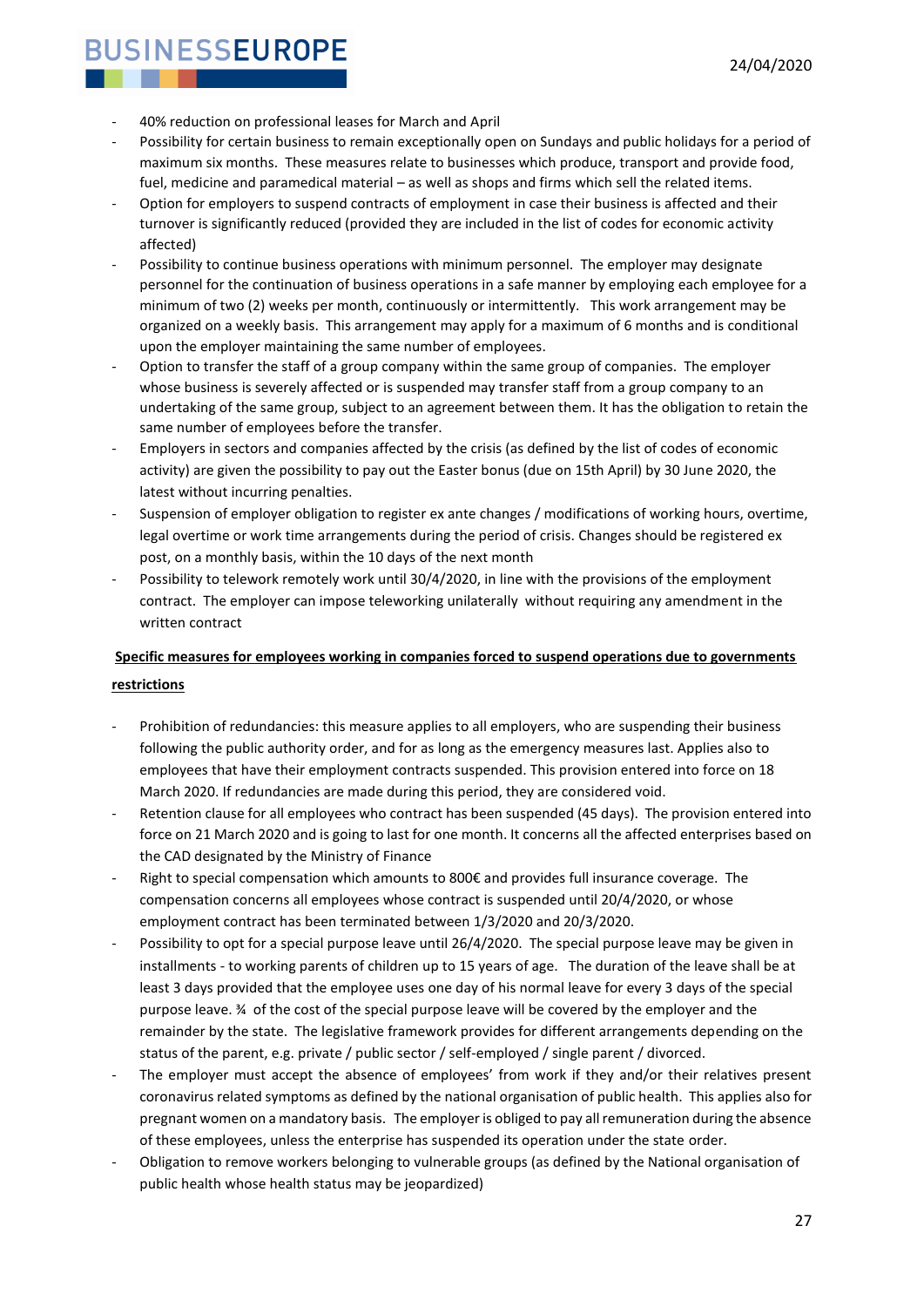- Rent reduction for employees in companies that have been shut down and employees whose employment contacts have been suspended. Employees are exempt from the obligation to pay the full 100% and may pay with a 40 % discount for March and April 2020 (2 months) provided it is their primary residence.
- Extension of payments' deadline for to 3 months (until 30 June 2020). This measure concerns all the payments, installments, adjustments or facilities to insurance funds ending on 31 March 2020 without interest rates and surcharges.

#### **Horizontal measures**

- The state will pay interests of regularly services loans for a period of two months (with the possibility of a further two month extension)
- Reduction of VAT from 24% to 6% for products that are essential for protection against the coronavirus
- Possibility to have an immediate reimbursements of taxes for amounts up to  $\epsilon$  30000
- Suspension of payment of VAT, payable at the end of March, for 4 months, in sectors and areas where the business is suspended by government order for more than 10 days. In addition, no interest or surcharge shall be payable on the amounts due when the deadline for payment and suspension of payment is extended.
- Suspension of payment of certified debts to the tax authorities, as well as installments of partial payment arrangements of certified debt, payable at the end of March, for 4 months in sectors and areas where business is suspended by government order for more than 10 months days.
- Establishing a mechanism, based on the available data from the Independent Public Revenue Authority, ebanking transaction and figures from the Ministry of Labour, that will monitor developments in the labour market and social security contributions, so that timely, targeted and effective intervention in the economy and in the regions where there is a significant decline in economic activity.
- Administrative requirements, such as the obligation to report overtime, are suspended in order to facilitate the gradual access of workers to avoid overcrowding in the workplace and public transport. Existing provisions on overtime and minimum rest time are not affected. A facility is provided for teleworking where possible.
- Support measures for businesses and workers affected by the pandemic, amounting to  $\epsilon$  2 billion in the first phase. They will include, inter alia, a compensation of 400-500 euros to approximately 600,000 workers in businesses closed by government decision.

### <span id="page-27-0"></span>Hungary

#### *Last updated: March 25*

#### **Details of first package (announced on 18th March):**

#### 1. **Suspending loan payments**

For the extent of the state of emergency, all payment obligations related to loans paid out before 18th March 2020 to businesses or private individuals are suspended. The moratorium affects all bank loans and financial leasing contracts, and beyond principal and interest payments, the moratorium extends to fees as well.The moratorium ends on 31 December 2020, but it can be extended by a government decree. The moratorium also extends to loan contracts that would expire during 2020 - the deadline of obligations arising from these contracts is postponed until 31 December 2020.Those who want to keep paying their instalments can do so; the decree does not affect debtors' rights to keep making payments in accordance with the original conditions.

#### 2. **Sectoral relief**

Until 30 June 2020, the decree forbids landlords to terminate non-residential rent contracts or increase rent for businesses in the economic sectors worst hit by the pandemic, namely tourism, hospitality services, event organising, gambling, entertainment industry, film industry, performance arts, and sporting services. This too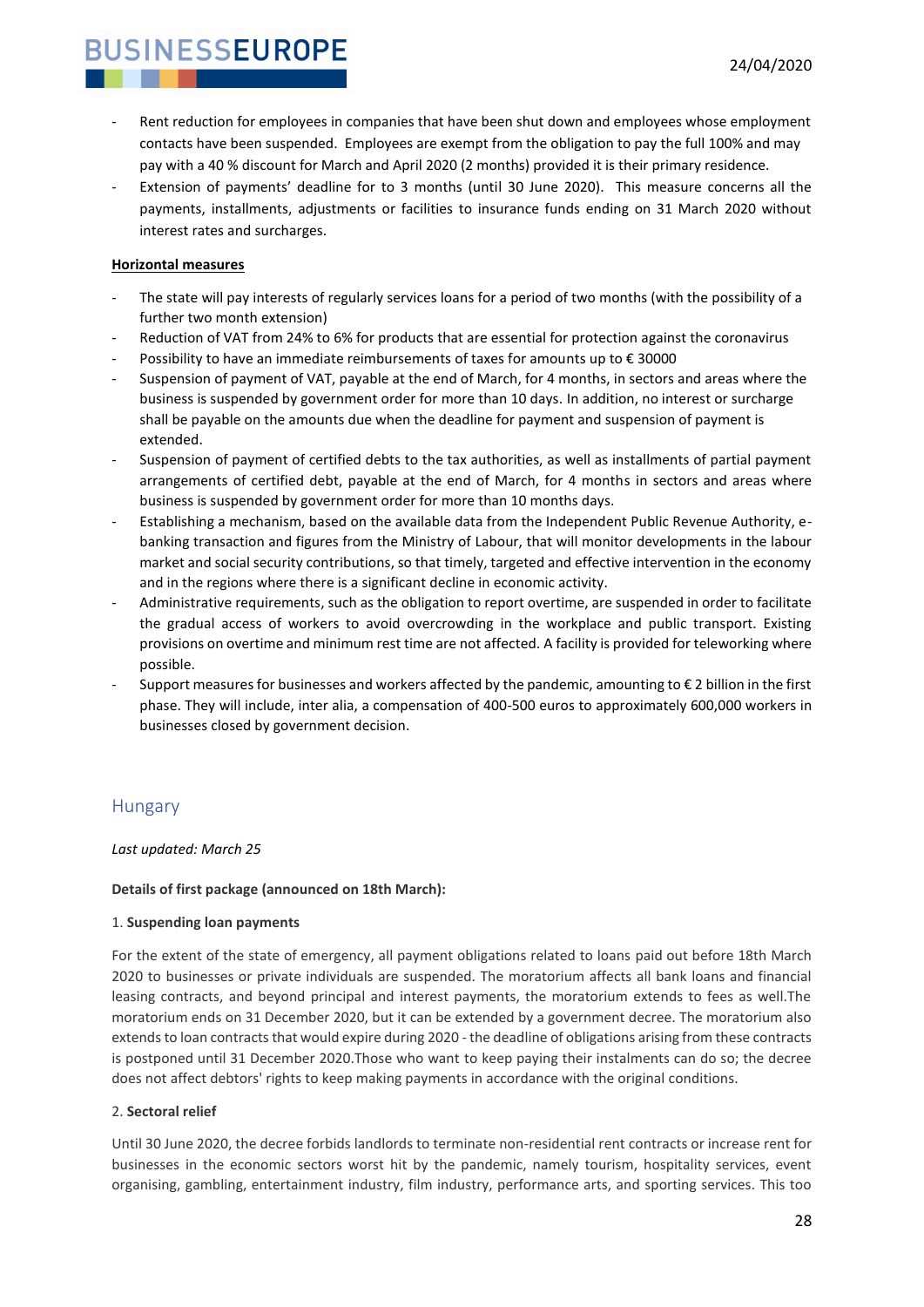can be extended by a government decree. For the months of March, April, May, and June, these sectors were also exempted from paying most contributions after their employee's wages, only healthcare contributions are still to be paid, although the decree introduces a 7710 Forint cap on that as well. Private entrepreneurs performing passenger transport services (taxis) under the so-called "KATA" tax regulation will not have to pay their flat tax for those same months, which means the deadline of their next tax payment corresponding to the month of July is 12 August. These measures affect approximately half a million Hungarians (5% of population).

#### 3. **More flexible labour regulations**

The decree also relaxed employment regulations, *"in order to help employers and employees come to agreements easier."* In practice, this means that some provisions of the 2012 Labour Code (which prevents employers from altering work schedules fewer than four days in advance) were suspended until the 30th day after the end of the state of emergency. The government decree allows employers to alter work schedules anytime. Employers can also unilaterally order employees to work from home or work remotely and introduce measures to check the health condition of their employees. The decree states that these temporary rules overwrite collective agreements and allows employers and employees to divert from the Labour Code's regulations in individual agreements.

#### 4. **Personal loans**

Starting from 19th March, the government decree also sets a limit on the annual percentage rate of all new consumer loans (except for mortgages) at the Central Bank's base interest rate (currently 0.9%) plus five percentage points. It is unclear what the consequences of a 5.9% limit on the ARP of consumer loans - including personal loans and even credit card debts - will be; the introduction of similar measures is usually preceded by weeks of preparation, but the decree entered into effect hours after the announcement.

#### 5. **Closing borders**

Hungary closed borders to all foreigners except for residence permit-holding EEA citizens and spouses and parents of Hungarian citizens on 16 th March after declaring a state of emergency on the 18th March. As of 16th of March, universities and schools are closed, education will continue remotely. All events are banned, cafes, restaurants, non-essential stores have to close at 3:00 PM each day (pharmacies, drug stores, grocery stores, tobacco stores, and gas stations can remain open longer). Hospitals in Hungary no longer accept visitors, doctors, medical staff, and public officials require special permits to travel abroad. on 16th March, the government has allocated more than 8 billion Forints (~€24 million) for the coronavirus response.

#### **Details of second package (announced on 23rd March):**

- 1. On top of taxi drivers, 81 thousand more private entrepreneurs and small businesses will be exempted from paying the "KATA" flat tax and social security contributions after their employees. The measure will affect performing arts, beauty services, repair services (gas, water, glass, etc), sporting services, and other sectors, but the exact list will be released later in the government decree.
- 2. The government also grants exemptions for all "KATA" flat tax debts occurring after 20 March.
- 3. Hungarian media providers will get tax reliefs to balance missing ad revenues.
- 4. All evictions and foreclosures will be suspended until the end of the state of emergency, just like the enforcement of tax debts.
- 5. Child care allowances and child care benefits expiring during the state of emergency will be prolonged until the special legal order terminates.

#### <span id="page-28-0"></span>Iceland

Businesses experiencing temporary difficulties due to a fall in revenue will be given flexibility, e.g. extended deadlines for taxes and other public charges.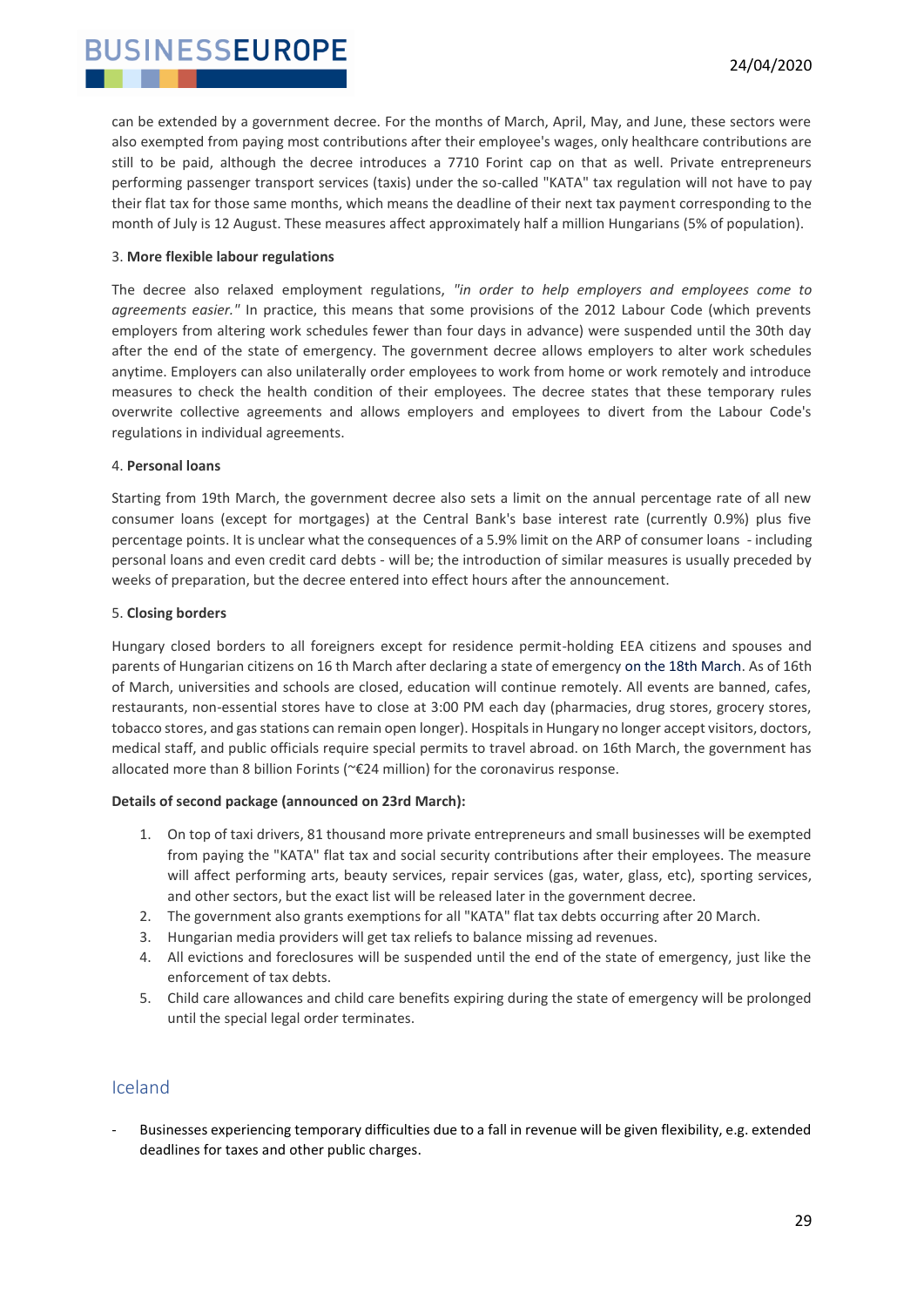- Efforts will be made to provide temporary relief to the tourism industry, including temporarily reducing industry-specific tax payments.
- Once the situation returns to normal, a marketing campaign will be launched to promote Iceland as a tourist destination and Icelanders will be encouraged to travel domestically.
- Measures to stimulate private consumption and demand will be enacted, e.g. tax reduction or increased benefits.
- Ongoing and planned infrastructure projects will be accelerated.
- The Government will cooperate with the Icelandic Financial Services Association on their response to foreseeable liquidity and payment difficulties of tourism companies.
- The HF-Fund (former HFF-Fund) will transfer funds from the Central Bank to increase the ability of banks and creditors to provide credit to both companies and individuals.

#### Measures of 21 March

- Part time workers can claim up to 75% of unemployment benefits to avoid job losses. Those who are under the risk of losing their jobs will be eligible for unemployment benefits which allow them to move to part time hours for their employer (as low as 25% of their previous employment hours or salary) and claim additional support from the government.
- Postponement of taxes until next year, hotel taxes abolished until end of 2021
- Reductions in bank taxes and state guarantees on loans to eligible companies
- Initiation of a special project still this year to increase investment in transport, public construction and technology infrastructure – details to be released later

#### <span id="page-29-0"></span>Ireland

- A €200m Strategic Banking Corporation of Ireland (SBCI) Working Capital scheme for eligible businesses impacted by COVID-19. Loans of up to €1.5m will be available at reduced rates, with up to the first €500,000 unsecured. Applications can be made through the SBCI website.
- Application of interest to late payments of VAT suspended for January/February
- Application of interest to late payments of employer PAYE(income tax)liabilities suspended for February/March
- A €200m Package for Enterprise Supports including a Rescue and Restructuring Scheme available through Enterprise Ireland for vulnerable but viable firms that need to restructure or transform their business.
- The maximum loan available from MicroFinance Ireland will be increased from €25,000 to €50,000 as an immediate measure to specifically deal with exceptional circumstances that micro-enterprises – (sole traders and firms with up to 9 employees) - are facing. Applications can be made through the MFI website or through your local LEO.
- The Credit Guarantee Scheme will be available to COVID-19 impacted firms through the Pillar Banks. Loans of up to €1m will be available at terms of up to 7 years.
- the Department of Employment Affairs and Social Protection and the Department of Business, Enterprise and Innovation will provide a joint First Responder support service through the Intreo Offices and development agencies, Enterprise Ireland and IDA Ireland in each region to provide tailored supports for impacted firms, with objective of avoiding mass lay-offs and buying time for firms to work through the shortterm disruptions.
- Firms that need to reduce hours or days worked can avail of the Department of Employment Affairs and Social Protection Short Term Work Support by contacting their local Intreo Office, see gov.ie/en/service/c20e1b-short-time-work-support.
- The full range of Enterprise Ireland, IDA Ireland, Local Enterprise Office and Údarás na Gaeltachta grant supports will be available to firms to help with strategies to innovate, diversify markets and supply chains and to improve competitiveness.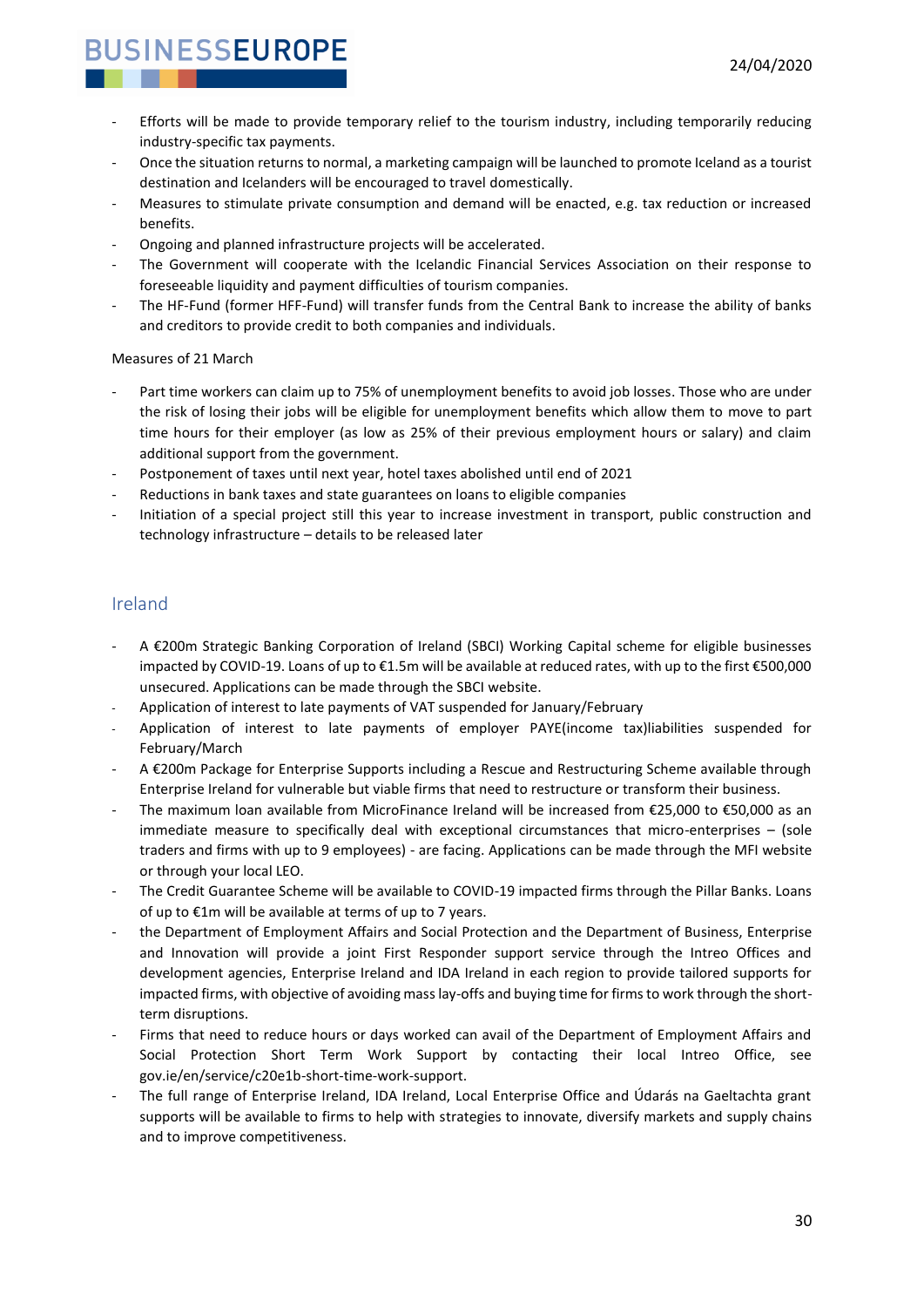#### <span id="page-30-0"></span>Italy

#### *Updated with indepth material on April 6*

On March 16th the Italian Government presented a 25-billion-euro package (accounting for 20 billion of net borrowing, 1.1% of GDP) as an immediate response to the COVID-19 outbreak in order to strengthen the Italian health care system and support companies, workers, and families. The aim is to protect citizens' health, support businesses, and preserve employment levels and incomes. The Government will step up its intervention to tackle the unfolding of the crisis.

The four pillars of the package are: 1. Strengthening the National Health Care System and the Civil Protection Department 2. Preserving employment levels and incomes 3. Pumping a huge amount of liquidity to help businesses and households 4. Suspending tax payments and providing tax incentives for workers and businesses 5. Strengthening the National Health Care System and the Civil Protection Department (3.2 billion euro)

1. The Government has mobilized all the needed resources to ensure staffing and tools for the health care system, the civil protection department and law enforcement bodies in order to assist people affected by the disease and prevent, mitigate and contain the epidemic. More specifically, the Government will proceed immediately to hire medical and nursing personnel to reinforce the units of the military health care services, and to involve the private hospitals. Rules have been introduced to allow, if necessary, the requisition of private facilities and properties in order to enhance medical facilities and health care networks across the country. The Government has also streamlined the purchasing procedures for medical protection equipment. This allowed, among other results, the timely acquisition of 5000 assisted ventilation equipment and millions protective masks. Delivery of such devices is currently in progress and will be completed within 45 days.

2. Preserving employment levels and incomes (around 10.3 billion euro) Preserving jobs and incomes is crucial to shield families and businesses from the economic consequences of the coronavirus pandemic. To this end, the Government has allocated 10.3 billion euros to strengthen social safety net, in particular temporary unemployment benefits for employees in every productive sector, including businesses with less than five employees. The purpose is to keep people in employment and avoid firings due to a temporary crisis. This measure is complemented with an allowance of 600 euro for the month of March for self-employed workers – almost 5 million people who generally do not have access to ordinary social safety nets – and seasonal workers. Other measures in the package include: - Families may apply for a suspension of their mortgage repayment if business shutdowns caused by the pandemic threaten their livelihoods. - Parents may claim up to 600 euro to pay for babysitting. Alternatively, they can apply for an extended parental leave of 12 days at 50% of their salary. In March and April, paid leave granted to people who look after a disabled family member is extended to 12 days per month instead of three days. - Hiring of additional 1000 doctors. - Additional resources to pay overtime work to police and security personnel. These measures aim to protect workers' incomes and, at the same time, allow companies to re-organize the workplace to safeguard employees' health and safety. Furthermore, on Saturday March 14th, the Government, the trade unions, and the employers' associations signed a Protocol defining a set of guidelines to ensure the maximum health and safety standards for workers who keep working. This also allows to ensure the application of containment measures on the workplace. The implementation of the Protocol is expected to minimize the pandemic's impact on economic activity while ensuring uniform implementation of safety requirements all over the country, as defined by the health authorities.

3. Pumping up to 350 billion euro of liquidity to help businesses and households (5.1 billion euro) The government intends to prevent businesses and families from suffering from a collapse of revenues and a sudden lack of liquidity also caused by the credit crunch, as in the financial crisis of 2007-2008. To support credit supply the Government's plan has allocated additional 5.1 billion euro that will leverage credit up to 350 billion euro to professionals and firms, in particular SMEs and MidCaps, and will top up this amount in order to further increase the guaranteed amount of credit for enterprises of any size. The package consists of the following tools:

- Moratorium on loan repayments for small and medium-sized businesses, including mortgages and overdrafts (increased liquidity by 220 billion euro).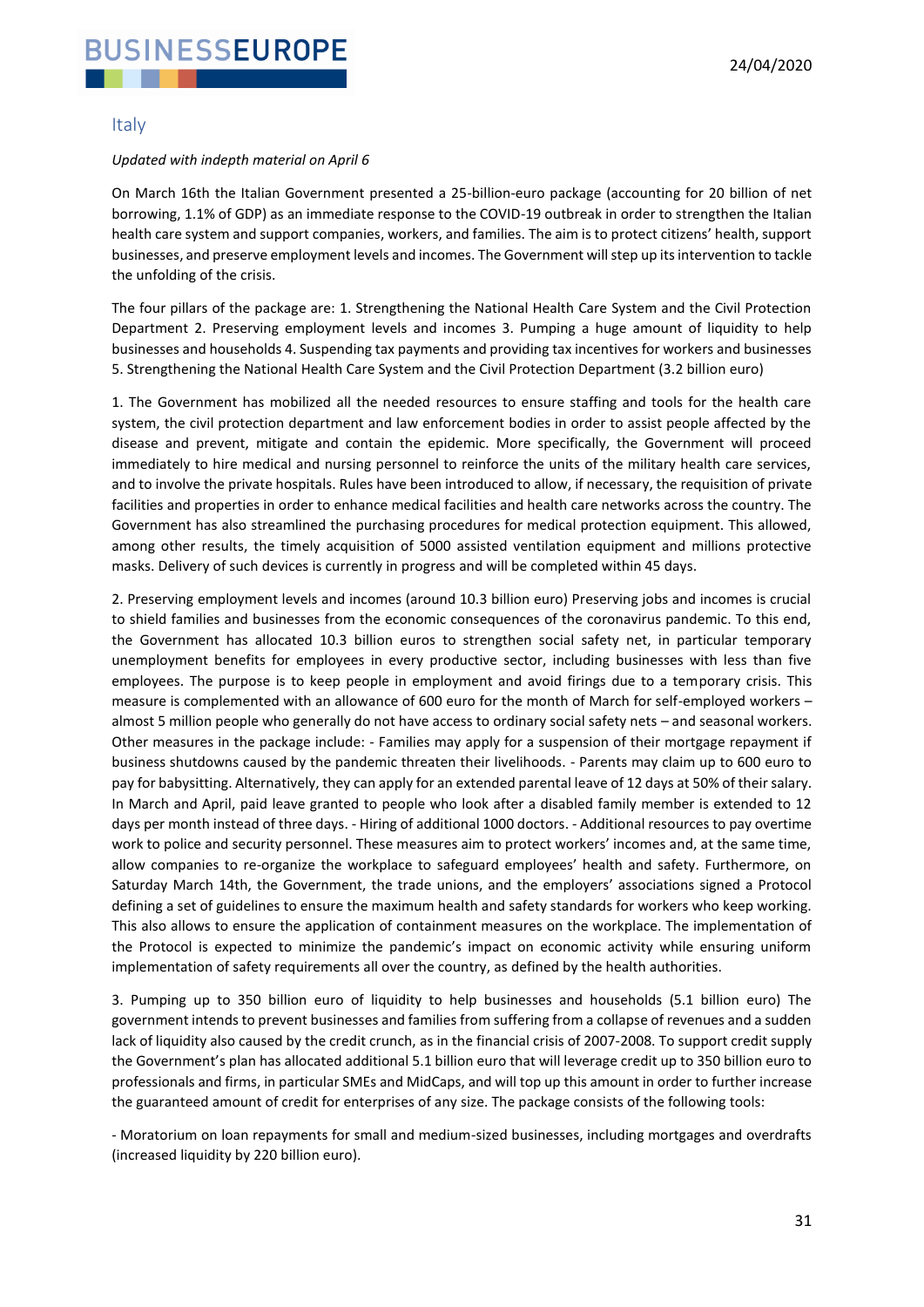- Enhancement of the SME Guarantee Fund. The size of the Fund has been increased by more than 150% bringing the guaranteed funding from the current 40 billions to over 100 billions.

- Incentives for financial and non-financial companies to transfer non-performing or stranded loans through the conversion of their Deferred Tax Activities into Tax Credits. The intervention will allow businesses to access to additional liquidity and credit for up to 10 billion euro.

- State guarantee for Cassa depositi e prestiti (CDP), which will itself provide additional guarantees and liquidity to banks in order to allow the expansion of financing and liquidity for medium to large enterprises that do not benefit from the SME Guarantee Fund. A guarantee worth 500 million euro is expected to have a multiplier of 20, which can therefore generate new funds up to 10 billion.

- Further measures to support credit to all firms – large companies as well – through the banking channel, by including a guarantee on the first loss and/or subsidised financing, in line with the forthcoming temporary new state aid framework.

4. Suspending tax payments and providing tax incentives for workers and businesses (1.6 billion euro) The Government has suspended a number of tax payments to help taxpayers, and introduced tax incentives and credits to support the economy. The key measures included in the law-decree are the following: [2] Tax and social security payments due in March have been suspended for a large number of taxpayers. These include all businesses and self-employed with turnover below 2 million euros, as well as taxpayers belonging to sectors heavily hit by the emergency (e.g. tourism, transportation, restaurants and cafes, movie theaters, amusement parks, organization of fairs and events). Once resumed, these tax payments can be made in up to five instalments. In addition, withholding taxes on the remuneration paid to self-employed taxpayers with turnover below 400.000 euros and without employees have been suspended for the months of March and April. and controls, field audits, coercive collection, litigation and tax compliance obligations have been suspended until June. There are some exceptions, such as the information that intermediaries have to file in order to populate the pre-filled tax returns for year 2019 and the tax payments that have not been suspended. I Tax credit for sanitation. All expenses for sanitation, protection of workers and containment of the contagion benefit from a tax credit of 50% of the expenses incurred (up to a tax credit of 20,000 euro per taxpayer). *D* Special bonus for employees. A bonus of 100 euros is granted to all employees who keep working with income below 40.000 euros, proportional to the days of presence at the work premises. I Tax credits and deductions for COVID-19 donations: All donations in cash or in kind to support the containment of the contagion are deductible for corporations and generate a 30% tax credit for individuals (up to a tax credit of 20,000 euro per taxpayer).  $\Box$  Tax credit for commercial rents: Stores and small shops which are closed because of the emergency are granted a tax credit equal to 60% of the rent for March.

5. Additional measures in support to Central and Local Public Administrations, including Municipalities are worth 4.5 billion euro. Impact on deficit and on public finance sustainability The first package will lead to a net borrowing increase of about 1.1 percentage points of GDP (about 20 billion) in 2020 and to a temporary deviation, already authorized in both houses of the Italian Parliament by absolute majority of their components, from the adjustment path towards the medium-term objective. The overall expenditure, limited to 2020, aims to ensure an increased capability to effectively deal with the extraordinary emergency and they will be treated, due to their nature of one-off expenses, as budget components that do not impact on the structural budget balance, which is a key indicator in national and European fiscal rules. The temporary nature of this intervention will ensure that public finances sustainability is not jeopardized. The extraordinary intervention decided today is based on solid foundations, as evidenced by the excellent budget results achieved in 2019, with a growth in revenues higher than expected and a drop in net borrowing to 1.6% of GDP. It is the lowest deficit in the last twelve years and more than half a percentage point lower than both the 2018 figure and the forecasts formulated in October for the Draft Budgetary Plan. This is the result of policies implemented to fight against tax evasion and of a rigorous, coherent and credible behaviour of the Government, both on the revenues side and in containing public expenditure. The debt-to-GDP ratio stabilized in recent years. The larger deficit needed for emergency interventions will probably lead to an increase in the ratio in 2020. In the next Economic and Financial Document, the Government will present a policy scenario consistent not only with a relaunch strategy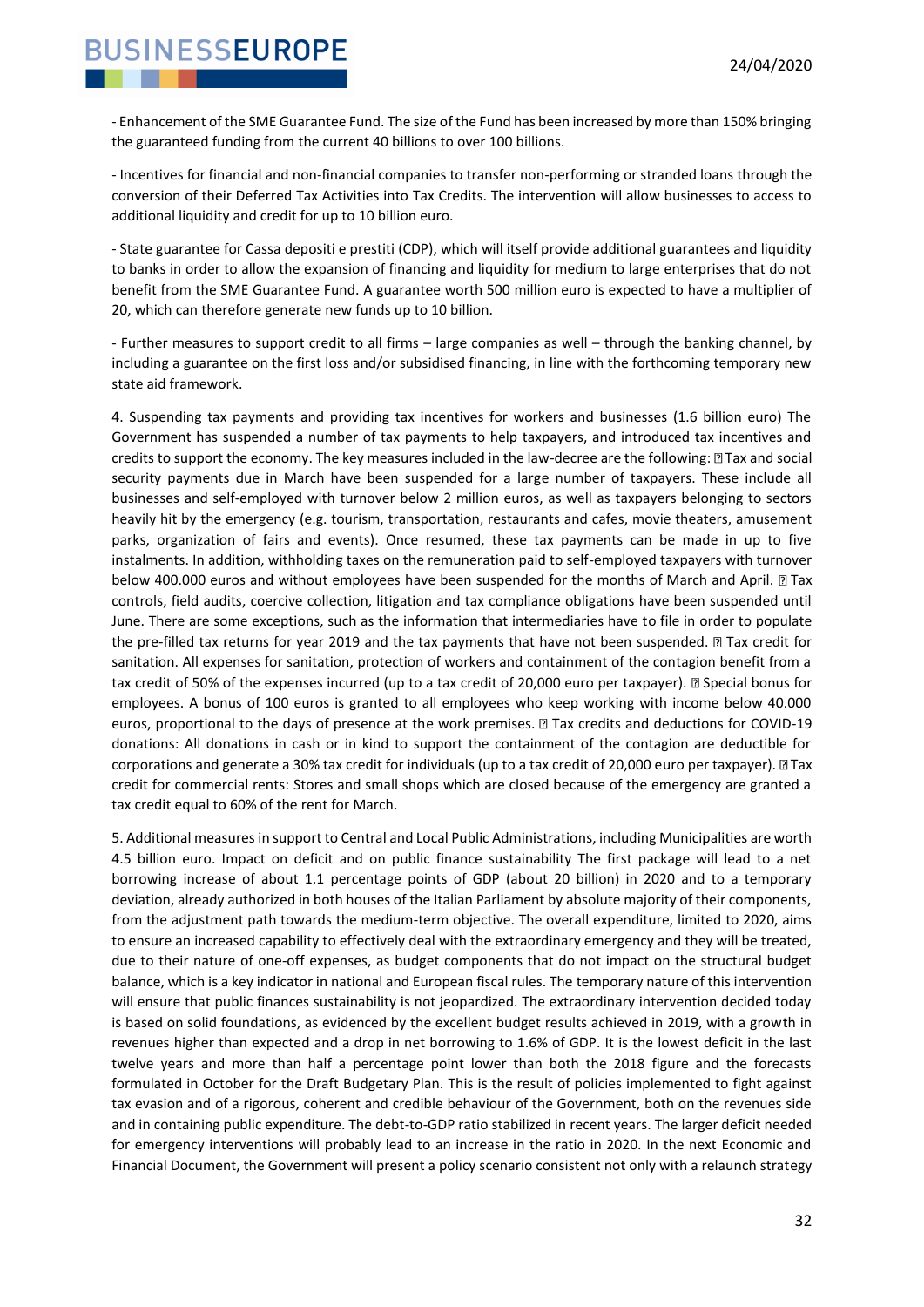for the Italian economy, but also with a declining path of the debt-to-GDP ratio in the three-year programming period and on a longer-term horizon.

Legislative Decree n. 18 of 17 March 2020 The main measures related to enterprises focus on 4 main axes:

#### **1) Support for workers and enterprises,**

- redundancy fund extended to all national territory, to all employees of all productive sectors, even to companies that already benefit from extraordinary layoffs, for a maximum of 9 weeks;
- compensation of 600 euro, monthly non-taxable, for self-employed workers and those subject to VAT;
- equivalence between disease and quarantine;
- **parental leave** for additional 15 days at 50% of remuneration for working parents or otherwise babysitter bonus 600 euro worth;
- for **air transportation**, enhance of the special fund for sustaining of income and the establishment of a new society fully controlled by Ministry of Finance.

#### **2) Measures to support the liquidity of households and businesses**

- **moratorium on loans** to micro, small and medium-sized enterprises (mortgages, leasing, credit openings and short-term expiring loans)
- strengthening of the **SME guarantee fund**:
	- o eligibility for the guarantee of debt renegotiation operations;
	- $\circ$  automatic extension of the guarantee in the event of a moratorium or loans suspension;
	- o for transactions up to  $\epsilon$  100,000, the evaluation procedure is restricted to the economic and financial profiles only;
	- $\circ$  the chance to combine the guarantee of the fund with other forms of guarantee for the tourism sector;
	- o possibility to set up special sections of the fund in order to support access to credit for certain economic sectors or business chains, on the initiative of the sectorial Administrations, associations and reference bodies.
	- o suspension of the fund's operating terms;
	- $\circ$  extension of the limit for the granting of the guarantee from 2.5 million to 5 million;
- strengthening of the **Confidi** for micro-enterprises;
- establishment of an Integrated Promotion Fund at MAECI;
- instantaneous entry into force of the volatility adjustment for insurance companies;
- introduction of a counter-guarantee mechanism for banks, by CDP, with which to allow the expansion of credit also to medium-large companies affected by the crisis;
- incentive to sell impaired loans by converting deferred tax assets into tax credits for financial and industrial companies;
- establishment of a show, cinema and audio-visual emergency fund and provisions for the cultural sector;
- rules on the reimbursement of residence contracts and on the termination of contracts for the purchase of tickets for shows, museums;
- Increase in advances from the 2014-2020 Development and Cohesion Fund within the Operational Plans of Central Administrations and Development Pacts.

#### **3) Fiscal measures**

- **Suspension of withholding tax, social security and social security contributions and compulsory insurance premiums** during March and April, together with payment of VAT in March. The sectors concerned are tourist-hotel, spa, passenger transport, restaurants and bars, culture (cinema, theatres), sport, education, amusement parks, events (fairs/conferences), games rooms and betting centres;
- **suspension of payment periods and tax and contribution payments** for taxpayers with a turnover of up to EUR 2 million (VAT payments, deductions and contributions for March);
- **deferral of the deadline** for payments due to public authorities from 16 to 20 March for economic operators not subject to suspension;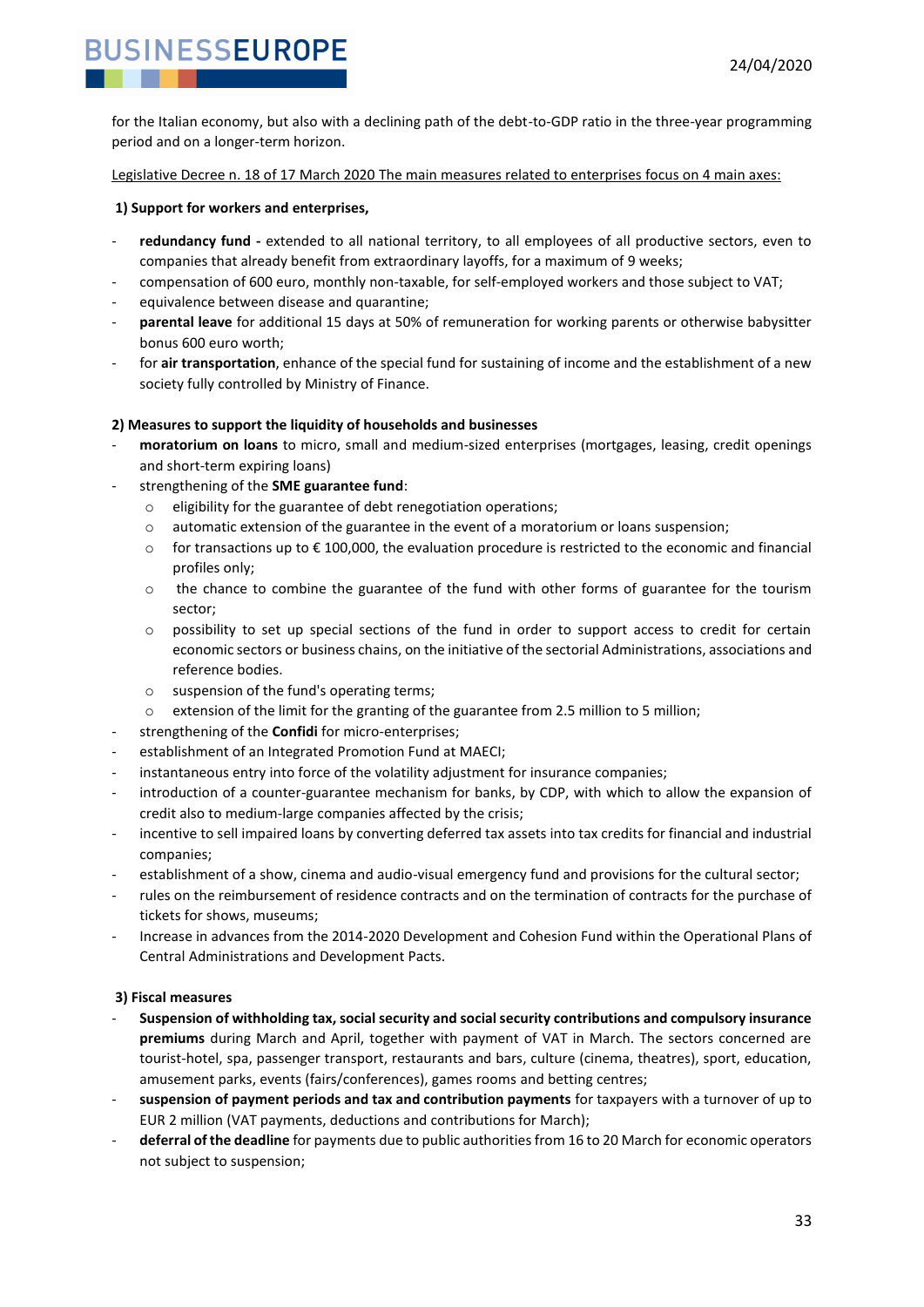- **disapplication of withholding tax** for professionals without employees, with revenues not exceeding 400,000 euros, on the invoices of March and April;
- **suspension until 31 May 2020** of time limits for winding-up, control, establishment, collection and litigation activities by the offices of the Revenue Agency;
- **suspension of time limits** for collection of tax records, payment and removal, suspension of new files and suspension of executive acts;
- incentives and contributions for **sanitation and safety at work**;
- for commercial rentals, tax credit equal to 60% of the March rent;
- provisions on road transport and public passenger transport;
- the suspension until 31 May 2020 of fees for the award of public sports facilities to sports associations and societies;
- urgent extraordinary measures in support of the press chain.

#### **4) Enhancement of the health System and of civil protection**

- appropriations for the recruitment of 20000 health workers for the national health system.
- increase of national emergency Fund of 1.65 billion;
- the funding for **increase the hospital beds**;
- requirement for **private facilities** to provide for health workers, buildings and their equipment:
- authorization to Invitalia to provide concessional financing or straight grants **for producers of medical devices** and PPE (personal protective equipment);
- possibility for civil protection of **requisition** of health centres, medical surgical and essential goods. Prefects will have at their disposal the requisition of hotels or other buildings:
- preview of price in public contracts, to expedite the purchase procedures and the payment of materials and health tools.

#### <span id="page-33-0"></span>**Latvia**

- temporary support to employers to cover sick leave payments and employee salaries in idle time
- possibility to defer tax payments up to three years and the deadline for submitting annual reports has been extended to at least 31 July
- State revenue service will refund approved VAT payments already within 30 days of submission of VAT declarations
- ALTUM (national development finance institution) will provide loan guarantees and loans for crisis solutions to businesses affected by COVID19
- Interest rates on loans for tourism sector businesses will be cut by 50% for SMEs and by 15% for large enterprises

### <span id="page-33-1"></span>Lithuania

On 16 March 2020 the Lithuanian Government adopted the Economic and Financial Action Plan to address the impacts of the COVID-19 virus on the economy, people and businesses. 10% of the country's gross domestic product (GDP), accounting for 5 billion euros, will be allocated to support the measures.

The action plan focuses on ensuring the health of the population, helping small and medium-sized businesses, boosting employment and economy:

- **Provision of necessary resources for the efficient operation of health and public security systems - 500 million euros**
- **Jobs and income protection - 500 million euros**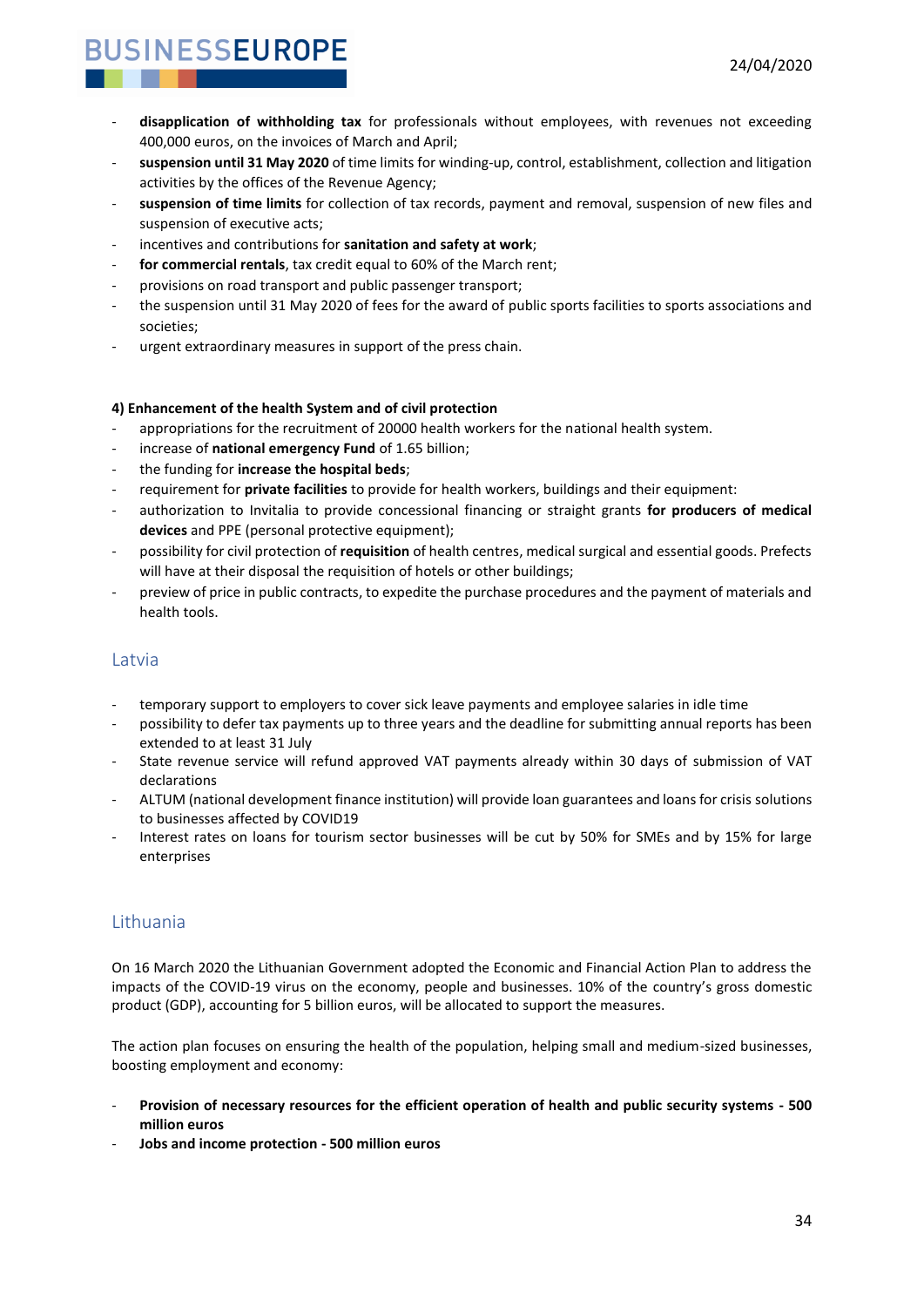**JSINESSEUROPE** 

The Economic and Financial Action Plan provides 500 million euros for measures aimed at maintaining jobs and income. The state will jointly support businesses with job retention for up to three months, by also covering partial downtime or part of downtime allowance for employees. In the case of quarantine in educational institutions or social care and employment centers, a provision foresees sickness benefits for the specialists who take care of children and the disabled. It also provides for self-employed workers who have paid social security contributions: to receive 257 euros / month for up to 3 months when they are unable to carry out their activities due to quarantine, and to extend the credit payment period (excluding interest) for those who became unemployed – from 3 to 6 months with the state guarantee. Also, to allow the possibility of postponement or settlement of payments for electricity and natural gas to the national energy holding company Ignitis UAB, to recommend municipalities to postpone or arrange schedule for utilities and heat energy payments.

#### - **Maintaining business liquidity - 500 million euros**

The plan provides for immediate tax loans, with postponed or deferred payment schedule, without interest payment; stopping recovery actions on the basis of reasonableness criteria; exemption of taxpayers from fines and penalties; possibility to defer payment of personal income tax; increase the Guarantee Limit for the Agricultural Loans and INVEGA Guarantee Fund by 500 million euros as well as extend the terms for the guarantees; enable businesses to defer or postpone payments for the electricity and natural gas consumed to the national energy holding Ignitis UAB. It is also recommended that municipalities exempt businesses from commercial real estate and land taxes, and allow to defer or arrange utility bills and payments for heat energy.

#### - **Boosting the economy - 1 billion euros**

The Economic and Financial Action Plan provides for accelerating investment programs, speeding up payments and increasing the intensity of funding. It also allows reallocation of EU investment funds to health, employment and business fields, accelerates the use of state budget for current expenditure, use all funds from the Climate Change, Road Maintenance and Development programs and accelerate the renovation of apartment buildings. In addition, it is planned to recommend the Bank of Lithuania to take measures to increase the lending potential of banks by 2.5 billion euros: (1) reduction of capital requirements for credit institutions; (2) Reduction of liquidity reserves; (3) Reduction of other supervisory measures.

Moreover, an additional 500 million euros state guarantee ceiling is foreseen to create or supplement the existing financial instruments. Also, to establish a COVID-19 Impacts Reduction Fund open to contributions from legal and natural persons.

A 1 billion euros stimulus package for the economy will encompass 500 million euros additional investments and 500 million euros additional guarantees.

#### - **Ensuring liquidity of the state treasury**

The Economic and Financial Action Plan provides for the Government to borrow additional 5 billion euros.

#### - **Task force on business emergency coordination**

A state-level task force on business emergency coordination was formed. LPK is represented by its President Robertas Dargis.

#### <span id="page-34-0"></span>Luxembourg

*Updated April 2*

#### **1. Advance on the reimbursement of Extraordinary Family Related Leave**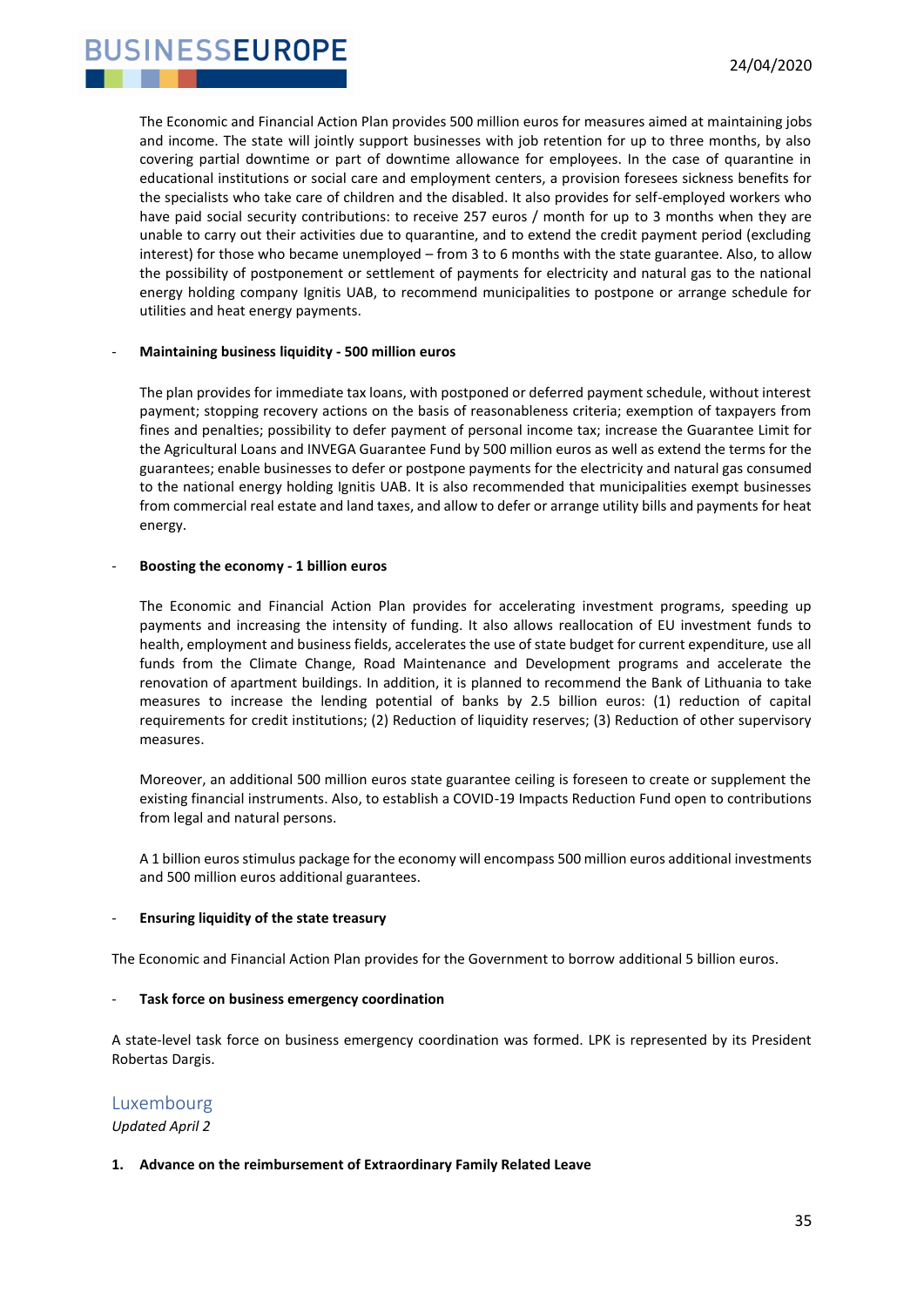In the context of the coronavirus pandemic (COVID-19), the government decided to grant extraordinary familyrelated leave to the parent who has to provide care for their child.

In order to reduce the time taken to reimburse employers for family leave, the Joint Social Security Centre (CCSS) will make an advance payment which can be transferred directly to the employer's bank account. In this context, we would like to draw the attention of the concerned companies to the fact that a letter from the CCSS has been sent to them detailing the procedures for obtaining the advance on leave for family reasons.

#### **2. Measures at the level of social security contributions to be implemented in the context of the COVID-19 crisis by the Joint Social Security Centre.**

The Joint Social Security Centre (CCSS) and the Minister of Social Security, Romain Schneider, have taken a series of measures to support companies and the self-employed by offering them greater flexibility in their management of the payment of social security contributions. Read the temporary measures that will enter into force from 1 April 202[0 HERE](https://gouvernement.lu/en/actualites/toutes_actualites/communiques/2020/03-mars/19-cotisations-sociales.html)

#### **3. French cross-border workers: exceptional measure between Luxembourg and France**

The French and Luxembourg authorities have agreed that, from Saturday 14 March 2020, the presence of a worker at his home to carry out his activity there may not be taken into account in calculating the 29-day period. Moreover, cross-border workers residing in France need two documents to prove the ned to cross the borders: A certificate, and the new simplified certificate of derogatory travel.

#### **4. Commuter certificates for professional commuters (German-Luxembourg border)**

In the context of the current corona crisis, the German Federal Police carry out checks at the borders with Luxembourg. The new certificate of the Federal Police can be placed behind the car windscreen. The form provided by the government on 15 March remains valid and will continue to be accepted by the German Federal Police.

#### **5. Belgian cross-border workers: exceptional measures between Luxembourg and Belgium**

In order to facilitate the entry of cross-border workers into Luxembourg during border controls, the Luxembourg government has issued a certificate attesting to the employment relationship with the employee. Moreover, as from Saturday 14 March 2020, the presence of a worker at home, in particular to carry out teleworking, will not be taken into account in calculating the 24-day period of the rule of tolerance.

#### **6. New simplified measures for companies applying for coronavirus-related short-time work**

The Economic Conditions Committee (Comité de Conjoncture) held an extraordinary meeting on 18 March under the co-chairmanship of Dan Kersch, Deputy Prime Minister, Minister of Labour, Employment and the Social and Solidarity Economy, and Franz Fayot, Minister of the Economy. From now on, there is

- an accelerated procedure for companies directly affected by a government decision. An online system will be available on the ADEM website in the coming days.
- a "force majeure / coronavirus" short-time working scheme. The form in question can be downloaded from adem.lu and from guichet.public.lu.

The entire text is available [HERE.](https://gouvernement.lu/fr/actualites/toutes_actualites/communiques/2020/03-mars/18-aides-entreprises-chomage.html?_cldee=YW5nZWxhLmxvbWF1cm9AZmVkaWwubHU%3d&recipientid=contact-3a5b9338ebfee811a96b000d3a39c345-f3b3963b596142ac9c640650d1146b2f&esid=e79750b6-196d-ea11-a811-000d3aa874dc)

#### **7. Information note: Tax Measures to support companies and the self-employed**

In response to the crisis linked to the spread of Covid-19, the Government decided to implement several tax measures in favour of legal entities and individuals.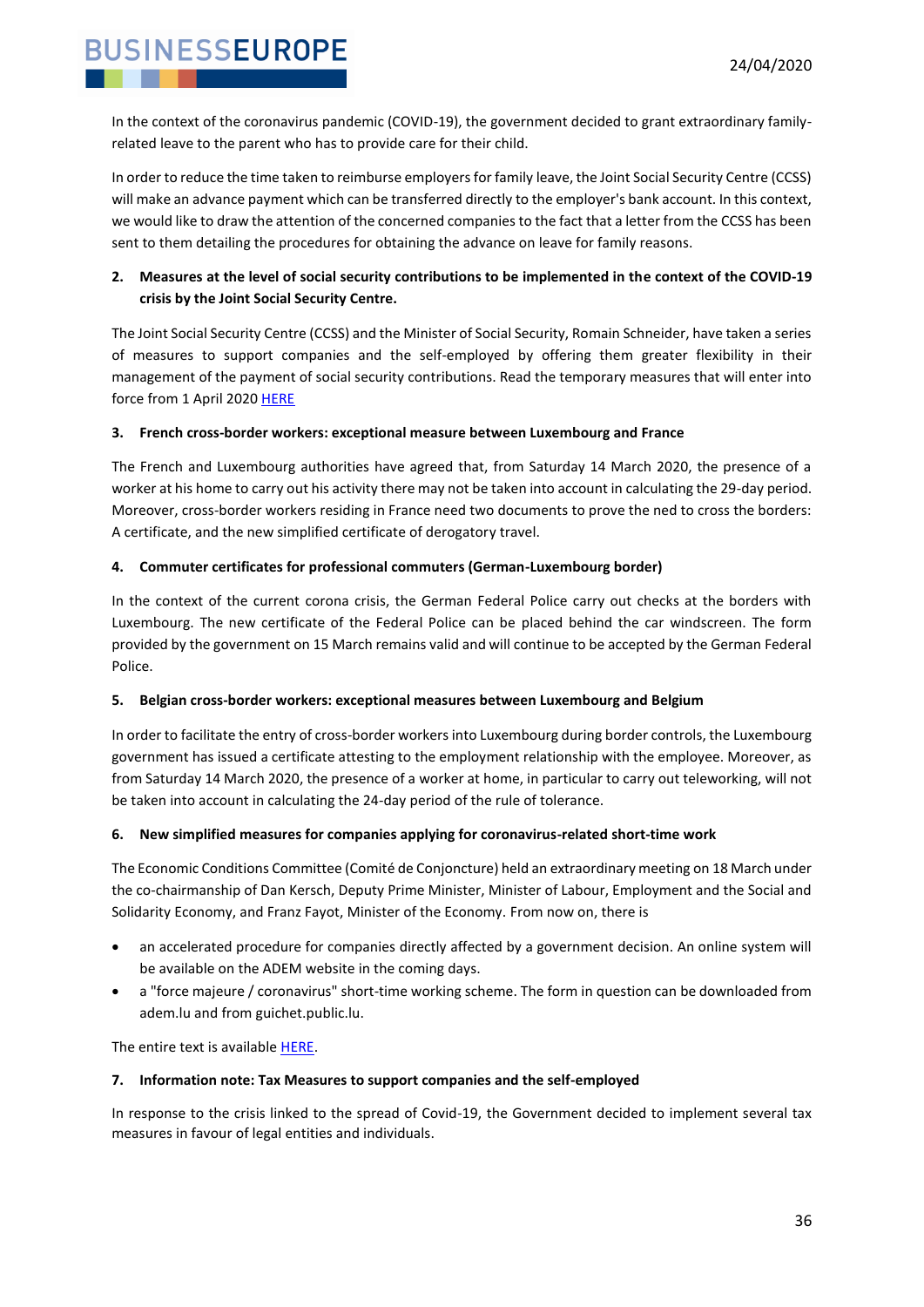

Tax advance facilities and payment deadlines will be granted to companies and self-employed persons. In addition, these same persons may apply for a four-month payment deadline for taxes due after 29 February 2020.

More information in [the official press release.](https://gouvernement.lu/en/actualites/toutes_actualites/communiques/2020/03-mars/17-mesures-fiscales-covid19.html)

**BUSINESSEUROPE** 

#### II **THE GOVERNMENT'S ECONOMIC STABILIZATION PROGRAM COVID-19**

On 25 March, Finance minister Pierre Gramegna, Economy minister Franz Fayot and minister for Small and Medium-Sized Enterprises, minister for Tourism Lex Delles presented the Covid-19 Economic Stabilization Program at their joint press conference. Please find [the entire program](https://elinkeu.clickdimensions.com/c/6/?T=MTQwMjQ2NDY%3AcDEtYjIwMDg1LWI4NTU5OTZiMzI1YzRmMDlhNDE5NzEzYTVkY2IwNjQy%3AYW5nZWxhLmxvbWF1cm9AZmVkaWwubHU%3AY29udGFjdC0zYTViOTMzOGViZmVlODExYTk2YjAwMGQzYTM5YzM0NS04M2NhN2NlZGNlZmI0NmI2OTJkN2YyYWZlYzhhYmIwYg%3AZmFsc2U%3AMg%3A%3AaHR0cHM6Ly93d3cuZmVkaWwubHUvd3AtY29udGVudC91cGxvYWRzLzIwMjAvMDMvMDk3ODBfTUZJTl9Db3ZpZDE5X1RhYmxlYXVfc3RhYmlsaXNhdGlvbi5wZGY_X2NsZGVlPVlXNW5aV3hoTG14dmJXRjFjbTlBWm1Wa2FXd3ViSFUlM2QmcmVjaXBpZW50aWQ9Y29udGFjdC0zYTViOTMzOGViZmVlODExYTk2YjAwMGQzYTM5YzM0NS04M2NhN2NlZGNlZmI0NmI2OTJkN2YyYWZlYzhhYmIwYiZlc2lkPWYzN2I1MzQ1LWNlNmUtZWExMS1hODExLTAwMGQzYTIzM2JiMQ&K=3rx3BWQERzxuSPoATqb1Ig) as well as a summary of the objectives [and measures](https://elinkeu.clickdimensions.com/c/6/?T=MTQwMjQ2NDY%3AcDEtYjIwMDg1LWI4NTU5OTZiMzI1YzRmMDlhNDE5NzEzYTVkY2IwNjQy%3AYW5nZWxhLmxvbWF1cm9AZmVkaWwubHU%3AY29udGFjdC0zYTViOTMzOGViZmVlODExYTk2YjAwMGQzYTM5YzM0NS04M2NhN2NlZGNlZmI0NmI2OTJkN2YyYWZlYzhhYmIwYg%3AZmFsc2U%3AMw%3A%3AaHR0cHM6Ly93d3cuZmVkaWwubHUvd3AtY29udGVudC91cGxvYWRzLzIwMjAvMDMvMDk3ODBfTUZJTl9Db3ZpZDE5X0ZpY2hlc0FpZGVzLnBkZj9fY2xkZWU9WVc1blpXeGhMbXh2YldGMWNtOUFabVZrYVd3dWJIVSUzZCZyZWNpcGllbnRpZD1jb250YWN0LTNhNWI5MzM4ZWJmZWU4MTFhOTZiMDAwZDNhMzljMzQ1LTgzY2E3Y2VkY2VmYjQ2YjY5MmQ3ZjJhZmVjOGFiYjBiJmVzaWQ9ZjM3YjUzNDUtY2U2ZS1lYTExLWE4MTEtMDAwZDNhMjMzYmIx&K=mY2HWCHtcCh7TOmf6WK9wA) in the form of infographics.

The stabilization program counts for 8.8 billion euros (around 14% of GDP).

Three categories of aid are provided:

Immediate expenses: partial unemployment (1 billion), aid for VSEs and the self-employed (50 million), minimal (300 million), leave for family reasons (200 million per month)

One of the most expensive measures is short time working. Some 8,000 files have already been submitted and are being processed.

A direct financial assistance of 5,000 euros is offered to very small businesses (less than 9 employees) and the self-employed who had to stop their activity or see it considerably slowed down (hairdressers, restaurants, architects ...).

Financial assistance up to 500,000 euros in the form of a repayable advance to cover operating costs is available to all businesses of all sizes, as well as to self-employed workers.

deferrals: indirect taxes (300 million) and social security contributions (3 billion).

The cancellation of tax advances for the first two quarters of 2020, the early reimbursement of VAT, the deferral of payment (without interest) of tax or the flexibility in the management of cash and payment of social security contributions had already been announced.

State guarantee: guarantee of 2.5 billion euros to finance the economy by the end of the year through a moratorium on bank loans and guarantees from SNCI bond.

A moratorium is granted by some banks on the repayment of existing loans, including on interest.

Administrative ease will be guaranteed for both measures. Strict controls only executed when the crisis is over.

#### **Suspension of the expiry period of building permits**

The one-year expiry period for building permits provided for in Article 37(5) of the amended Act of 19 July 2004 on municipal planning and urban development, which did not expire before the state of crisis, is suspended for the duration of the state of crisis. This suspension temporarily halts the course of the crisis without erasing the period that has already elapsed. Read the regulation [here.](https://elinkeu.clickdimensions.com/c/6/?T=MTQwMjQ2NDY%3AcDEtYjIwMDkzLWY4ZjBmNDE2OTVjNzQ2MDI4MzU3MzE5N2IyYTY3ZmEx%3AYW5nZWxhLmxvbWF1cm9AZmVkaWwubHU%3AY29udGFjdC0zYTViOTMzOGViZmVlODExYTk2YjAwMGQzYTM5YzM0NS05ZTY0MjdiMzU1YTE0MzdjYjI4MzkzNGNjNDhlZGE3NA%3AZmFsc2U%3ANw%3A%3AaHR0cDovL2xlZ2lsdXgucHVibGljLmx1L2VsaS9ldGF0L2xlZy9yZ2QvMjAyMC8wNC8wMS9hMjIxL2pvP19jbGRlZT1ZVzVuWld4aExteHZiV0YxY205QVptVmthV3d1YkhVJTNkJnJlY2lwaWVudGlkPWNvbnRhY3QtM2E1YjkzMzhlYmZlZTgxMWE5NmIwMDBkM2EzOWMzNDUtOWU2NDI3YjM1NWExNDM3Y2IyODM5MzRjYzQ4ZWRhNzQmZXNpZD1lNmE1ODY4OS1jNzc0LWVhMTEtYTgxMS0wMDBkM2FhODdiZDI&K=7cXLRsV9IRhSn5ibwc-qqQ)

#### **Suspension of time limits for the negotiation of a social plan**

[The Grand Ducal Regulation of 1 April 2020 derogating from the time limits laid down in article L. 166-2. of](https://elinkeu.clickdimensions.com/c/6/?T=MTQwMjQ2NDY%3AcDEtYjIwMDkzLWY4ZjBmNDE2OTVjNzQ2MDI4MzU3MzE5N2IyYTY3ZmEx%3AYW5nZWxhLmxvbWF1cm9AZmVkaWwubHU%3AY29udGFjdC0zYTViOTMzOGViZmVlODExYTk2YjAwMGQzYTM5YzM0NS05ZTY0MjdiMzU1YTE0MzdjYjI4MzkzNGNjNDhlZGE3NA%3AZmFsc2U%3AOA%3A%3AaHR0cDovL3d3dy5sZWdpbHV4Lmx1L2VsaS9ldGF0L2xlZy9yZ2QvMjAyMC8wNC8wMS9hMjI2L2pvP19jbGRlZT1ZVzVuWld4aExteHZiV0YxY205QVptVmthV3d1YkhVJTNkJnJlY2lwaWVudGlkPWNvbnRhY3QtM2E1YjkzMzhlYmZlZTgxMWE5NmIwMDBkM2EzOWMzNDUtOWU2NDI3YjM1NWExNDM3Y2IyODM5MzRjYzQ4ZWRhNzQmZXNpZD1lNmE1ODY4OS1jNzc0LWVhMTEtYTgxMS0wMDBkM2FhODdiZDI&K=QTm3hb4P57MuK7RTi-i7rA) the [Labour Code](https://elinkeu.clickdimensions.com/c/6/?T=MTQwMjQ2NDY%3AcDEtYjIwMDkzLWY4ZjBmNDE2OTVjNzQ2MDI4MzU3MzE5N2IyYTY3ZmEx%3AYW5nZWxhLmxvbWF1cm9AZmVkaWwubHU%3AY29udGFjdC0zYTViOTMzOGViZmVlODExYTk2YjAwMGQzYTM5YzM0NS05ZTY0MjdiMzU1YTE0MzdjYjI4MzkzNGNjNDhlZGE3NA%3AZmFsc2U%3AOA%3A%3AaHR0cDovL3d3dy5sZWdpbHV4Lmx1L2VsaS9ldGF0L2xlZy9yZ2QvMjAyMC8wNC8wMS9hMjI2L2pvP19jbGRlZT1ZVzVuWld4aExteHZiV0YxY205QVptVmthV3d1YkhVJTNkJnJlY2lwaWVudGlkPWNvbnRhY3QtM2E1YjkzMzhlYmZlZTgxMWE5NmIwMDBkM2EzOWMzNDUtOWU2NDI3YjM1NWExNDM3Y2IyODM5MzRjYzQ4ZWRhNzQmZXNpZD1lNmE1ODY4OS1jNzc0LWVhMTEtYTgxMS0wMDBkM2FhODdiZDI&K=QTm3hb4P57MuK7RTi-i7rA) suspends the time limits applicable, during the negotiation of a social plan in the context of collective redundancies, and, where applicable, the related conciliation procedure, for the duration of the time of crisis.

**Suspension of one of the reasons for withdrawing early retirement benefits**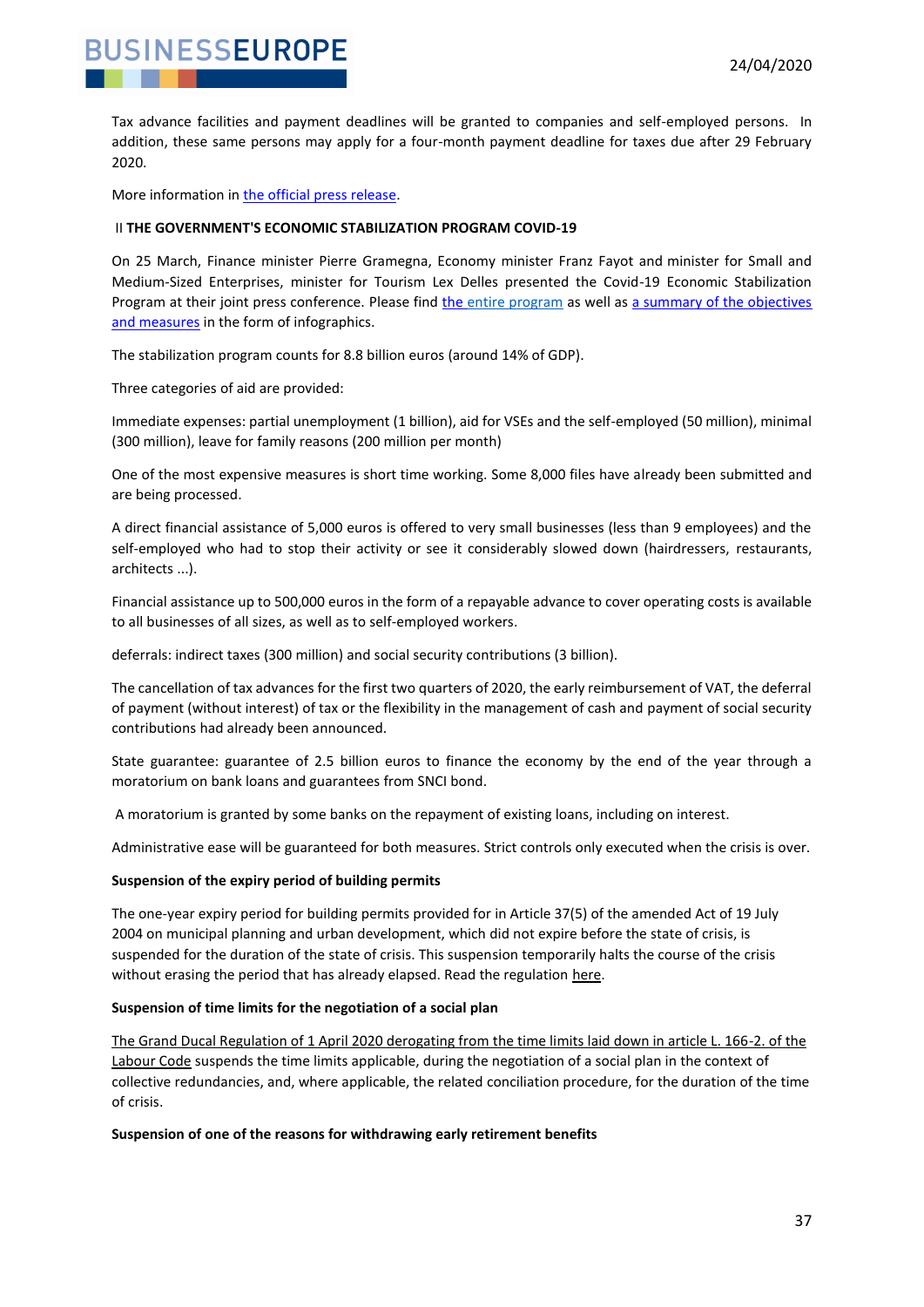[The Grand Ducal Regulation of 1 April 2020 derogating from article L. 585-6. of the Labour Code](https://elinkeu.clickdimensions.com/c/6/?T=MTQwMjQ2NDY%3AcDEtYjIwMDkzLWY4ZjBmNDE2OTVjNzQ2MDI4MzU3MzE5N2IyYTY3ZmEx%3AYW5nZWxhLmxvbWF1cm9AZmVkaWwubHU%3AY29udGFjdC0zYTViOTMzOGViZmVlODExYTk2YjAwMGQzYTM5YzM0NS05ZTY0MjdiMzU1YTE0MzdjYjI4MzkzNGNjNDhlZGE3NA%3AZmFsc2U%3AOQ%3A%3AaHR0cDovL3d3dy5sZWdpbHV4Lmx1L2VsaS9ldGF0L2xlZy9yZ2QvMjAyMC8wNC8wMS9hMjI1L2pvP19jbGRlZT1ZVzVuWld4aExteHZiV0YxY205QVptVmthV3d1YkhVJTNkJnJlY2lwaWVudGlkPWNvbnRhY3QtM2E1YjkzMzhlYmZlZTgxMWE5NmIwMDBkM2EzOWMzNDUtOWU2NDI3YjM1NWExNDM3Y2IyODM5MzRjYzQ4ZWRhNzQmZXNpZD1lNmE1ODY4OS1jNzc0LWVhMTEtYTgxMS0wMDBkM2FhODdiZDI&K=xK1_96ruifI2awAcIo4DDg) temporarily suspends one of the reasons for withdrawing early retirement benefits, namely that of resuming an activity generating an income which, over a calendar year, exceeds half of the minimum social wage applicable to the employee concerned per month.

This Grand Ducal Regulation applies only to companies pursuing one of the activities referred to in Article 3 (2) or Article 5 passage 1 of the Grand Ducal Regulation of 18 March 2020 introducing a series of measures to [combat Covid-19.](https://elinkeu.clickdimensions.com/c/6/?T=MTQwMjQ2NDY%3AcDEtYjIwMDkzLWY4ZjBmNDE2OTVjNzQ2MDI4MzU3MzE5N2IyYTY3ZmEx%3AYW5nZWxhLmxvbWF1cm9AZmVkaWwubHU%3AY29udGFjdC0zYTViOTMzOGViZmVlODExYTk2YjAwMGQzYTM5YzM0NS05ZTY0MjdiMzU1YTE0MzdjYjI4MzkzNGNjNDhlZGE3NA%3AZmFsc2U%3AMTA%3A%3AaHR0cDovL3d3dy5sZWdpbHV4Lmx1L2VsaS9ldGF0L2xlZy9yZ2QvMjAyMC8wMy8xOC9hMTY1L2pvP19jbGRlZT1ZVzVuWld4aExteHZiV0YxY205QVptVmthV3d1YkhVJTNkJnJlY2lwaWVudGlkPWNvbnRhY3QtM2E1YjkzMzhlYmZlZTgxMWE5NmIwMDBkM2EzOWMzNDUtOWU2NDI3YjM1NWExNDM3Y2IyODM5MzRjYzQ4ZWRhNzQmZXNpZD1lNmE1ODY4OS1jNzc0LWVhMTEtYTgxMS0wMDBkM2FhODdiZDI&K=Hmi6MvpvIytx7KJIGPR0oQ)

#### **Suspension of the trial periods of employees affected by partial unemployment for cases of force majeure (coronavirus)**

[The Grand Ducal Regulation of 1 April 2020 derogating from articles L. 111-3., L. 121-5., L. 122-11. and L. 131-7.](https://elinkeu.clickdimensions.com/c/6/?T=MTQwMjQ2NDY%3AcDEtYjIwMDkzLWY4ZjBmNDE2OTVjNzQ2MDI4MzU3MzE5N2IyYTY3ZmEx%3AYW5nZWxhLmxvbWF1cm9AZmVkaWwubHU%3AY29udGFjdC0zYTViOTMzOGViZmVlODExYTk2YjAwMGQzYTM5YzM0NS05ZTY0MjdiMzU1YTE0MzdjYjI4MzkzNGNjNDhlZGE3NA%3AZmFsc2U%3AMTE%3A%3AaHR0cDovL3d3dy5sZWdpbHV4Lmx1L2VsaS9ldGF0L2xlZy9yZ2QvMjAyMC8wNC8wMS9hMjIzL2pvP19jbGRlZT1ZVzVuWld4aExteHZiV0YxY205QVptVmthV3d1YkhVJTNkJnJlY2lwaWVudGlkPWNvbnRhY3QtM2E1YjkzMzhlYmZlZTgxMWE5NmIwMDBkM2EzOWMzNDUtOWU2NDI3YjM1NWExNDM3Y2IyODM5MzRjYzQ4ZWRhNzQmZXNpZD1lNmE1ODY4OS1jNzc0LWVhMTEtYTgxMS0wMDBkM2FhODdiZDI&K=GtazXYr8UxNJoi0OBv2Jmw)  [of the Labour Code](https://elinkeu.clickdimensions.com/c/6/?T=MTQwMjQ2NDY%3AcDEtYjIwMDkzLWY4ZjBmNDE2OTVjNzQ2MDI4MzU3MzE5N2IyYTY3ZmEx%3AYW5nZWxhLmxvbWF1cm9AZmVkaWwubHU%3AY29udGFjdC0zYTViOTMzOGViZmVlODExYTk2YjAwMGQzYTM5YzM0NS05ZTY0MjdiMzU1YTE0MzdjYjI4MzkzNGNjNDhlZGE3NA%3AZmFsc2U%3AMTE%3A%3AaHR0cDovL3d3dy5sZWdpbHV4Lmx1L2VsaS9ldGF0L2xlZy9yZ2QvMjAyMC8wNC8wMS9hMjIzL2pvP19jbGRlZT1ZVzVuWld4aExteHZiV0YxY205QVptVmthV3d1YkhVJTNkJnJlY2lwaWVudGlkPWNvbnRhY3QtM2E1YjkzMzhlYmZlZTgxMWE5NmIwMDBkM2EzOWMzNDUtOWU2NDI3YjM1NWExNDM3Y2IyODM5MzRjYzQ4ZWRhNzQmZXNpZD1lNmE1ODY4OS1jNzc0LWVhMTEtYTgxMS0wMDBkM2FhODdiZDI&K=GtazXYr8UxNJoi0OBv2Jmw) suspends the probationary period for employees linked to a company that has had to stop its activities or slow down its activities in such a way that it is obliged to put its staff on "short-time working for force majeure Covid-19", following the time of crisis.

#### **Modification of the modified Grand Ducal Regulation of 18 March 2020 introducing a series of measures to combat Covid-19**

Th[e Grand-Ducal Regulation of 1 April 2020 modifying the modified Grand Ducal Regulation of 18 March 2020](https://elinkeu.clickdimensions.com/c/6/?T=MTQwMjQ2NDY%3AcDEtYjIwMDkzLWY4ZjBmNDE2OTVjNzQ2MDI4MzU3MzE5N2IyYTY3ZmEx%3AYW5nZWxhLmxvbWF1cm9AZmVkaWwubHU%3AY29udGFjdC0zYTViOTMzOGViZmVlODExYTk2YjAwMGQzYTM5YzM0NS05ZTY0MjdiMzU1YTE0MzdjYjI4MzkzNGNjNDhlZGE3NA%3AZmFsc2U%3AMTI%3A%3AaHR0cDovL2xlZ2lsdXgucHVibGljLmx1L2VsaS9ldGF0L2xlZy9yZ2QvMjAyMC8wNC8wMS9hMjIwL2pvP19jbGRlZT1ZVzVuWld4aExteHZiV0YxY205QVptVmthV3d1YkhVJTNkJnJlY2lwaWVudGlkPWNvbnRhY3QtM2E1YjkzMzhlYmZlZTgxMWE5NmIwMDBkM2EzOWMzNDUtOWU2NDI3YjM1NWExNDM3Y2IyODM5MzRjYzQ4ZWRhNzQmZXNpZD1lNmE1ODY4OS1jNzc0LWVhMTEtYTgxMS0wMDBkM2FhODdiZDI&K=Vux3t1Ga8Ymm3TutMlHxRw)  [introducing a series of measures in the fight against Covid-19](https://elinkeu.clickdimensions.com/c/6/?T=MTQwMjQ2NDY%3AcDEtYjIwMDkzLWY4ZjBmNDE2OTVjNzQ2MDI4MzU3MzE5N2IyYTY3ZmEx%3AYW5nZWxhLmxvbWF1cm9AZmVkaWwubHU%3AY29udGFjdC0zYTViOTMzOGViZmVlODExYTk2YjAwMGQzYTM5YzM0NS05ZTY0MjdiMzU1YTE0MzdjYjI4MzkzNGNjNDhlZGE3NA%3AZmFsc2U%3AMTI%3A%3AaHR0cDovL2xlZ2lsdXgucHVibGljLmx1L2VsaS9ldGF0L2xlZy9yZ2QvMjAyMC8wNC8wMS9hMjIwL2pvP19jbGRlZT1ZVzVuWld4aExteHZiV0YxY205QVptVmthV3d1YkhVJTNkJnJlY2lwaWVudGlkPWNvbnRhY3QtM2E1YjkzMzhlYmZlZTgxMWE5NmIwMDBkM2EzOWMzNDUtOWU2NDI3YjM1NWExNDM3Y2IyODM5MzRjYzQ4ZWRhNzQmZXNpZD1lNmE1ODY4OS1jNzc0LWVhMTEtYTgxMS0wMDBkM2FhODdiZDI&K=Vux3t1Ga8Ymm3TutMlHxRw) modified th[e cited Grand Ducal Regulation](https://elinkeu.clickdimensions.com/c/6/?T=MTQwMjQ2NDY%3AcDEtYjIwMDkzLWY4ZjBmNDE2OTVjNzQ2MDI4MzU3MzE5N2IyYTY3ZmEx%3AYW5nZWxhLmxvbWF1cm9AZmVkaWwubHU%3AY29udGFjdC0zYTViOTMzOGViZmVlODExYTk2YjAwMGQzYTM5YzM0NS05ZTY0MjdiMzU1YTE0MzdjYjI4MzkzNGNjNDhlZGE3NA%3AZmFsc2U%3AMTM%3A%3AaHR0cDovL2xlZ2lsdXgucHVibGljLmx1L2VsaS9ldGF0L2xlZy9yZ2QvMjAyMC8wMy8xOC9hMTY1L2pvP19jbGRlZT1ZVzVuWld4aExteHZiV0YxY205QVptVmthV3d1YkhVJTNkJnJlY2lwaWVudGlkPWNvbnRhY3QtM2E1YjkzMzhlYmZlZTgxMWE5NmIwMDBkM2EzOWMzNDUtOWU2NDI3YjM1NWExNDM3Y2IyODM5MzRjYzQ4ZWRhNzQmZXNpZD1lNmE1ODY4OS1jNzc0LWVhMTEtYTgxMS0wMDBkM2FhODdiZDI&K=Ad0fGUET5Gxsu6H0LELgGw) in article 5 by adding the activity "les services de transport, de transbordement et d'expédition de marchandises et de fret" (translated:"transport, transhipment and freight forwarding services").

As a result, it is also possible for employers concerned by this modification to refuse any leave during the time of crisis and to work up to 60 hours/week, provided they have the authorization of the Minister of Labour, Employment and the Social and Solidarity Economy.

- Companies directly affected by government orders eligible for a short-time working scheme
- Reimbursements for unemployment caused by government closures at 80% of normal salary
- Commuter certificates for cross-border workers to allow them to cross borders that are otherwise closed
- Companies can apply for cancellation of tax advances for the first 2 quarters of 2020, and can apply for a four-month payment deadline for taxes due after February 29
- All VAT credit balances below 10.000 euros will be reimbursed

### <span id="page-37-0"></span>**Malta**

#### *Last updated: April 21*

- Government to finance €800 per month for full-time employees and self-employed, and €500 per month for part-time employees, in critical sectors that were affected by Covid-19 measures. These include hotels, restaurants, certain retail outlets, travel agencies, transport operators, entertainment. This will also be extended to all those activities hit by forced closure as a result of public health measures
- Government and social partners agreed that employers will guarantee a minimum top-up of €400 per month per employee for those on higher wages to ensure that these employees receive a minimum of €1,200 per month
- Nothing prevents employers from giving more than the agreed minimum top-up to employees on a higher wage. At the same time, employers that cannot afford the top-up will have to obtain permission from the Director of Labour
- Government will also finance €160 per month for full-time employees in sectors hit by reduced consumption, including manufacturing, some retail outlets and the information sector
- The Maltese Government in April announced an interest rate subsidisation scheme through a number of authorised local commercial banks: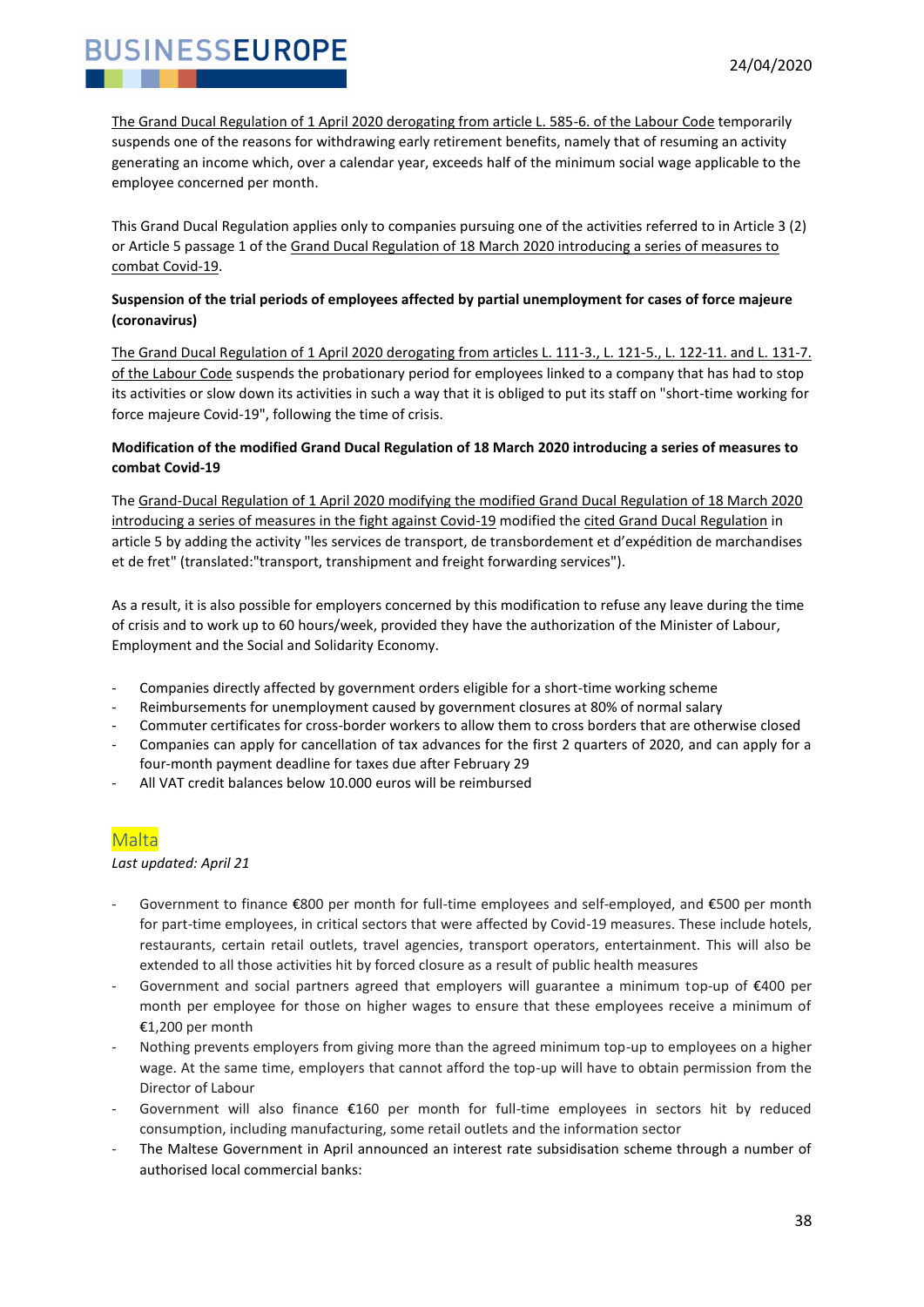- Businesses and self-employed workers hit hard by the coronavirus pandemic are being offered a subsidy of up to 2.5 per cent on the interest rate charged by banks, should they decided to take a loan to cover expenses. Under this scheme, which is estimated to cost €20 million per year, applicants would benefit from a subsidised interest rate for the first two-years of the loan. The bank's normal loan eligibility criteria still apply.
- **Retained measures:**

-

- A Maltese or EU citizen who becomes redundant will get €800 per month as unemployment benefit
- Government will cover additional two months leave for parents who have to stay at home to take care of the children as a result of school closures with an €800 per month benefit. This benefit applies where both parents work in the private sector
- Government will provide an Eur800 per month benefit for disabled people who work in the private sector but choose to stay at home
- Quarantine leave: Government to pay companies €350 per employee on quarantine leave
- Taxes due in March and April, including provisional tax, VAT and social security contributions, have been postponed to a future date
- Incentives/grants for companies to invest in teleworking equipment
- Government to provide Eur900 million for loan guarantees to enable business to access bank finance

#### **Economic impact:**

The measures announced will be sustained for three months but can be reviewed depending on how the situation develops. This is expected to cause public debt to increase by about 8%. Government anticipates that the debt-to-GDP ratio will still be less than 50%, giving it enough fire power to increase the aid package at a later stage if the situation does not improve.

- €1.6 billion in liquidity for companies: €700 million in tax deferrals and €900 million in guarantees. The €900 million in government guarantees to companies are expected to open up the availability of credit and loans to the tune of €4.5 billion that would give companies additional liquidity
- Quarantine leave: Government to pay companies €350 per employee on quarantine leave
- Government will cover additional two months leave for parent who has to stay at home to take care of the children as a result of school closures with an €800 per month benefit.
- A company registering 25% less sales will benefit from 1 day per week per employee. This amounts to around €37 per week, equivalent to around €147 per month per employee. Measure is capped at €800 per month.
- A business that was asked to close as part of the Covid-19 measures will get 2 days of assistance per week per employee. This is equivalent to €300 per month per employee.
- A self-employed person will get the same amount
- A self-employed person who also employs others will get 3 days per week of assistance for himself and 2 days per week for every employee
- A Maltese or EU citizen who becomes redundant will get €800 per month as unemployment benefit
- A third country national who becomes unemployed will get no financial assistance but JobsPlus will help to find alternative work
- People in rental property and who lose their job and did not qualify for rent subsidy, will now benefit from the scheme
- Foreign workers: A company that makes anybody redundant cannot apply for a work permit for a third country national. Malta will stop accepting new third country national work permit applications
- Taxes due in March and April, including provisional tax, VAT and social security contributions, have been postponed to a future date. VAT credit refunds will also be accelerated.
- Incentives/grants for companies to invest in teleworking equipment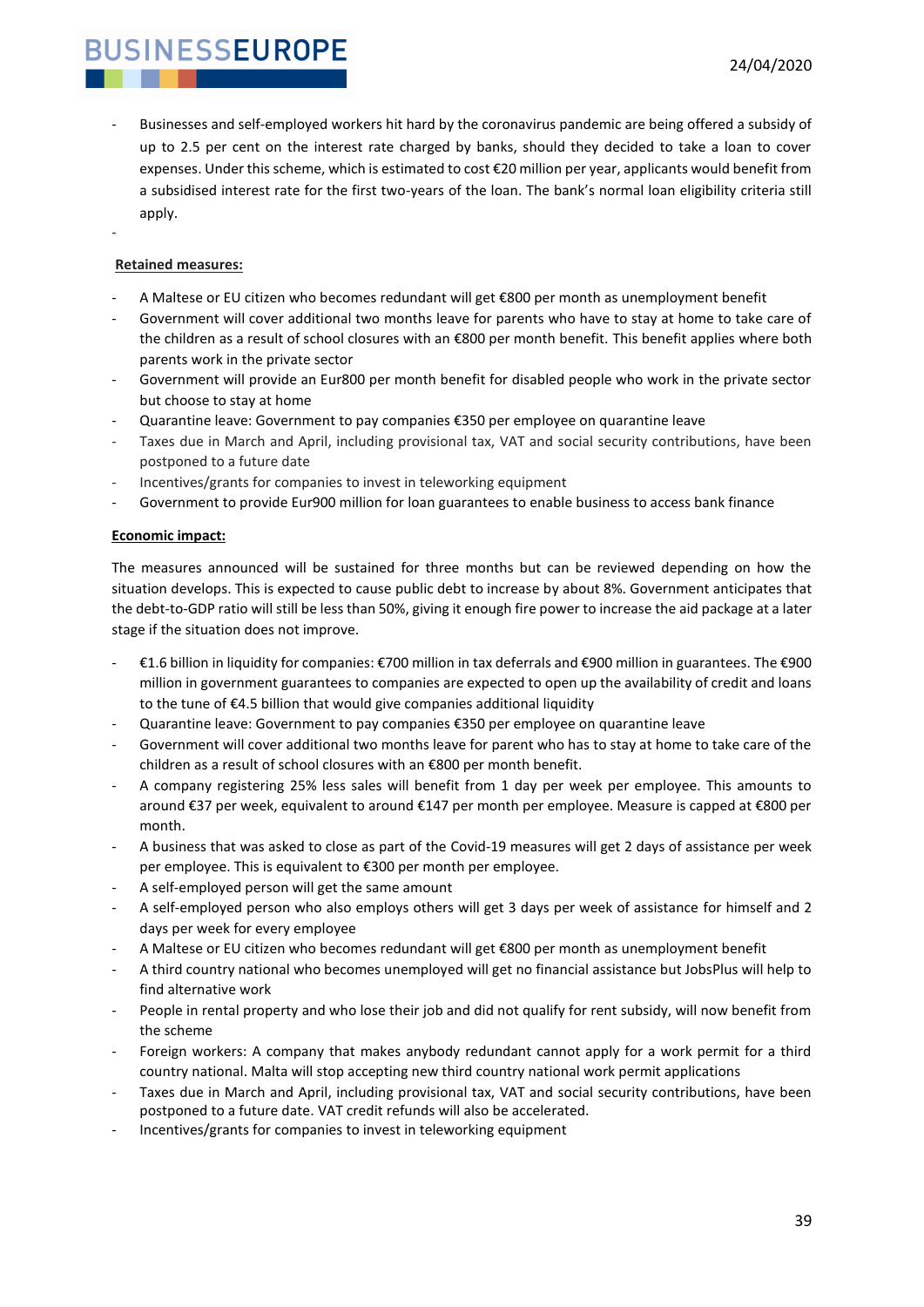

#### <span id="page-39-0"></span>**Netherlands**

Updated April 2

On March 17 the Dutch government further announced:

1. A guarantee facility for SME loans (BMKB) is already in place and working – EUR 665 million of an available budget of EUR 765 million, 0.08% of GDP. The Ministry of Economic Affairs and Climate Policy has expanded guarantees to a higher guarantee percentage, up to 90% of the credit risk of banks for SMEs that want to take out a loan of EUR 1.5 mln maximum but that do not have the required collateral. This measure was recently expanded for SMEs coping with risks associated with the nitrogen ruling (adopted) and is further expanded to apply to SMEs affected by COVID-19.

2. The social assistance decree, aimed at self-employed persons, (Bbz, Besluit bijstandverlening zelfstandigen 2004) will be expanded, meaning that the self-employed and entrepreneurs will be able to receive social assistance if they meet certain standards, which will be relaxed. This social assistance will include additional benefits to meet livelihood standards and/or a loan for working capital.

3. A new temporary measure will be introduced to help entrepreneurs paying wages, in order to prevent unemployment. This measure replaces the current working time reduction scheme, which was not designed for handling a pandemic. In the new scheme, employers will be supported more quickly than before. Employers using the scheme must commit to not firing their employees on economic grounds. Employers who expect a decline of at least 20% in revenue can request an allowance for a period of 3 months of maximally 90% of the total wage sum. The Employee Insurance Agency (UWV) will pay a deposit beforehand, and it will be determined afterwards whether a firm has received too much or too little support. The Dutch government will work on the details of the proposal in the coming period and will send a request to the European Commission regarding stateaid rules. The costs will strongly depend on the number of applications. If 25% of all employers apply for an average of 45% of their wage bill, the costs will be around 10 billion euros in the first 3 months. These costs will increase when the number of applications rise.

4. Businesses can request for a special deferral of payment in income tax, corporate tax, VAT, energy tax and wage tax. Temporarily, no penalties for failure to pay taxes (on time) will be imposed. Businesses that already forecast lower profits due to the epidemic can request a reduction of the provisional tax assessment and will be able to pay less initial tax in order to avoid liquidity problems. To avoid immediate liquidity problems, the requirement for a "third expert" will not have to be included in the request immediately (but after two weeks). Moreover, the tax authorities will temporarily decrease the recovery interest rate from 4% to 0.01%.

5. The so-called GO-regulation, through which SMEs can secure a 50% guarantee from the government on their bank loans and bank guarantees, will be expanded. The maximum ceiling guaranteed will be increased from EUR 400 million tot EUR 1.5 billion and the maximum GO-facility per firm will be increased from EUR 50 million to EUR 150 million. This will enable both small and large firms to benefit from this policy.

6. In order to support small firms and start-ups with little financial reserves, we will expand the Qreditsprogramme. Through this program, we expect to support approximately 3000 to 6000 firms by a deferment of payment for a period of a maximum of six months and by giving those firms a discount on their rent payments for the same period.

7. Agricultural and horticultural SMEs will be supported by temporarily relaxing the guarantee for working capital, which is part of the existing decree Borgstelling MKB-Landbouwkredieten (BL). The decree will ease acute liquidity problems for agricultural and horticultural business who experience those problems due to the COVID-situation. The credit is for a maximum of 2 years.

8. The central government will discuss with local governments on how they can support local entrepreneurs within the current regulatory frameworks. In order to support the liquidity of local firms, the central government will discuss whether it is possible to postpone the collection of local taxes, including tourist taxes.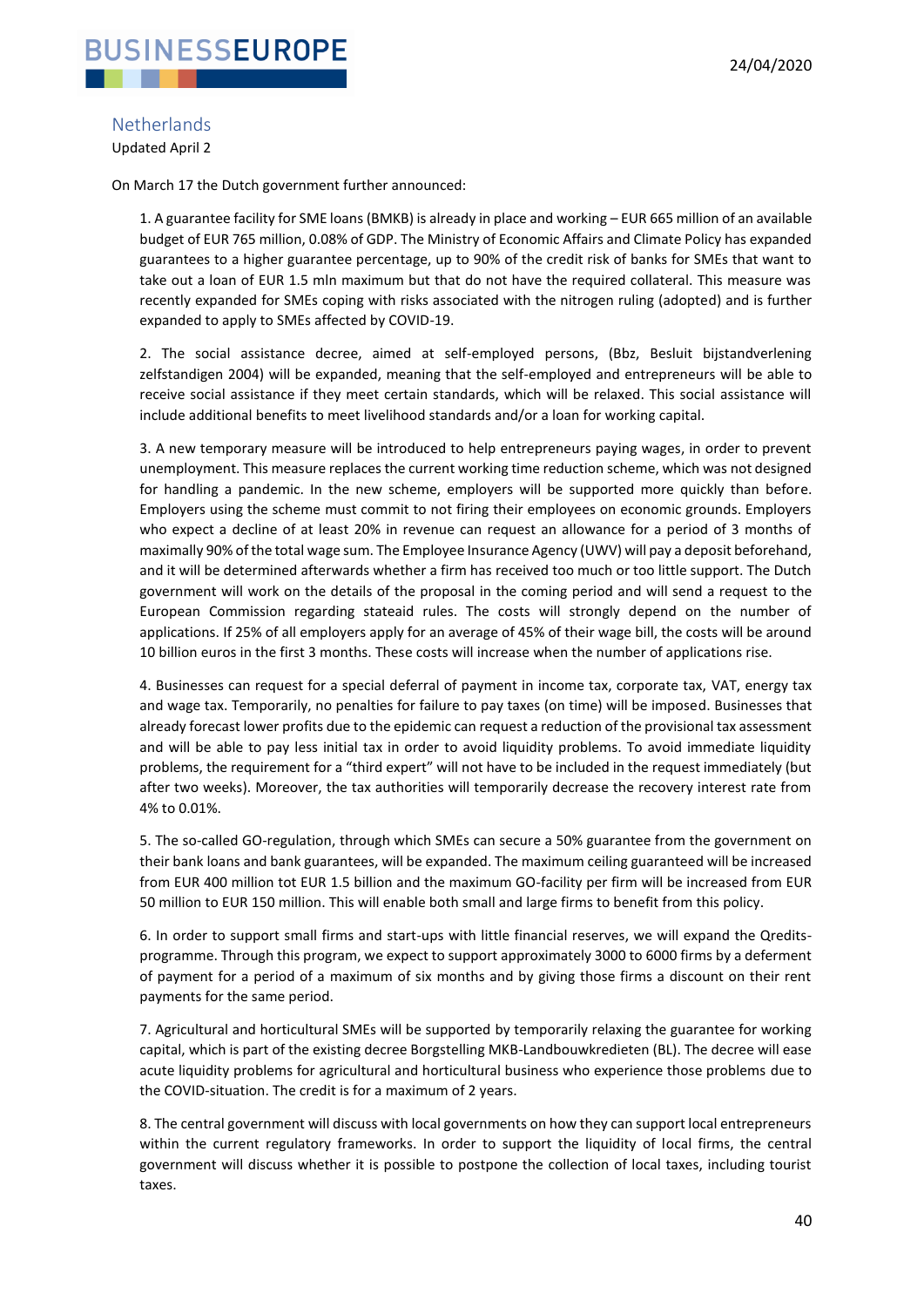9. To support firms that are affected by our government's health measures - for example by the closure of restaurants - an emergency desk will be introduced, through which those firms can receive a one-off lump sum allowance of EUR 4000. The conditions for this allowance are currently being drafted.

The Dutch Ministry of Social Affairs and Employment published on  $31<sup>st</sup>$  March the Temporary Emergency measure to bridge Employment.

#### **The conditions are**:

**BUSINESSEUROPE** 

- 1. No dismissal for business reasons during the time for which financial compensation is requested.
- 2. Expectation to have at least 20 % loss of revenue starting on 1 March.

Request can be made for three months and can be extended for three months.

The Emergency measure will be effective from 6 April.

#### **Amount of compensation:**

Depends on loss of revenue. Maximum is 90% of wage costs (wage + 30% additional costs).

For example:

- 100% loss of revenue: 90% wage costs compensation
- 50% loss of revenue: 45% wage costs compensation
- 25% loss of revenue: 22,5% wage costs compensation

Deposit: 80% of expected compensation.

If too much compensation is received: obligation to pay back the amount that was too much. If too little compensation is requested, the difference will be paid afterwards.

#### <span id="page-40-0"></span>Norway

*Updated April 9*

#### April 8: Phasing out of measures

On April 8 the Norwegian Government decided to face out some of the measures applied from 12<sup>th</sup> March; reopen the kindergartens and lower grades in primary schools from 20.th and 27.th of April, and to let some of the businesses locked down operate again, se more below. Thais has been done after advice from and close consultation with both the education authorities, the business associations/NHO, and the health authorities, and is risk based.

There has also been an expert group advising the Government with a thorough report on the economic consequences of the prolonged close down of different sectors in society (unfortunately only in Norwegian), which also point at reopening of the schools as the most important measure in a short time perspective.

Please note that the reopening of the different sectors will take place after best-practise standards of behaviour are developed in cooperation between the business sectors and the health authorities. We and our sector federations will take part in this work.

The NHO has supported the Governments approach so far.

#### Kindergartens and schools

*April 20*: Kindergartens open. The prerequisite is that this can be carried out in a contagious defense manner. Kindergartens can use the time until April 27 to prepare the opening if they need it.

*April 27*: Schools open for 1st - 4th grade in primary school. The school leisure scheme also opens. High schools open to students who follow vocational training in school. The prerequisite is that this can be carried out in a contagious defense manner.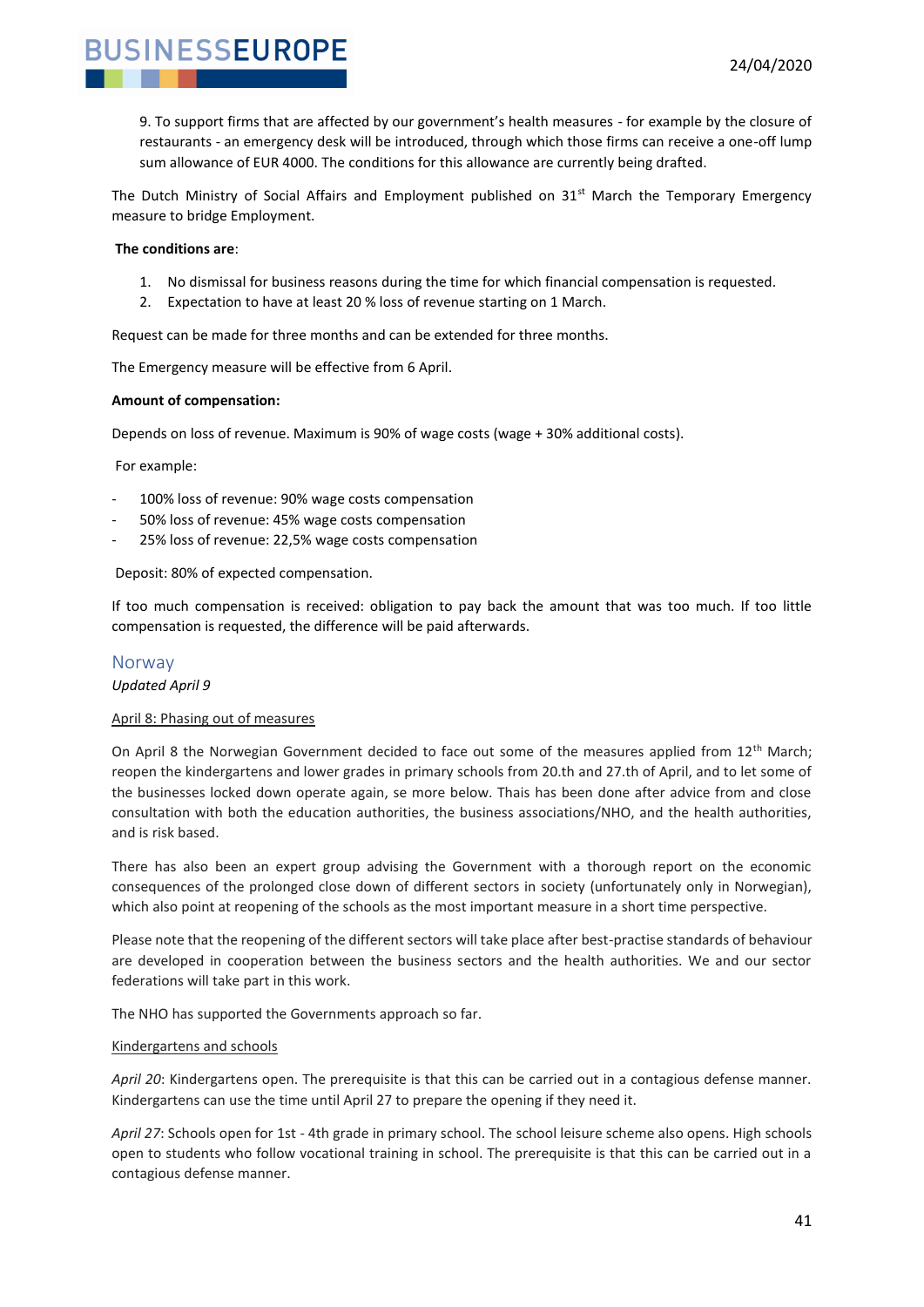*April 27*: Universities, colleges and vocational schools open to some students and staff. Students and staff in recruitment positions who are in the final stages of their studies and projects, and who are completely dependent on equipment at the educational institution, can return to universities, colleges and vocational schools from April 27. They must follow the same rules of distance as in working life, and work from home whenever possible.

#### Cabins

*April 20*: The prohibition on overnight accommodation is repealed.

#### Businesses

*April 20*: Many health-care companies with one-on-one contact, such as physical therapists and psychologists, will be able to operate more as usual if regulatory requirements for infection control measures are followed. *Industry standards will be developed in consultation with the Norwegian Institute of Public Health and the industry.*

*April 27*: One-to-one contact services such as hairdressers and skin care providers will be able to stay open if they meet the requirements for infection control measures. *Before reopening, contamination requirements will be developed in collaboration between the industry and the Norwegian Institute of Public Health*. If the industry agreement on infection protection can be complied with, such businesses can also open earlier than April 27.

#### Other measures

The ban on *cultural and sporting and other events*that do not meet basic contamination requirements will apply until June 15.

*Sports activities* can be carried out when the Directorate of Health's distance and group recommendations are followed.

The municipalities are instructed to ensure that those who are in quarantine or isolation can stay at a hotel or other place designated by the municipality.

#### *The hospitals* must prepare for normal operation after Easter.

The Directorate of Health will work with the county authorities to ensure that the municipalities restore normal activity in the health and care service.

#### The following measures are unchanged

- Frequent hand washing and disinfection.
- Quarantine or home isolation in case of illness, close contact with the sick, return home after foreign trips, etc.
- Avoid hand greeting and pinching.
- Those who live together can socialize normally.
- Remember good cough and nasal hygiene.
- Schools from 5th 10th grade will still be closed and students will receive homeschooling.
- High schools and higher education institutions will still be closed, with the exceptions announced on April 7.
- Distance limit of two meters, except for people who live together on a daily basis. In stores and pharmacies where two meters can be difficult to comply with, a distance of at least one meter should be kept.
- A maximum of five people can be together, except for people who live together on a daily basis.
- It is encouraged to avoid using public transport and to avoid unnecessary leisure travel.
- The health authorities recommend a home office if possible, and this is clarified with the employer.
- Fitness centers, swimming pools, water parks and the like are closed.
- Visits to nursing homes and other institutions for vulnerable groups are not allowed.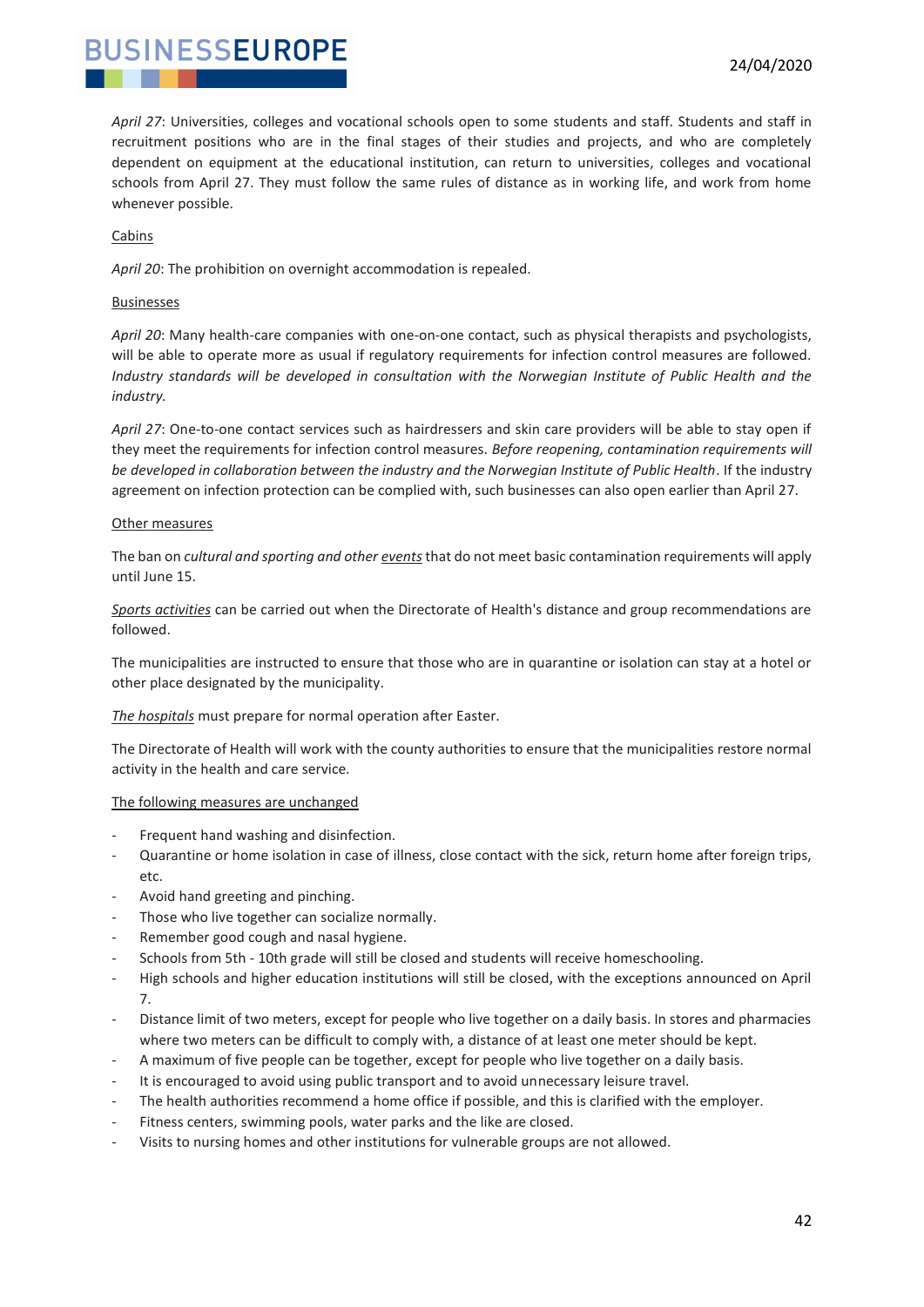- Most dining places will be closed, with the exception of those who serve food and can comply with the rule of at least two meters distance between guests and those serving, and meet other basic requirements for infection control.
- A number of public services are closed, such as passport offices, police public service, libraries etc.
- More stringent border controls foreigners without a residence permit in Norway will be expelled from the border.
- The Ministry of Foreign Affairs advises against all foreign travel that is not strictly necessary.

The Parliament on March 31 agreed on a new support package, with the following suggestions:

- Those who are laid off with unemployment allowance should be given the opportunity for education
- The low VAT rate is reduced further, to 6 %
- Payment of alcohol tax and fuel tax is postponed
- Industry in the non-EU/ETS sector is exempt from carbon dioxide tax
- Payment of excise duties for the fuel industry and the brewery industry is postponed until June 2020
- Investment decisions for the Carbon Capture and Storage (CCS) full scale industrial projects will be presented in the state budget 2021 and an investigation into CCS for the combustion plants in Bergen, Trondheim and Stavanger will be initiated.
- The Parliament calls on the Government to submit, in a revised budget, more climate measures for the Norwegian oil and gas industry and measures to enter into a zero-emission development agreement for fast ferries.
- The Government will submit to the Parliament a financing model to ensure the development and implementation of offshore wind power
- The economical framework for municipalities is increased by NOK 3.75 billion
- One billion of students' extra loans are revised to scholarships
- Increased funding for the innovation support scheme by NOK 100 million
- One billion NOK is allocated for maintenance work in the public sector
- Environmental Technology Fund (Environmental Technology Scheme) raised to NOK 750 million
- Down payment on autopass for ferries and tolls is reduced by one third
- The framework for the Compensation Fund for Culture, Sport and Volunteering is increased by NOK 100 million
- Further strengthening of the travel guarantee fund
- The Housing Bank's loan limit is increased by SEK 5 billion

#### **• Compensation scheme for "fixed costs" (new proposal) NOK 20 - 40 billion**

The scheme will compensate for part of the inevitable fixed costs for companies that are severely affected by the infection control measures. It will be in place for 2 months, but could be extended, and will be available through digital portals and the banks in  $2 - 3$  (max) weeks. The details and criteria will be in place next Friday and will be developed together with the major business federations, and will be inspired by the Danish scheme.

#### **• Grants for young growth companies - NOK 2.5 billion (new proposal)**

This includes strengthening of the innovation grants schemes by NOK 2 billion and the establishment grants by NOK 500 million.

#### **• Innovation loans - increased loan limit by NOK 1.6 billion, to NOK 3 billion (new proposal)**

Innovation loans can be used for part financing of investment projects for start-ups, innovation, restructuring, internationalization and development.

#### **• Interest support fund - NOK 300 million (new proposal)**

The purpose is to provide companies affected by the crisis with payment relief through installment deferral and deferral of interest payments for existing or new innovation loans and district-directed risk loans.

#### **• Grants for private innovation environments - NOK 50 million (new proposal)**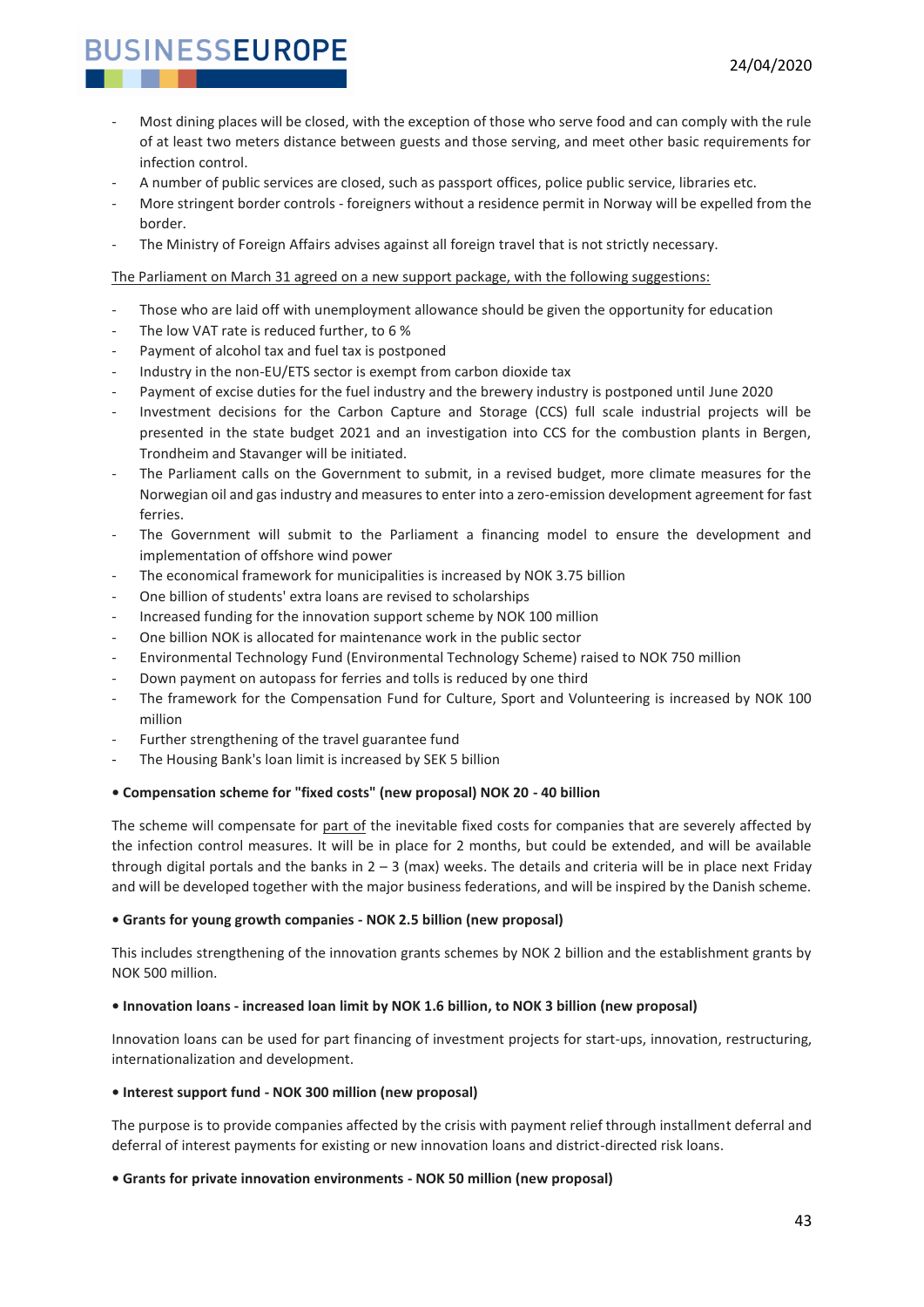The aid scheme will help these environments to maintain their services to start-ups and growth companies.

#### **• Business-oriented research - NOK 250 million (new proposal)**

The increase will help to keep R&D activities running throughout the entire business sector, to avoid the termination of research projects and activities.

#### **• Capital for fund and matching investments - NOK 1 billion (new proposal)**

The government proposes to increase the investment capital of Investinor (public investment fund) to improve access to capital for early stage companies.

#### **• Extended unemployment benefit period for laid off workers (new proposal)**

Unemployed and laid-off workers who are about to expire the maximum period of unemployment benefit will be extended their unemployment benefit period through June.

#### **• Extended unemployment benefit period for laid-off workers (new proposal)**

For laid-offs, there will be a corresponding extension of the unemployment benefit period in that the Ministry of Labor and Social Affairs provides for a temporary regulation to extend the period employers are exempt from payroll obligations for those who were laid off before March 1, 2020. For the time being, this applies out of June.

#### **• Disbursement scheme unemployment benefit (new proposal)**

The government opens the way for NAV (national social security authority) to be able to offset the payment of unemployment benefit. Thus, those who have lost their income will be able to get money into the account quickly, without having to wait for the unemployment benefit application to be processed.

The Norwegian government has taken strong measures to fight the Covid-19;

- "closed" the borders and banned foreigners from entering the country/to be put in quarantine for 14 days, goods will still be allowed to enter
- closed all schools and universities,
- closed bars, restaurants etc. but shops are still allowed to be open
- banned sectors treating people form operating (hairdressers, phycists, opticians, dentists etc)
- closed down non essential public offices for public availability.

On March 16 a settlement was presented that includes, among others, the following measures:

- The employer's period of layoff is reduced from 15 to 2 days.
- The employer period for sick pay and care allowance is reduced to 3 days. This will mean a lot to businesses in a very demanding situation. Employers do not receive an extra bill when the workforce disappears. This applies to sick pay related to the coronary pandemic.
- Self-employed and freelancers receive sickness benefits from day 3, and care money from day 4.
- The period of care money (for parents staying home with children home from school) is doubled.
- Deferred VAT payment. Payment of the employer's contribution on May 15 and VAT on April 15 this year is postponed. The 12 percent VAT rate is reduced to 8 percent. Along with deferred payment of other taxes, these are crucial measures in a period when companies have limited revenues. We also have to gradually clarify whether companies can be exempted from any taxes and fees.
- Apprentices now receive an income hedge on par with apprenticeship pay.
- Self-employed persons also receive an income hedge equivalent to 80 per cent of average income for the past three years, limited up to 600.000 NOK/60.000 EUR.
- Employees receive a "full salary" for 20 days upon termination. The cost is distributed with two days to the employer, and then 18 days from the state with pay, but limited up to 600.000 NOK/ 60.000 EUR. This will ease the burden on many jobs.
- The income limit for receiving unemployment benefit is set at 0.75 G (7.500 EUR). This group also ensures at least 80 per cent of its income up to 3G during the layoff period.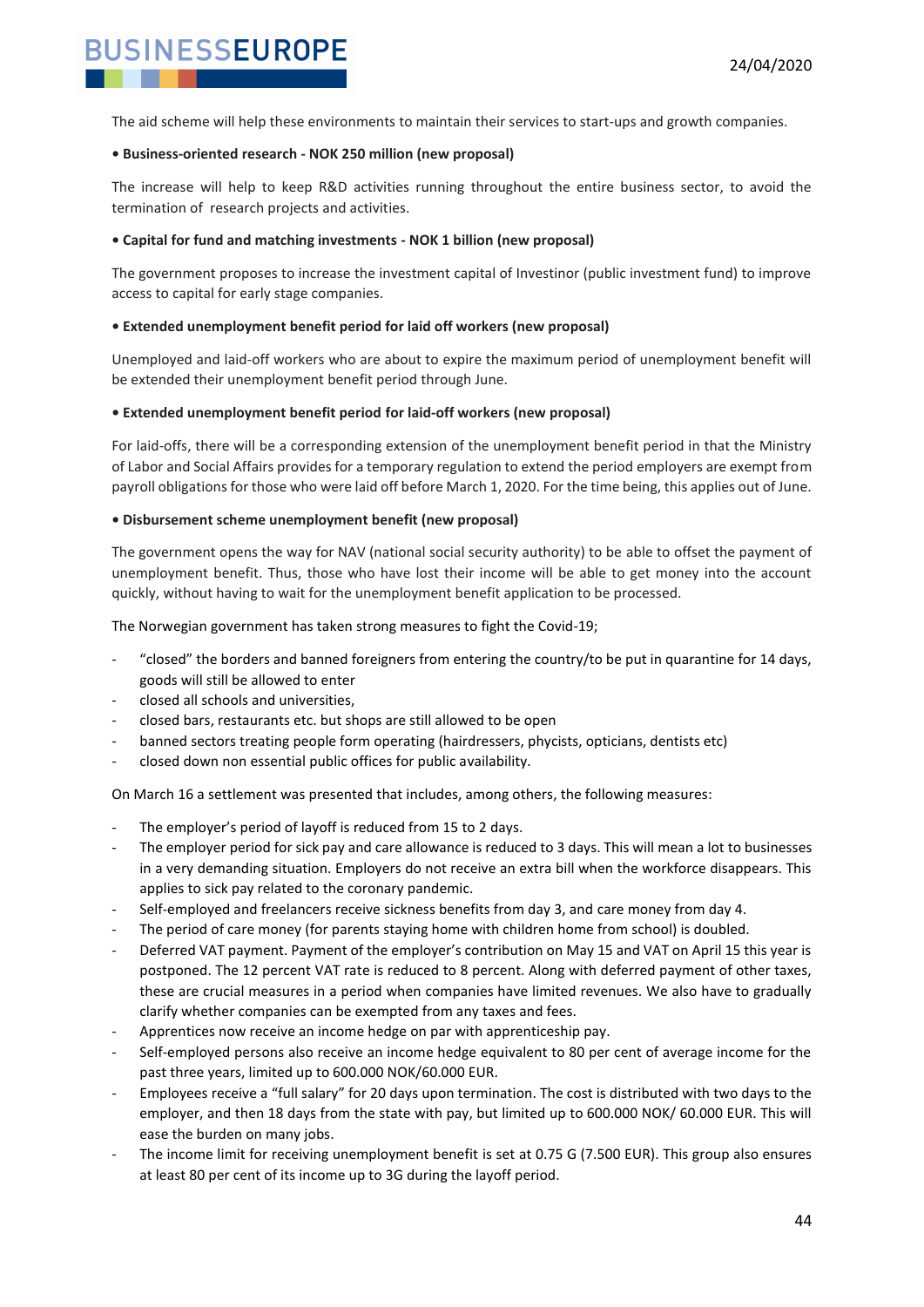

In addition there will be more credit available;

- Loan and guarantee schemes for business on a total of NOK 100 billion (EUR 10 billion)(more if needed) to help ensure that the companies get the credit they need. The credit will be handled through the ordinary banks.
- The Norwegian central bank has lowered its interest rate to 1% and reduced the capital demands for banks to free capital for businesses

#### <span id="page-44-0"></span>Poland

*Updated April 23*

#### Overview

#### **FINANCIAL SHIELD 2.0: 100 billion PLN = 4, 5 % of GDP for companies with reduced turnover**

#### **(together with the previous shield: 320-330 billion PLN, which stands at 14.5 % of Polish GDP/ doesn't include EU funds)**

- 1. 25 billion PLN will go to micro-companies
- 2. 50 billion PLN to small and medium enterprises
- 3. 25 billion PLN to large enterprises

Micro-companies: - up to 324,000 PLN for 3 years, non-returnable subsidy up to 75 percent for 12 months, provided that you conduct business and maintain a level of employment

Small and medium enterprises (10-249 employees): - up to 3.5 million PLN for 3 years, non-returnable subsidy up to 75 percent for 12 months, provided that the business is conducted and the employment level is maintained.

Large enterprises (over 250 employees): - equity and liquidity financing up to 1 billion PLN, non-returnable subsidies up to 75 percent.

#### **Main goals:**

- 1. maintaining production or providing services it depends on the nature of the company
- 2. employee salaries and flexible adaptation of the company to changes on the market
- 3. 1/4 can be used to pay off company loans
- 4.
- First repayment in the second year
- Conditions: paying taxes in PL; maintaining your business; not firing employees
- There are no certificates, but only electronic statements verified ex-post Measures proposed by the National Bank of Poland:
- Increased liquidity, refinancing of bonds
- Promissory note loan (equivalent to TLTRO in the euro area); perspective of refinancing by the NBP of PFR debt taken by consortium
- Lowering interest rates by 50 basic points up to 0.5%

On the 18<sup>th</sup> of March, Polish government announced the anti-crisis shield which supposed to help Polish economy to counteract the consequences of coronavirus epidemy. Value of the package: 212 billion PLN (€47 bln ):

#### **Pillar I: Employees**

• For entrepreneurs with lower turnovers: 40% of salary covered by state and at least 40% by employer to the level of average salary in Poland.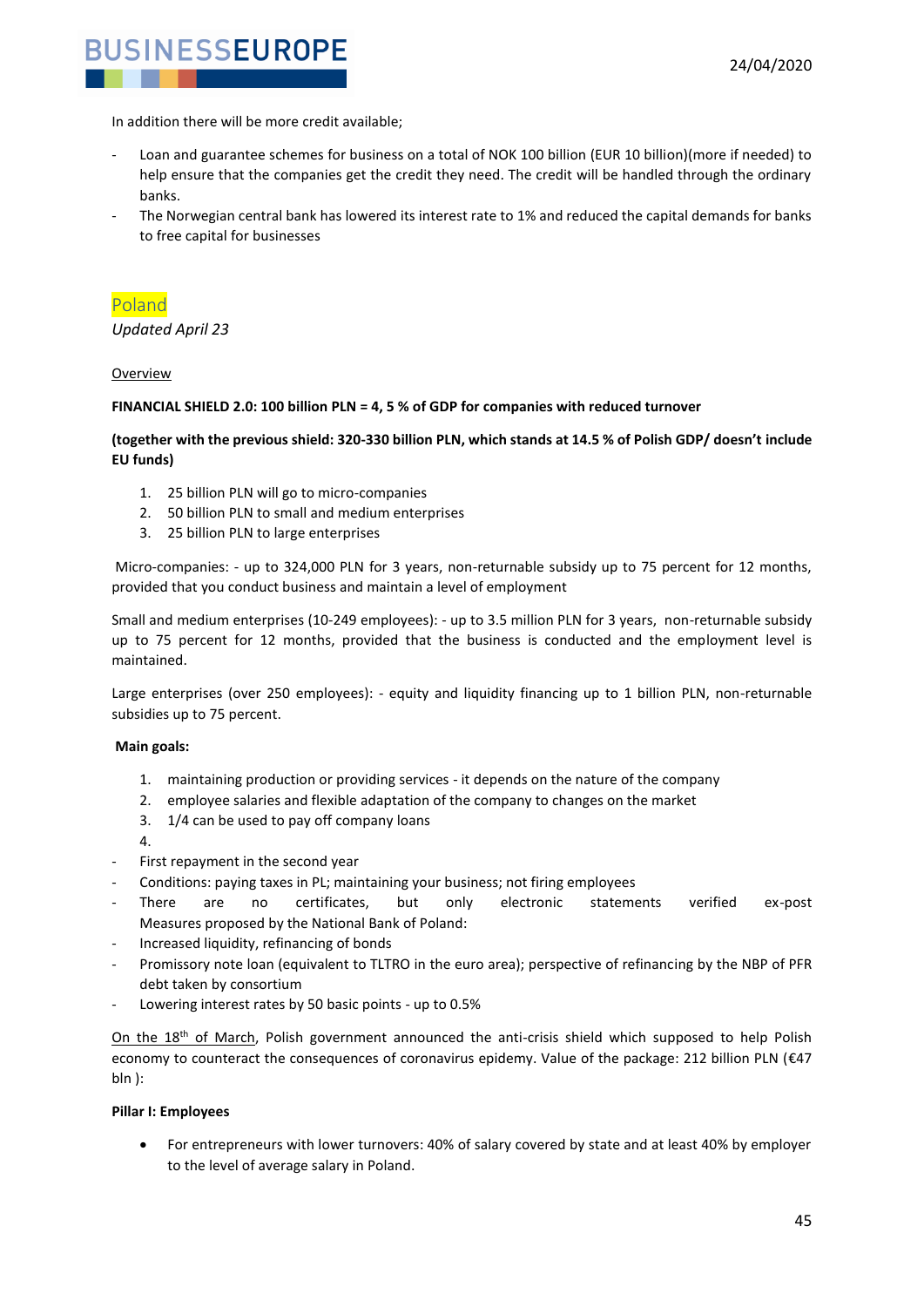- For self-employed, contract agreement and work contract employed: possibility to cover up to 80% of minimum salary in Poland.
- Extended care allowance: 3-4 billion PLN from the social insurance fund.
- Credit installment prolongata.

#### **Pilar II**: **Entrepreneurs:**

- Up to 5,000 PLN micro-loans, guarantee and liquidity solutions; loans and credits on preferential terms, among others for industries most affected by the crisis (transport).
- Increased guarantee from Bank Gospodarstwa Krajowego\* (up to 80% loan) postponement of loan repayments by banks.
- Deferring payments to ZUS (Social Security Institution) and spreading repayments into instalments.
- Temporary restoration of stores and trade supplies on Sundays.

#### **Pillar III**: **Health care**:

• 7.5 billion PLN for infectious hospitals, medical equipment, modernization of the hospital base etc.

#### **Pillar IV: Stability of financial system**:

- Capital liquidity package.
- Deposit protection.
- Anti-Usury Act the fight against unjustified price increases

#### **Pillar V: Public investments:**

• 30 billion PLN, digitization, modernization of schools, environmental protection, reconstruction of infrastructure, local roads.

\* A state development bank whose mission is to support the social and economic development of Poland and the public sector in the fulfilment of its tasks.

#### <span id="page-45-0"></span>Portugal

#### *Last update 23 April*

- **Cash flow support**: Credit line, with state guarantee, to support companies' cash flow (400 M  $\epsilon$ ). The maximum each company can borrow is 1,5 million euros, the state guarantees 80% of the debt, subject to an interest rate plus a spread (limited by law).
- **New credit lines** with favourable conditions for companies (SMEs and small and mid caps) in all sectors (€6,2 bn):
- Support of economic activity ( $\epsilon$ 4.5bn)
	- o restaurants and similar (€900m)
	- o tourism (€600m)
	- o events and similar (€200m)
- **Credit moratorium**: 12-month moratorium on repayment of reimbursable grants (incentive systems) for the most impacted companies. During the period companies are exempted from paying the existing credits as well as the interest rates.
- **Postponement of tax and social contribution payments**: companies are given the choice of paying monthly taxes in 6 instalments without interests.
- **Simplified lay off regime:** Simplified regime of temporary lay off for companies in "emergency crisis" (having their activity suspended for reasons related to the epidemic or with a considerable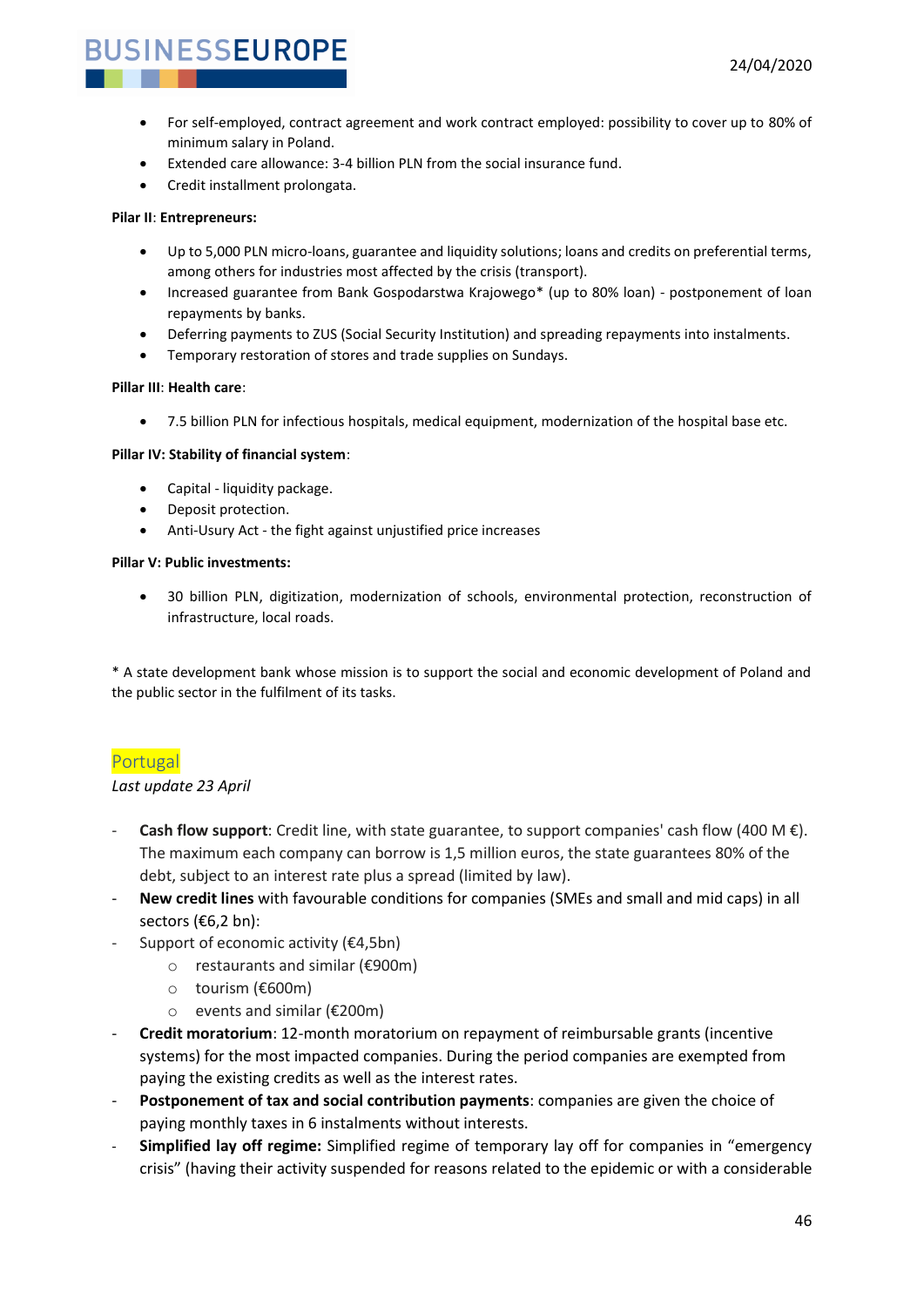fall in their turnover defined as 40% fall in the previous 30 days compared with the 2 months before). Workers receive 2/3 of their wage, of which 30% is paid by the employer and 70% by social security. During lay off (and an extra month), companies are exempt from social security contributions.

#### <span id="page-46-0"></span>Romania

*Last updated: March 25*

#### **Fiscal**

- **the postponement of payment of tax liabilities:** all principal tax liabilities which become due by taxpayers during the period of the state of emergency are postponed for payment without accrual of interest and late payment penalties until the elapse of a 30 day-period as of the date when the state of emergency ceases**.**
- **Changes regarding the corporate income tax:** The quarterly anticipated payments of the annual corporate income tax for 2020 can be made at the value of the calculation of the current quarterly corporate income tax, while the methodology for the calculation of the corporate income tax shall remain the same for the entire year 2020.
- **Extension of payment deadline for local taxes:** payment of the tax on buildings, land and means of transport for all taxpayers was prolonged from 31 March until 30 June while taxpayers will still be able to benefit from a 10% discount of such taxes if the due amounts are properly paid until June 30.
- The suspension/not commencement of the enforcement proceedings by garnishment in respect of certain budgetary liabilities during the state of emergency;
- **the prolongation of certain deadlines for the restructuring plans**
- Tax authorities decisions:
- The reimbursement of VAT tax during the month of March for all the accounts that are settled and for which decisions of reimbursement were issued;
- The implementation of a new mechanism for VAT reimbursement which aims to rapidly solve the VAT reimbursements starting with April 1st, 2020;
- The suspension of fiscal control (fiscal inspections, anti-fraud controls), with the exception of the verifications that can be done remotely and of the tax evasion cases, where there are clues in this regard;

#### **Labour & social**

- According to the Romanian Labour Law, employment contracts can be suspended **(technical unemployment)** in case of temporary reduction / interruption of the activity, and with the payment by the employer of an indemnity of at least 75% of the basic salary corresponding to the job. **New provisions have been introduced during the state of emergency.**
- the employees' indemnities may be borne from the unemployment insurance budget up to the limit of 75% of the medium gross salary (i.e. 75% of lei 5,429)**,** provided that the employer is under one of the cases provided by the GEO (below). The indemnity amounts are subject to income tax (10%) and social contributions (except for employer's labour insurance contribution) to be paid by the employer.
- The employees' indemnities may be borne from the unemployment insurance budget, if:
- employer discontinues in whole or in part the activities based on the decisions issued by the competent public authorities as per the law, during the emergency state period (eg. restaurants, cinemas, etc.) - based on the Certificate of emergency situations issued by the Ministry of Economy OR
- employer reduces activities due to the effects of the COVID-19 epidemic and does not have the financial capacity to pay all the salaries of their employees, but in such case indemnities will be covered by the unemployment budget only for maximum 75% of employees – based on a written statement of the employer acknowledging both a diminishing of revenues at least 25% compared to the average revenues for the months January-February 2020 and the lack of financial capacity to pay all employees
- Employers should grant **leave to one of the parents for the supervision of the children under 12 while the schools are closed** in case there is no option to work from home. Allowance for each day off is 75% of the salary of a working day, but no more than the correspondent per day of 75% of the average gross wage in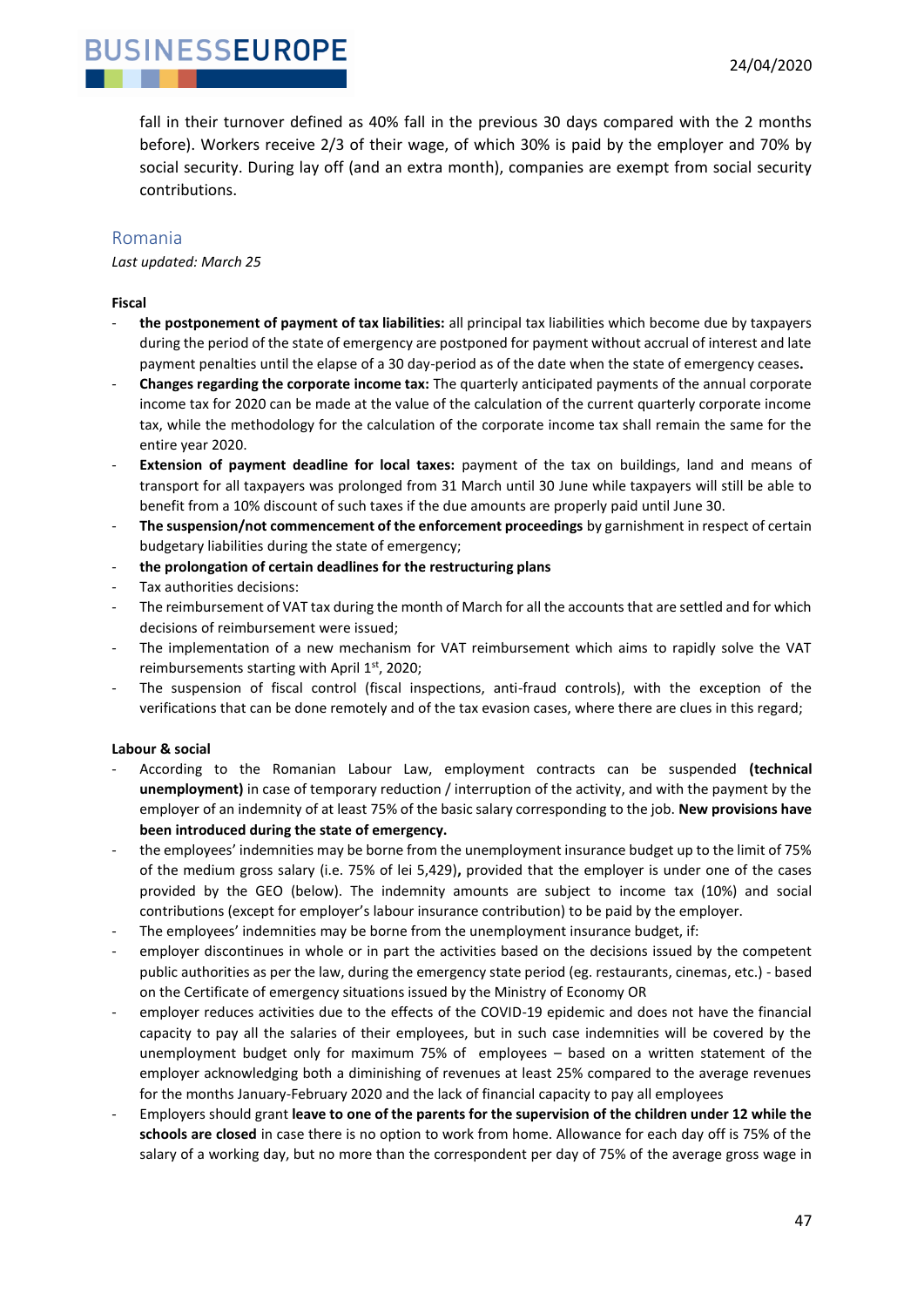

the country (in 2020 the average gross wage gain is 5,429 lei). Since the state of emergency started, **telework** is the rule where possible.

#### <span id="page-47-0"></span>Slovakia

- Extension of VAT payment date and removal of interest or penalties on late filings due to COVID-19. **The state will pay 80 percent of the employee's salary in companies that have had to close in the past weeks. The employees who stayed at home will get their salaries from the state.** The payment will also include tax and payroll taxes for the employee.

**- Contributions for the self-employed and employees in companies that have recorded a drop in revenues will depend on how much they were affected.** In April, the state will contribute €180 per employee for salaries in companies whose revenues dropped by more than 20 percent. Companies with a more than 40-percent drop in revenues will get €300 per employee from the state. Those whose revenues dropped by 60 percent will get €420 per employee, and those with more than 80 percent drop will get €540. The calculations for March will be halved. The aid was going to go to 800,000 employees and about 200,000 self-employed. The state will start paying the contributions on April 15.

**- Bank guarantees will amount to half a billion euros for employers, to be able to finance their business. Employees in quarantine and parents who are at home with their kids will get 55 percent of their gross salary (up to the maximum assessment base = 2,026 EUR) from the state. The maximum to be paid is EUR 200,000 per month and company.** The amendment to the Law on Social Insurance aims to introduce first measures to tackle Covid-19 impact on the economy. In a nutshell, the law proposes to establish an employee's entitlement to sickness benefits paid by the Social Insurance Agency from the 1st day of temporary incapacity for work, in amount of 55% of the daily assessment base, in the case of quarantine measures and isolation ordered / ordered in connection with the spread of the Covid-19 disease. For quarantine or home isolation, it was also proposed to extend the disbursement period for nursing care for children up to 11 years of age or 18 years of age for a child with long-term adverse health conditions for the entire period of quarantine and isolation as well as for the entire period of closure of the facility (school, pre-school, social services facility) at the discretion of the competent authority.

- − payment of payroll taxes will be delayed for those whose revenues drop by more than 40 percent.
- − The deadline for paying income tax advance payments for those with a revenue drop of more than 40 percent will be postponed. Entrepreneurs will start paying the advance payments as of October.
- − Companies will be able to include loss carryback since 2014 (including) if they have not included their loss carryback so far.

#### <span id="page-47-1"></span>**Spain**

*Last updated: April 21*

**Measures introduced by the Royal Decrees-Law adopted on 17, 27, 29, 31 March and 21 April, after the declaration of the State of Alarm on 14 March which has been prolonged for the third time until 9 May.** 

- a) **Slow and very gradual return to economic activity as from 13 April after a strict lockdown that restricted the economy to the essential activities** from 30 March to 9 April.
- b) The temporary **restriction of non-essential travels** has been extended **until 15 May**, in line with the recommendation made by the European Commission on 8 April.
- c) **Financing for companies: Loan guarantees** to companies managed by the national promotional bank (ICO): from a **total amount of EUR 100 billion**, **two tranches** of the loan guarantees have been launched with a fund of **EUR 20 billion each**. It will amount to 80% of the new loans and renewals requested by SME and independent contractors, while for other companies it will cover 70% of new loans granted and 60%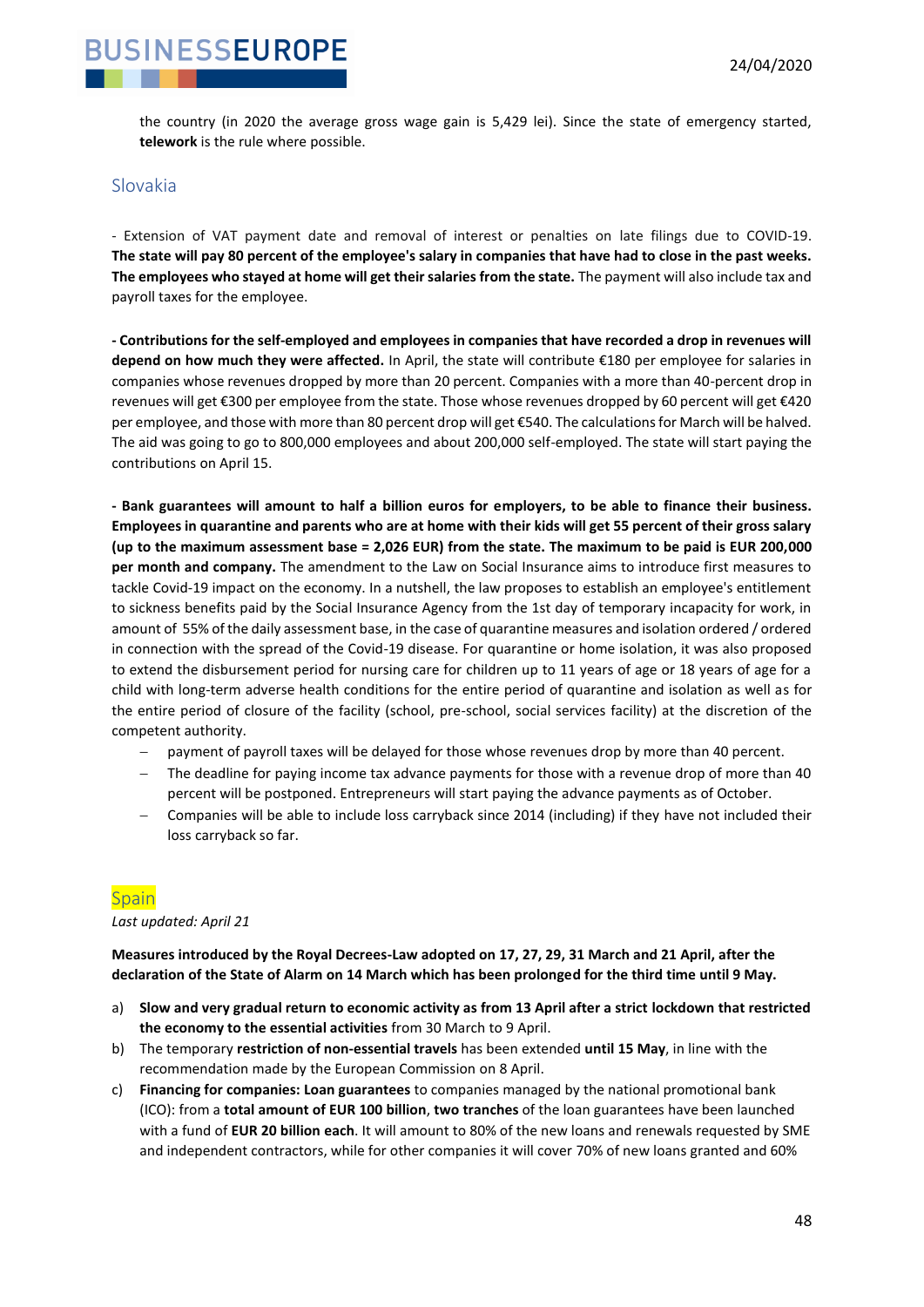of renewals. Additionally, these guarantees will be extended to cove the financing system based on commercial paper in the alternative fixed-income market.

- d) **Tax payments: flexibilization allowed for tax payments** during a period of six months and **moratorium** in Social **Security contributions** for **SME** and **self-employed**. A new **tax moratorium** was **approved,** whereby the deadline for the presentation and payment of tax returns and self-assessments (VAT return, Corporate Income Tax and Personal Income Tax) of those that invoice up to EUR 600,000 has been extended until May.
- e) **Additional tax measures:** the aim is to align taxable bases to the real situation to free up EUR 1.1 billion to guarantee business liquidity. Furthermore, reduced VAT rates will be reduced for electronic books, magazines and newspapers. For the heath material supplies of national products to public institutions, not-for profits and hospitals the VAT rate will be zero.
- f) **Additional measures for specific sectors (research and sports):** deferral and re-financing of state loans granted to science and technological parks. Creation of a foundation attached to the National Sports Council, with a provision of funds from the sale of audio-visual rights.
- g) **Suspension of mortgage payments** for businesses, self-employed and persons having lost their job during the epidemic.
- h) **Obligation to ensure energy supply and basic services.**
- i) **Suspension of the term to apply for insolvency**. Courts will not accept the insolvency applications submitted by creditors during the State Alarm and during the two months following its termination.
- j) **Extension of Social Security subsidies** for permanent **seasonal contracts**, and for farm workers.
- k) **Teleworking will be privileged until June** and the possibility of working time adaptation, including working time reduction, will also be privileged until June.
- l) **Working time adaptation/reduction of working hours**: Employees may request an alteration of working hours (including changes in shifts) or the reduction of working hours (up to 100%) to take care of a spouse or partner, or dependent family members up to the second degree of kindship, for COVID-19-related reasons.
- m) **Reduction in Social Security contributions if** there is a **commitment to preserve employment**: (i) Companies with less than 50 employees will be exempted from paying Social Security contributions (employer quota only) during the term of the measures, and (ii) companies with more than 50 employees will have a 75% discount on the employer quotas.
- n) **Unemployment subsidies**: All employees affected by the suspension/reduction measures will be entitled to the unemployment allowance irrespective of whether they personally fulfil or not the requirements set by law to access such allowance. Those workers that lost their new job during the trial period will be allowed to perceive unemployment allowances.
- o) If **cases where the business activity needs to be suspended or reduced**, some **degree of flexibilization** has been introduced to speed up the process to allow a temporary lay-off regime (**ERTEs**). And the scope of ERTEs has been extended so that those essential sectors most affected by the pandemic are also allowed to apply them. This temporary lay-off regime should last until the **State of Alarm** is over.
- p) **Increase workers' protection**: the **COVID-19 impact cannot be considered as an objective reason to dismiss** based on force majeure or economic, technical or organizational causes. This implies an increase of redundancy costs for employers, as any permanent lay-off due to COVID-19 will be considered as an unfair dismissal. Aiming at protecting workers not already covered by previous measures, the Spanish government established a new paid leave (by employers) for those employees concerned by the restriction of the economic activity to the essential sectors. The total amount of non-worked hours must be returned to the employer as from the end of the State of Alarm until 31<sup>st</sup> December 2020.

**According to the Spanish Government**, the **estimated economic impact** of the **main measures taken so far** to fight the COVID-19 **is EUR 134.496 million** (aprox 13% GDP), **of which EUR 124.877 million have been allocated to economic measures** (aprox 10% GDP)**<sup>1</sup> .**

<sup>&</sup>lt;sup>1</sup> Data given by the Prime Minister in his Parliamentary appearance on 22 April.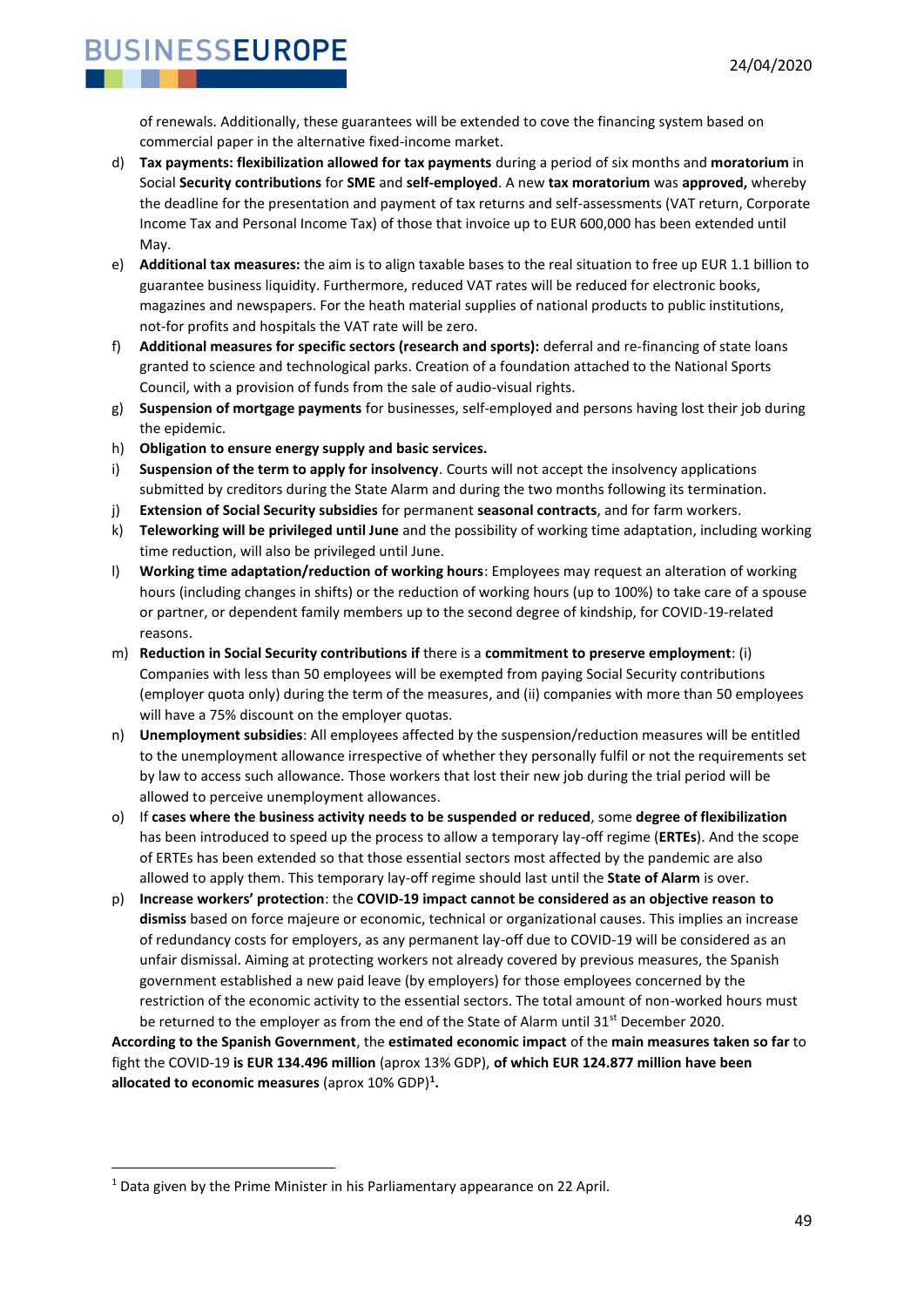

### <span id="page-49-0"></span>Sweden

*Last updated: March 25*

|                                                                        | Date     | Cost            |
|------------------------------------------------------------------------|----------|-----------------|
| <b>Government measures</b>                                             |          |                 |
| Almi Företagspartner receives a capital injection of SEK 3 billion,    |          | See text        |
| Svensk Exportkredit's loan framework will be increased from SEK        |          |                 |
| 125 to 200 billion and the Export Credit Committee will make           |          |                 |
| decisions on credit guarantees that mean new and improved              |          |                 |
| opportunities for companies to borrow.                                 |          |                 |
| SEK 1 billion is given to culture and sport as a result of the effects | March 20 | 1 bn SEK        |
| of the corona virus                                                    |          |                 |
| State credit guarantees to airlines and extended credit guarantee      | March 17 | 5 bn SEK        |
| framework for the Export Credit Committee to dampen the effects        |          |                 |
| of the corona virus. The credit guarantees may amount to a             |          |                 |
| maximum of SEK 5 billion for loans to airlines that on 1 January       |          |                 |
| 2020 had a Swedish permit to conduct commercial operations in          |          |                 |
| aviation and which have their main business or registered office in    |          |                 |
| Sweden. Of these SEK 5 billion, SEK 1.5 billion is directed to SAS.    |          |                 |
| The state will compensate municipalities and regions for               | March 16 |                 |
| extraordinary measures and additional costs in health care and         |          |                 |
| care linked to the corona virus.                                       |          |                 |
| The benefit deduction is canceled between March 11 and May 31          | March 16 |                 |
|                                                                        |          |                 |
| by the state paying sickness benefit for the first day of the sickness |          |                 |
| case, and for self-employed days 1-14                                  |          |                 |
| The public health authority, the National Board of Health and the      | March 16 |                 |
| Swedish Medicines Agency receive additional resources . The            |          |                 |
| Public Health Authority receives a supplement of SEK 41 million for    |          |                 |
| mainly personnel costs. The National Board of Health and Welfare       |          |                 |
| receives a subsidy of SEK 20 million, primarily for personnel costs,   |          |                 |
| training efforts and equipment. The Swedish Medicines Agency           |          |                 |
| receives a grant of SEK 5 million for its work together with the       |          |                 |
| regions to secure drug supply in Sweden. The grants correspond to      |          |                 |
| the authorities' own assessments of what they need at present. In      |          |                 |
| addition, the National Board of Health and Welfare's loan frame is     |          |                 |
| tripled from SEK 100 to 300 million, in order to be able to buy,       |          |                 |
| among other things, protective equipment and sampling                  |          |                 |
| equipment.                                                             |          |                 |
| Resources are being increased for the so-called transmission           | March 16 |                 |
| carrier allowance as the number of individuals entitled to this        |          |                 |
| compensation is assumed to increase.                                   |          |                 |
| The state temporarily takes over the sick pay responsibility for       |          |                 |
| two months. The state is proposed to temporarily take the full cost    |          |                 |
| of all sick pay costs in April and May.                                |          |                 |
| Liquidity enhancement is provided through the tax account for          |          | 300 bn SEK if   |
| VAT, employer contributions and employees' provisional tax from        |          | the system is   |
| 1 January. The deferment covers three months' tax payments and         |          | used fully      |
| is submitted for a maximum of 12 months. The new rules are             |          |                 |
| proposed to apply on April 7, 2020, but can be applied retroactively   |          |                 |
| from January 1, 2020. This means that companies that have paid         |          |                 |
| tax in their tax account for January to March can receive the tax      |          |                 |
| refund from the Swedish Tax Agency.                                    |          |                 |
| Short-term leave is introduced from 16 March. the employer's           | March 16 | 2.4 billion SEK |
| wage costs can be reduced by half, while the employee receives         |          |                 |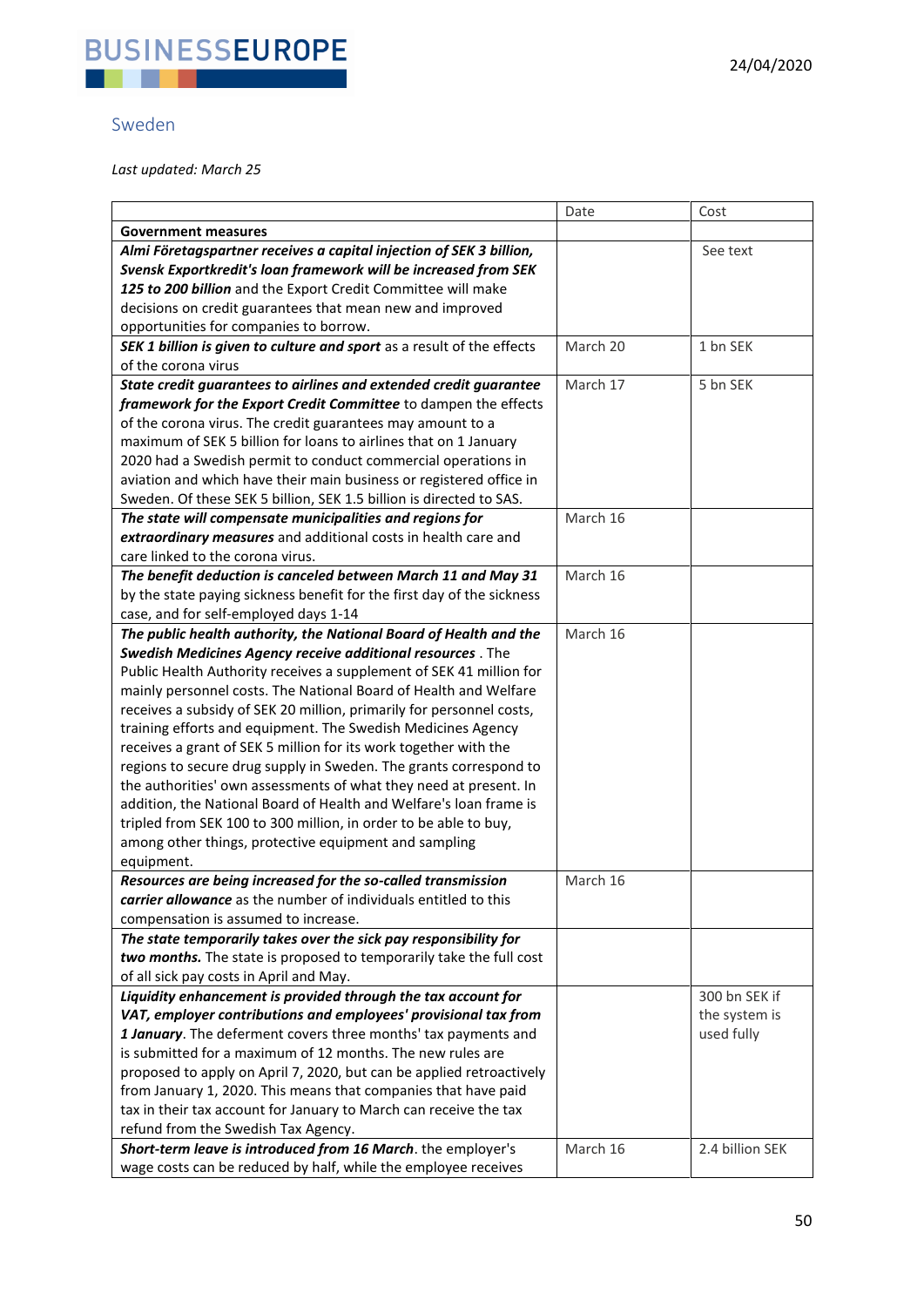| more than 90 percent of the salary. The aim is for affected           |          |  |
|-----------------------------------------------------------------------|----------|--|
| companies to be able to retain their staff and switch up quickly      |          |  |
| again when the situation turns. The new regulations will come into    |          |  |
| force on April 7, but will be implemented from March 16. They will    |          |  |
| be valid during 2020. The Growth Agency will administer the           |          |  |
| support and will receive SEK 20 million. There are three fixed levels |          |  |
| of reduction in working hours in the proposal: 20, 40 or 60 percent,  |          |  |
| which means reduced costs by 19, 36 and 53 percent for the            |          |  |
| employer in the three different cases. The new regulations will       |          |  |
| come into force on April 7, but will be implemented from Monday,      |          |  |
| March 16. The state will bear three quarters of the cost in 2020.     |          |  |
| This means that companies and employees can start planning to         |          |  |
| receive compensation for layoffs from 16 March. Salary ceiling of     |          |  |
| 44,000 sek.                                                           |          |  |
| <b>Other measures</b>                                                 |          |  |
| Measures to facilitate the provision of credit                        |          |  |
| The Riksbank expands purchases of securities by up to SEK 300         | March 16 |  |
| billion this year. The purchases will, if necessary, include both     |          |  |
| government and municipal bonds and housing bonds. The purchase        |          |  |
| of government bonds starts immediately.                               |          |  |
| The Riksbank 's INKING s lending rate for overnight loans to banks    | March 16 |  |
| from 0.75 to 0.20 percentage points above the repo rate.              |          |  |
| Riksbank e rbjud s banks to weekly borrow an unlimited amount of      | March 16 |  |
| money secured with three-month maturity at an interest rate of        |          |  |
| 0.20 percentage points above the repo rate.                           |          |  |
| National Bank island ka r flexibility around which guarantees (also   | March 16 |  |
| housing bonds) banks may be used when borrowing of the National       |          |  |
| Bank.                                                                 |          |  |
| The Riksbank lends up to SEK 500 billion to the companies through     | March 13 |  |
| the banks to secure the credit supply (at least SEK 100 billion       |          |  |
| should reach the companies).                                          |          |  |
| Finansinspektionen reduces the countercyclical capital buffer to      | March 16 |  |
| zero in order to safeguard a well-functioning credit supply.          |          |  |

#### <span id="page-50-0"></span>**Switzerland**

*Last update: 16th of April*

#### **1 General regime**

- Since March 17<sup>th</sup>, the federal government has declared the "extraordinary situation". The following measures are in force until April the  $26<sup>th</sup>$ :
- Border controls have been imposed: only citizens, residents and persons with work permits or travelling through the country/transporting goods can enter the country.
- A countrywide ban on gatherings of more than five people is in place. All private and public events are banned.
- Citizens are recommended to stay at home, especially the sick and the elderly. However, no curfew was declared, neither for persons at risk nor for areas particularly hit by the epidemic.
- Schools are closed nationwide.
- .Only businesses providing essential goods remain open: bars, restaurants, sports and cultural spaces are closed.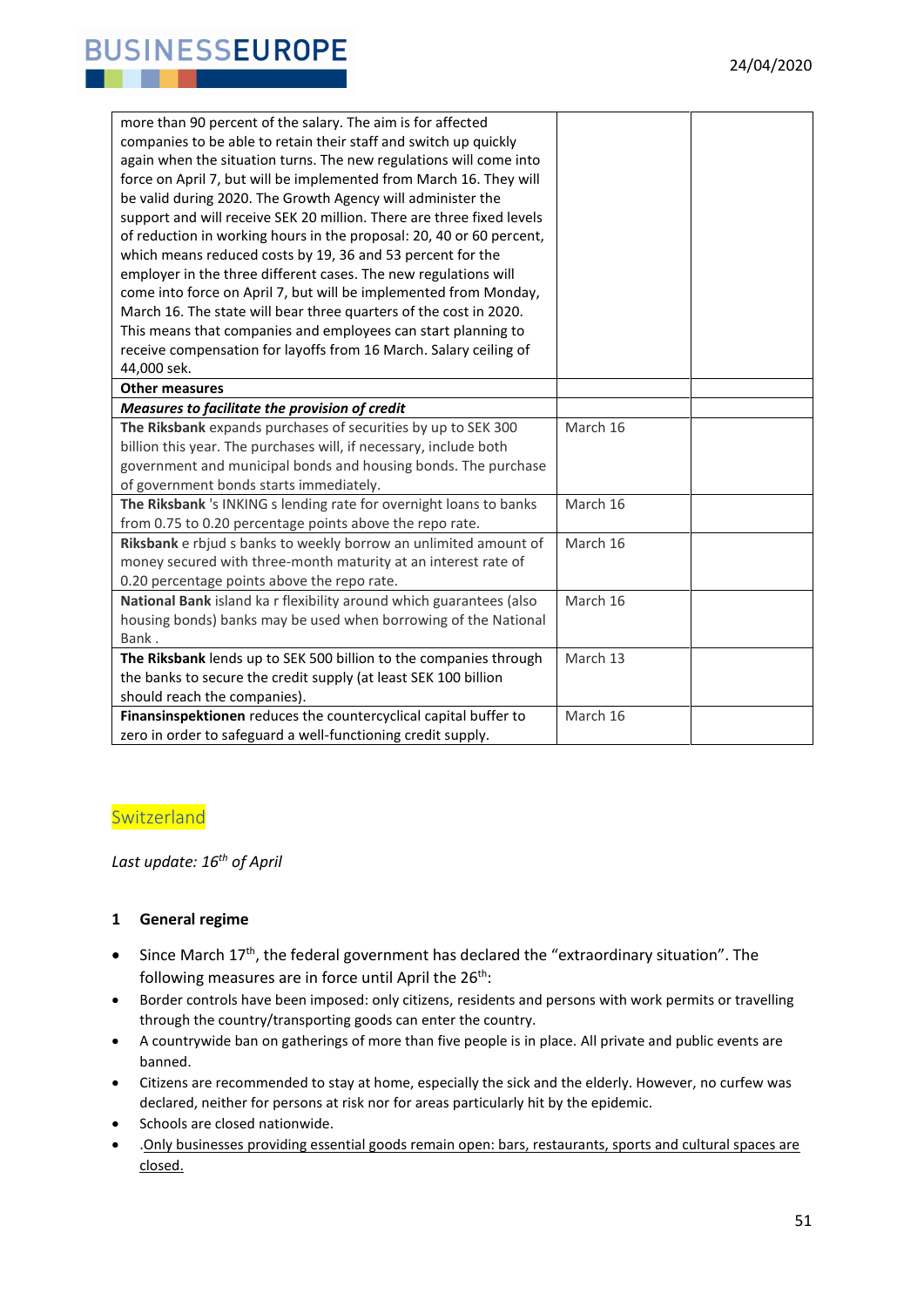- According to the federal ordinance, businesses without direct contact to customers (manufacturing plants, construction, etc.) can continue running their operations as long as they are able to observe the minimal distance and safety measures and ensure the safety of their workers at the work place. However, cantons can ask for extraordinary measures and close manufacturing plants to cease operation if they follow criteria set down by the federal authorities. This is the case in the Canton of Ticino (Italian-speaking region, which is as heavily struck by the pandemic as the neighbouring region of Northern Italy).
- Army personnel have been called in to help customs officials police borders with other countries.

#### **2 Economic measures of the government to support specifically hard-hit sectors and companies**

- So far, the government has enacted a package of measures **worth over 60 billion Swiss francs**, intended to safeguard jobs, guarantee wages and support the self-employed and businesses hardest hit by the expected downturn caused by the virus.**Special regime on loan guarantees**
- The bulk of the cash now 40 billion Swiss francs (on the  $3<sup>rd</sup>$  of April the volume of guarantees was increased from 20 to 40 billion Swiss francs) – will go into guarantees for bank loans for companies with liquidity problems and for "very modest" interest rates:
- SMEs can ask their house bank for bridging loans in the maximum amount of 10% of their annual turnover and not more than 20 million Swiss francs. The companies must fulfil certain minimum criteria; thus, companies need to declare that the corona pandemic and the restrictive business measures have reduced their sales substantially.
- Up to an amount of 500'000 Swiss francs the bridging credits are being paid without interest rates and within very short time frames (between 30 minutes and one day).
- The amount of loans higher than 500'000 Swiss francs will be guaranteed to 85% by the federal government and to 15% by the lending bank. Companies must pay an interest rate of 0.5%.
- Companies should pay back the credits within  $5 7$  years.
- As many SMEs are holding an account with PostFinance is the financial services unit of Swiss Post, this unit has exceptionally been included in the programme.
- Companies in need of more than 500 million Swiss francs cannot benefit from this programme.By the 2<sup>nd</sup> of April, more than 75'000 loan agreements with an estimated total volume of 14.3 billion Swiss francs had been concluded.

#### **Additional liquidity support for companies**

- Postponement of payment of social security contributions of the employer.
- Possibility to extend the payment period for direct federal tax, VAT, other steering taxes and customs duties without interests on arrears.
- Rapid verification of the accounts payable invoice and rapid disbursement by federal administrative units without taking advantage of the payment deadlines
- Measures in the field of tourism and regional politics

#### **Additional measures of the Swiss National bank to ensure liquidity in the market**

- Through the COVID-19 refinancing facility (CRF), lending banks can refinance themselves by the SNB to very favourable conditions (-0.75% interest rate).
- Rise of the allowance for bank deposits with the SNB which are exempt from negative interest rates
- The SNB has lifted its countercyclical capital buffer intended for the mortgage market which will allow companies to better use their real estate assets.

#### **Extension and simplification of short time working**

The federal government is providing a total of 14 billion Swiss francs for the purpose of short time working:

- The government pays 80% compensation for lost working hours for a maximum of 12 month over a 2-year period.
- Short time working compensation for employees on fixed-term contracts and for persons working for a temporary work organisation.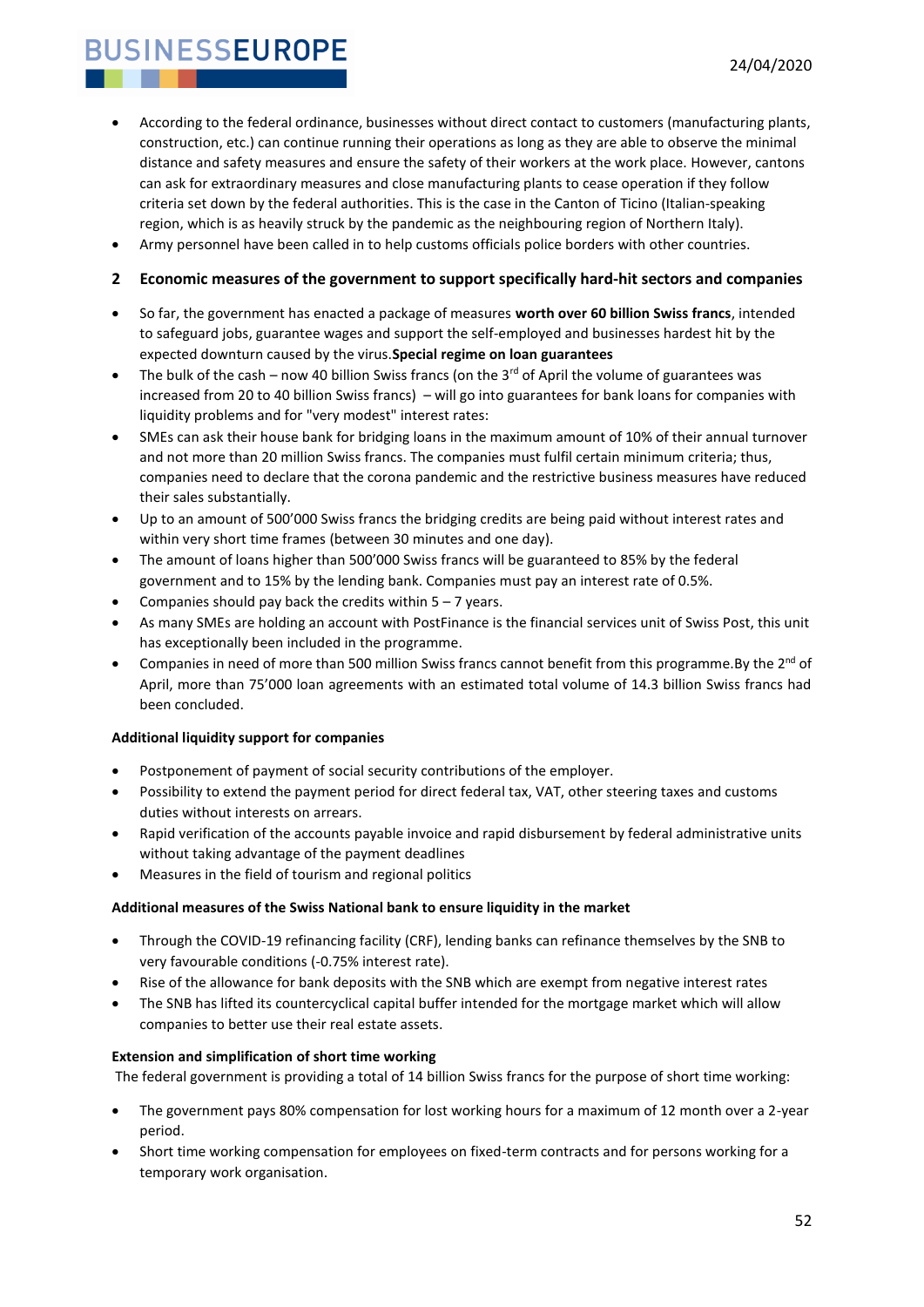- Short time work compensation extended to employees on call, apprentices as well as for personnel like employers (e.g. GmbH shareholders)
- Cancellation of the waiting period for short time working compensation
- Employees no longer must reduce their overtime before they can benefit from short time working compensation.
- Interim employment will no longer be deducted from the short time working compensation. This creates a financial incentive to fill vacancies in areas such as agriculture or logistics.
- Urgent simplifications in the processing of applications and payments for short-time work
- In order to relieve the burden on law enforcement bodies and companies, various accounting procedures will be simplified.
- By the 15th of April, requests from over 120'000 companies for short time work for 1.5 million employees (25 percent of the work force) have been registered.

#### **Debt collection and bankruptcies**

- A temporary legal standstill under the Federal Act on Debt Collection and Bankruptcy (SchkG) was in force until 4th April. After the end of the statutory debt collection holidays on 19th April, debt collection will be possible again.
- The Federal Council wants to prevent corona-related bankruptcies and the associated loss of jobs. In accordance with a new ordinance which comes into force on 20th April, it provides for temporary relief from the obligation to notify over-indebtedness, which would normally lead to immediate bankruptcy, and the possibility of a temporary, unbureaucratic COVID 19 deferral, particularly for SMEs.

#### **Measures for job seekers**

- Unemployment benefits are prolonged up to 120 days
- • Suspension of the duty of the unemployed to submit tangible proof of their efforts to find work

#### **Relaxing of labour regulations**

• Due to the extraordinary amount of work and scarce personnel resources hospitals and clinics have difficulties to meet all labour law requirements. In this emergency, they are given flexibility in working hours and rest periods as far as possible. However, the primary goal is still to ensure that the doctors, nursing staff, specialist employees and all other persons who make their valuable and committed contribution to coping with this extraordinary situation are sufficiently protected.

#### **Compensation for loss of earnings of self-employed persons, employees and artists**

- The Federal Council is providing around CHF 5 billion for compensation in the event of loss of earnings by self-employed persons, employees and artists.
- Self-employed individuals who suffer loss of income due to the publicly ordered closure of their operation or the ban of public events can ask for compensation.
- Since 16<sup>th</sup> April, compensation will also be paid to self-employed persons who are only indirectly affected by the official measures to combat the corona pandemic because they are allowed to continue working but have less or no work as a result of the measures, such as taxi drivers.
- Compensation up to 80% of the last declared income.
- Self-employed persons can ask for short time compensation for their employees but not for themselves.
- Compensation to parents with children in need of care due to school closures
- Compensation to persons quarantined by a doctor
- Those measures are also applicable for self-employed artists and creative workers.
- The entitlement for parents who have to look after their children with disabilities at homes is to be extended up to the children's 20th year of age.
- The additional costs of extending the Corona compensation claim to hardship cases are estimated to be 1.3 billion Swiss francs, assuming a term of two months.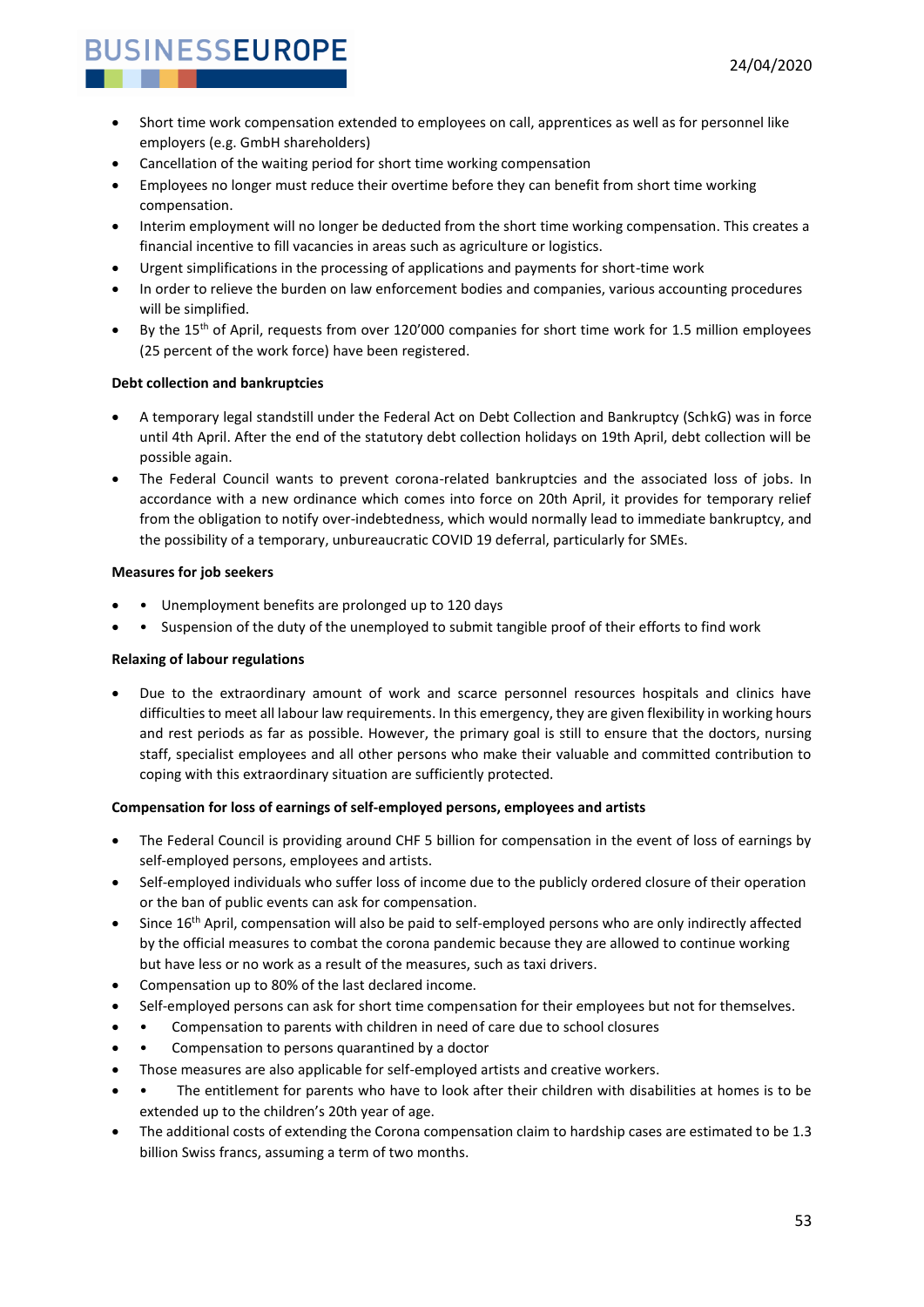#### **Emergency aid for cultural enterprises and sport events**

**For the cultural sector, the federal government has budgeted 280 million Swiss francs in emergency aid and compensation. 100 million Swiss francs are currently budgeted for sports organisations to compensate for the cancelling or postponement of events. The following measures are envisaged:**

- Interest-free loans for non-profit enterprises to insure their liquidity.
- Emergency aid to cover the living expenses of cultural workers who cannot benefit from the compensation scheme for loss of earnings due to measures ordered by the authorities.
- Compensation of cultural businesses (profit and non-profit) for loss of earnings due to cancelling or postponement of events.
- Financial aid for cultural associations having to cancel or postpone events.
- The details of those measures are currently being elaborated and must be adopted by Parliament.
- Additionally, cantons and municipalities are supporting ailing companies and self-employed persons in the current crisis. The cantons alone are planning to provide more than 250 million Swiss francs in à fonds perdu contributions and 1.5 billion Swiss francs in refundable loans

#### **Measures in the field of trade/border controls**

- Entry restrictions for people from all Schengen and non-Schengen states at the Swiss border with a few specific exceptions.
- Furthermore, the Swiss Federal Customs Administration is also authorised to impose administrative fines on persons who violate restrictions on cross-border passenger traffic at border crossings since 2nd April 2020.
- Border controls and canalisation of goods traffic at specific border crossings. Green lanes have been established at some border crossings to prioritize the procedure for essential and perishable goods. Specific request for imports of important goods outside working hours and for additional types of products are subject to authorisation by the regional customs authorities.
- Importations of medical protection equipment into Switzerland by federal and regional public officials are exempted from custom duties until further notice. This duty-free import of medical protection equipment has also been extended to imports by all importers for the next 6 months (more specifically from 8th April to 9th October 2020). The list of products classified as medical protection equipment is based on the list established by the World Customs Organisation.
- Swiss Federal Customs Administration allows the use of digital documents or copies of origin certificates for tariff preferences until further notice with regard to importations into Switzerland.
- Exportations of medical protection equipment are subject to approval except for exportations to EU and EFTA-states.
- Swiss Federal Customs Administration is implementing different measures to relieve the burden on its corporate clients such as deferment and instalment.
- Administrative deadlines for certain simplified customs procedures have been extended.
- The Federal Council will not extend the judicial vacations in civil and administrative proceedings. They end as planned on 19th April 2020 at midnight. This applies also to judicial proceedings in customs matters.

#### **Swiss government ready to expand the support programme if necessary**

**T**he current rescue package of 60 billion Swiss francs of the government is equivalent to 8.7%of GDP. The finance minister said that the programme could be expanded if necessary. The government is prepared to spend "as much as necessary." UBS Group has calculated the Swiss federal government could spend roughly 127 billion francs in addition to the 60 billion francs already announced without endangering its AAA credit rating.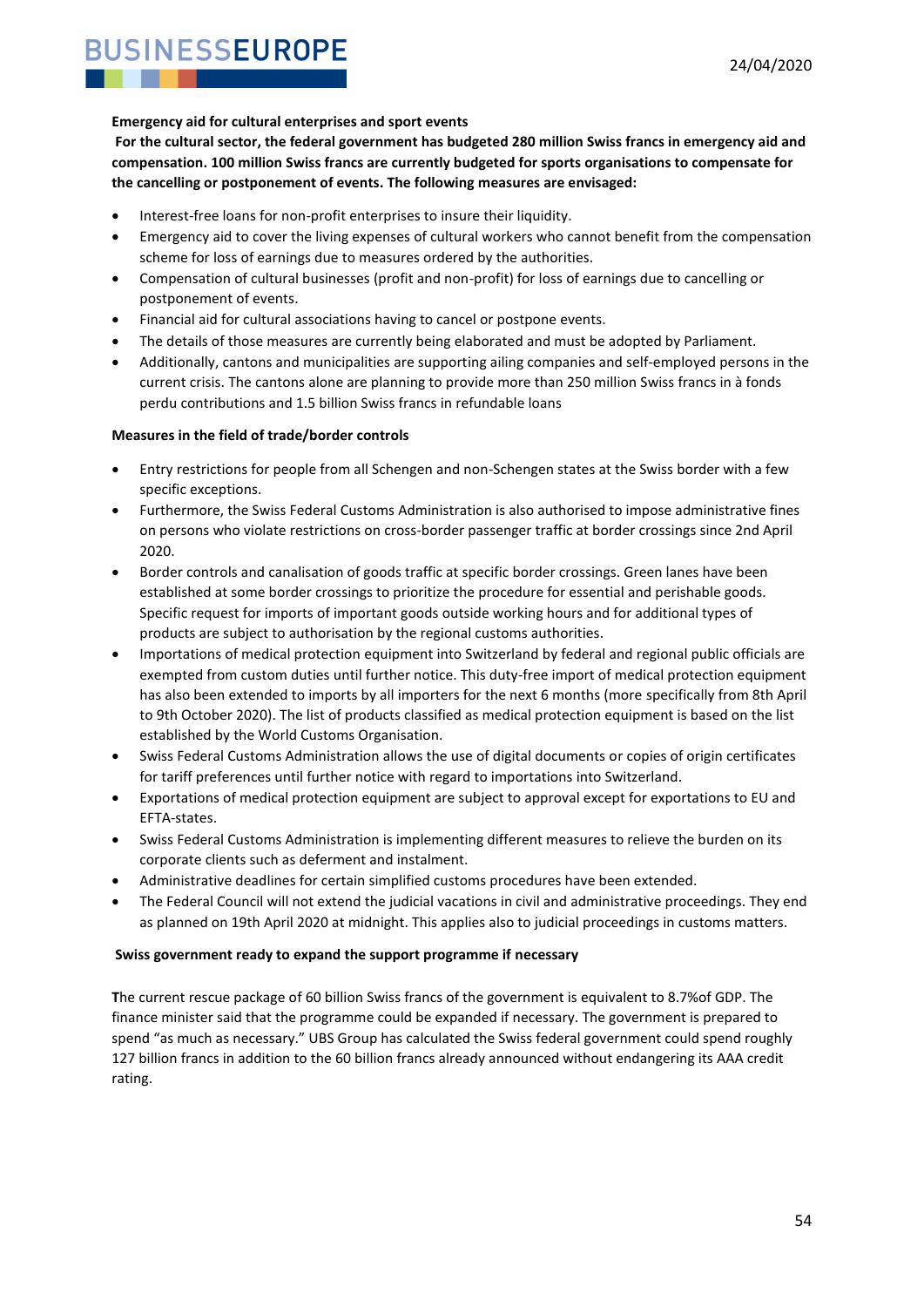### <span id="page-54-0"></span>United Kingdom

#### *Last update 15 April*

- **Coronavirus Job Retention Scheme** accessible for all businesses. The details of the scheme include:
	- The government will pay up to 80% of furlough workers' salary (up to £2,500 per month)
	- This is a grant and the first grants will be paid within weeks; it should all be up and running before the end of April
	- The pay will be backdated to 1 March 2020
	- The scheme will run for a maximum of 3 months and employees cannot work during that period.

#### - **Coronavirus Business Interruption Scheme**

The loans will now be interest free for 12 months, not the previously indicated 6 months. From the week of 23 March, small firms (up to £45m in turnover) will be able to apply for a loan facility of up to £5m with no interest payable for the first 12 months. It offers firms both interest and fee-free loans via one of the following financial products: an overdraft, a term loan, invoice finance or asset finance. To access these loans, businesses should contact their banks or finance providers directly.

#### - **Q1 VAT & Tax payments will be deferred**

- There will be no VAT payments between now and the end of June
- Businesses will have until April 2021 to pay this back
- This is a £30bn package.
- All businesses that have outstanding tax liabilities as a result of cashflow issues can request extra help through HMRC's Time to Pay system. A dedicated helpline has been launched

#### - **Additional measures**

- The Chancellor also announced the Universal Credit standard allowance would be increased by 12% over the next 12 months
- The minimum income floor for Universal Credit will be suspended
- Self-assessment payments are deferred until January 2021
- The Chancellor also announced a £1bn support package for renters to cover around 30% of market rents.
- The Bank of England has a new lending facility for large businesses experiencing severe short-term disruption to cashflows – the Covid Corporate Financing Facility. Companies that need £5m or more will be able to contact their existing bank to request commercial paper under the Bank of England scheme. Initially available for 12 months, the CCFF will provide funding to business by purchasing commercial paper of up to one-year maturity, issued by companies that make a material contribution to economic activity in the UK. This will cover UK incorporated companies, including those with foreignincorporated parents and with a genuine business in the UK. This scheme is open now and applications can begin being made.
- For small retail, leisure and hospitality businesses, the Business Rates retail discount in England has been raised to 100% for the 12 months of 2020-21 for all retail properties, and retail properties that have a rateable value of below £51,000 will also be eligible for a grant of up to £25,000 distributed by local authorities.
- Small businesses will also be able to reclaim Statutory Sick Pay paid for sickness absence due to coronavirus, for up to two weeks of an employee's salary. The rebate mechanism for this is being developed at present
- The government has launched a plan for the national effort on Personal Protective Equipment (PPE), with guidance on who needs PPE and when, the distribution, and the future supply. There is also a new PPE hub, which includes information on PPE and infection prevention and control (IPC)
- The government has updated the Self Employment Income Support Scheme with further guidance for the self-employed, or a member of a partnership, to claim grants due to a loss of income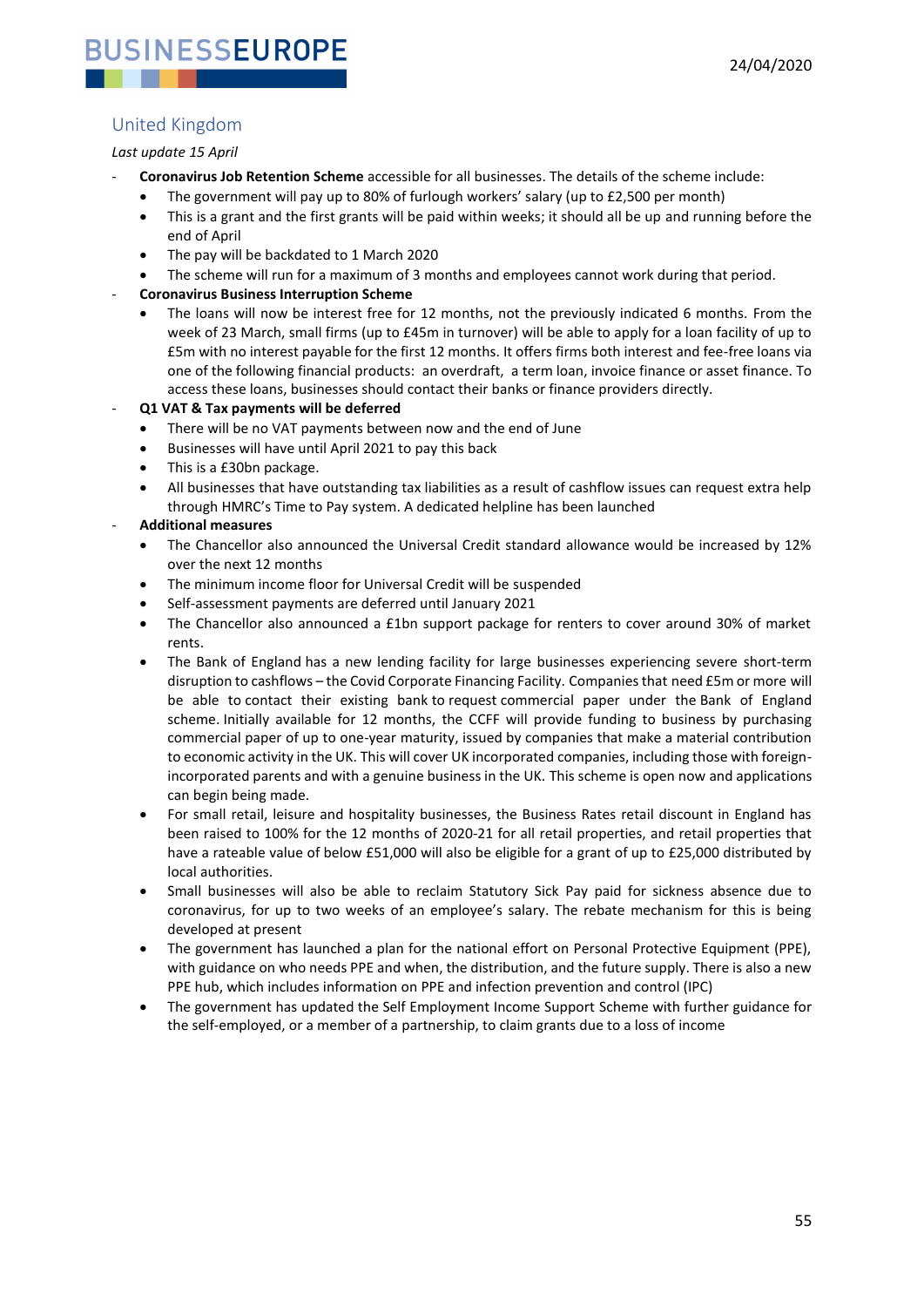

## <span id="page-55-0"></span>6. Economic measures taken in countries outside Europe

#### <span id="page-55-1"></span>South Korea

#### *Updated April 9*

On April 8 South Korean President Moon Jae-in said the government would make an additional 36 trillion won (\$29.5 billion) worth of cheap loans available for exporters hit by the coronavirus. Loan guarantees will be extended for exporters, while debt will be rolled over for small businesses. Fresh measures worth 17.7 trillion won will be rolled out to boost consumption and support domestic demand, he added, without giving details.

This announcement adds to planned economic rescue package of 100 trillion won (\$80 billion) in late March

#### March plan:

11,7 trillion won supplementary budget plan, among others for measures such as,

- Expand the emergency loans for business operation, and provide facilities investment support for SMEs in the disease-hit areas of Daegu City and North Kyeongsang Province
- Provide loan guarantees through the Korea Credit Guarantee Fund and Korea Technology Finance Corporation
- Invest in accounts receivable insurance funds
- Invest in export financing
- Provide wage support for small merchants
- Promote a rent cut in traditional markets by offering 100 percent support for fire prevention in the entire market in the case of at least 20 percent of shops getting rent cuts
- − Support the resuming of business after shut-down due to a visit by the virus-infected
- − Promote expanding to online markets
- Provide retailers in traditional markets with vouchers designed to support their marketing activities, such as joint promotion
- − Issue vouchers for local products
- Give a 20 percent raise in wages to seniors in government's elderly job programs if they agree to receive 30 percent of their pay in local gift certificates
- Redeem 10 percent of the prices paid for home appliances with a high-energy efficiency rating
- Increase the budget for homecare allowance in the case of childcare shifting from daycare institutions to homecare
- Increase job seekers' allowance for young adults, and reintroduce job seekers' allowance for those from low income households
- Expand the employment support designed to promote employment retention and job training

#### <span id="page-55-2"></span>United States

#### *Last updated: April 23*

On April 22 a 484 bn USD deal was reached to resplenish the Small Business rescue Fund ("Paycheck Protection Programme") which had previously been set up with 300 bn USD and was about to be depleted. The new act will earmark 320 bn for this, and also include 75 bn USD in extra support to hospitals and 25 bn USD for expanding coronavirus testing.

On March 25 agreement was reached in the House on a stimulus package. This included support amounting to around 2 trillion usd (around 10 % of US GDP):

• "Helicopter money" I.e. direct payments of 1,200 USD to individuals earning up to 75,000 USD , with smaller payments to those with incomes of up to 99,000 USD and an additional 500 USD per child.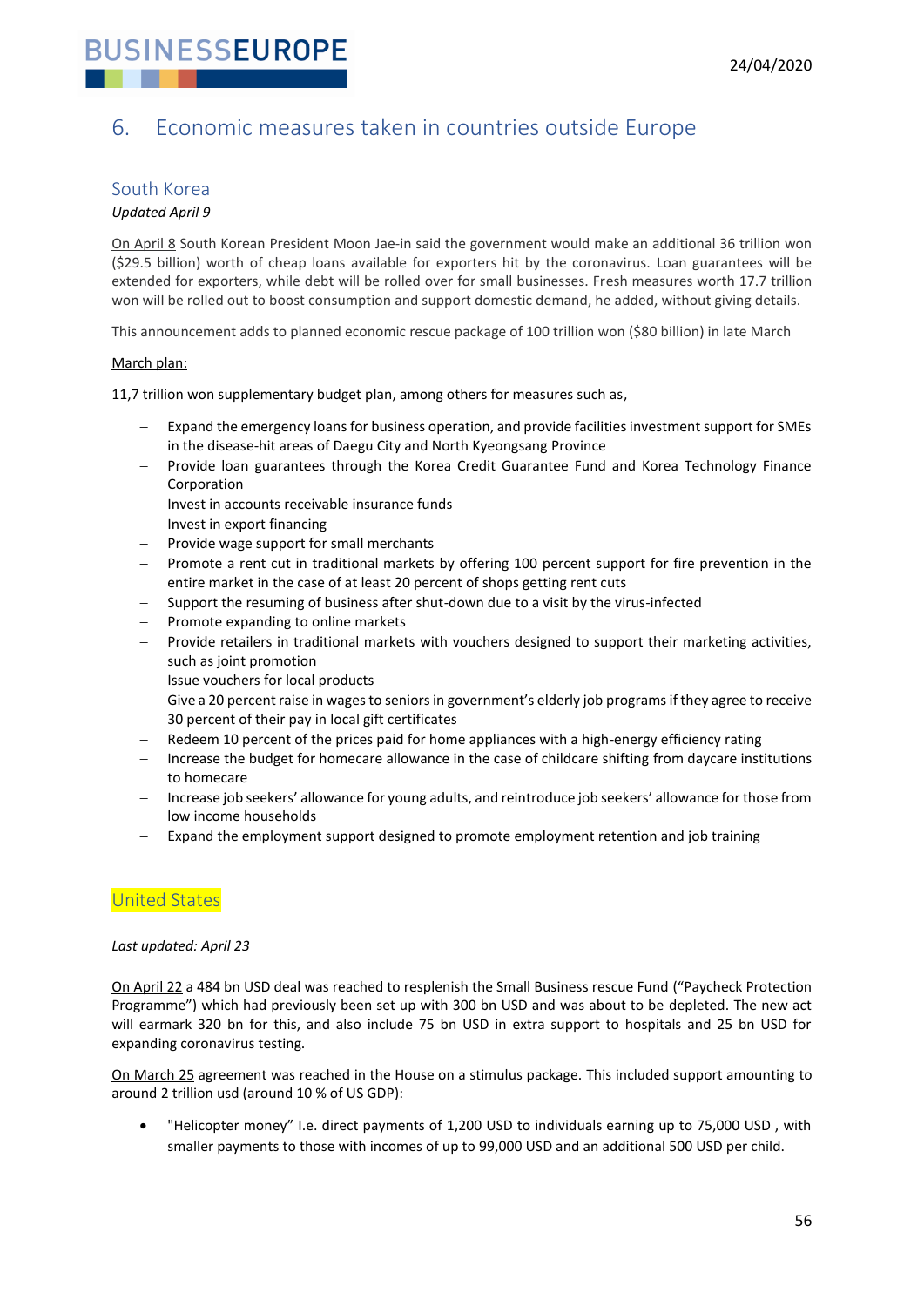- Expand jobless aid, providing an additional 13 weeks and a four-month enhancement of benefits including an extra 600 USD per week. Extended to also cover freelancers and gig workers.
- Suspends all federal student loan payments for six months, and the loans will not accrue interest during that period.
- 377 billion USD for struggling companies in federally guaranteed loans to small businesses
- 500 billion USD government lending program for distressed companies, including allowing the administration the ability to take equity stakes in airlines that received aid to help compensate taxpayers.
- It also sends 100 billion USD to hospitals on the front lines of the pandemic.

#### On March 15 the US Federal Reserve announced

- Its second rate cut during the coronavirus outbreak, the Fed lowered its interest rate by own 1 percentage point, down to zero (0.25% for some rates).
- − It also announced it will purchase 700 billion dollar worth of Treasury bonds and mortgage-backed securities (quantitative easing)
- The existing dollar liquidity swap lines with European countries and Japan will also be strengthened

#### <span id="page-56-0"></span>Japan

#### *Updated April 23*

On April 20 the government approved a revised supplementary budget for fiscal 2020 on Monday increasing the total stimulus to 117 T yen, up from 108 T in the original package. This reflected universal cash handouts of 100.000 yen to every individual, instead of earmarking 300.000 yen to households whose income had fallen sharply.

The increase from the initial package worth ¥108.2 trillion comes after a sudden policy shift to provide universal cash handouts of ¥100,000 per every individual in Japan, instead of the original plan to give ¥300,000 to each household whose income had fallen sharply due to the virus outbreak.

#### **Previous initiatives:**

#### **Expanding special measures on the Employment Adjustment Subsidies**

- Due to the impacts of COVID-19, some businesses are forced to curtail their operations in response to the slow-down of the flow of people and goods. The government will significantly expand special measures on the Employment Adjustment Subsidies so as to protect employment and secure the stability of the people's lives even in such a situation. Expand the scope of the special measures to all business owners, clarify eligibility criteria (such as simultaneous closure), and apply retroactively back to January, 2020.
- − Increase the subsidy rate for certain areas (SMEs: increase from 2/3 to 4/5; large enterprises: from 1/2 to 2/3)

#### **Robust liquidity supports**

- In order to overcome the impacts on local economies, including those from self-restraint from holding events, and bring businesses back on a growth track after the disease is under control, the government will implement financial measures totaling 1.6 trillion yen from the Japan Finance Corporation and other institutions, primarily focusing on micro, small and medium-sized business operators.
- − Establish a COVID-19 special loan program (on the scale of 500 billion yen) and reduce the interest rate, as well as provide real interest-free, unsecured financing support to micro, small and medium-sized business operators and others
- − Applying safety net guarantee system No. 4 (100%) and No. 5 (80%) of credit guarantee corporations, as well as crisis-related guarantees (100%)
- Support financing and reorganization of domestic supply chains through operations to facilitate crisis response by the Development Bank of Japan (DBJ), and the Shoko Chukin Bank (on the scale of 204 billion yen)